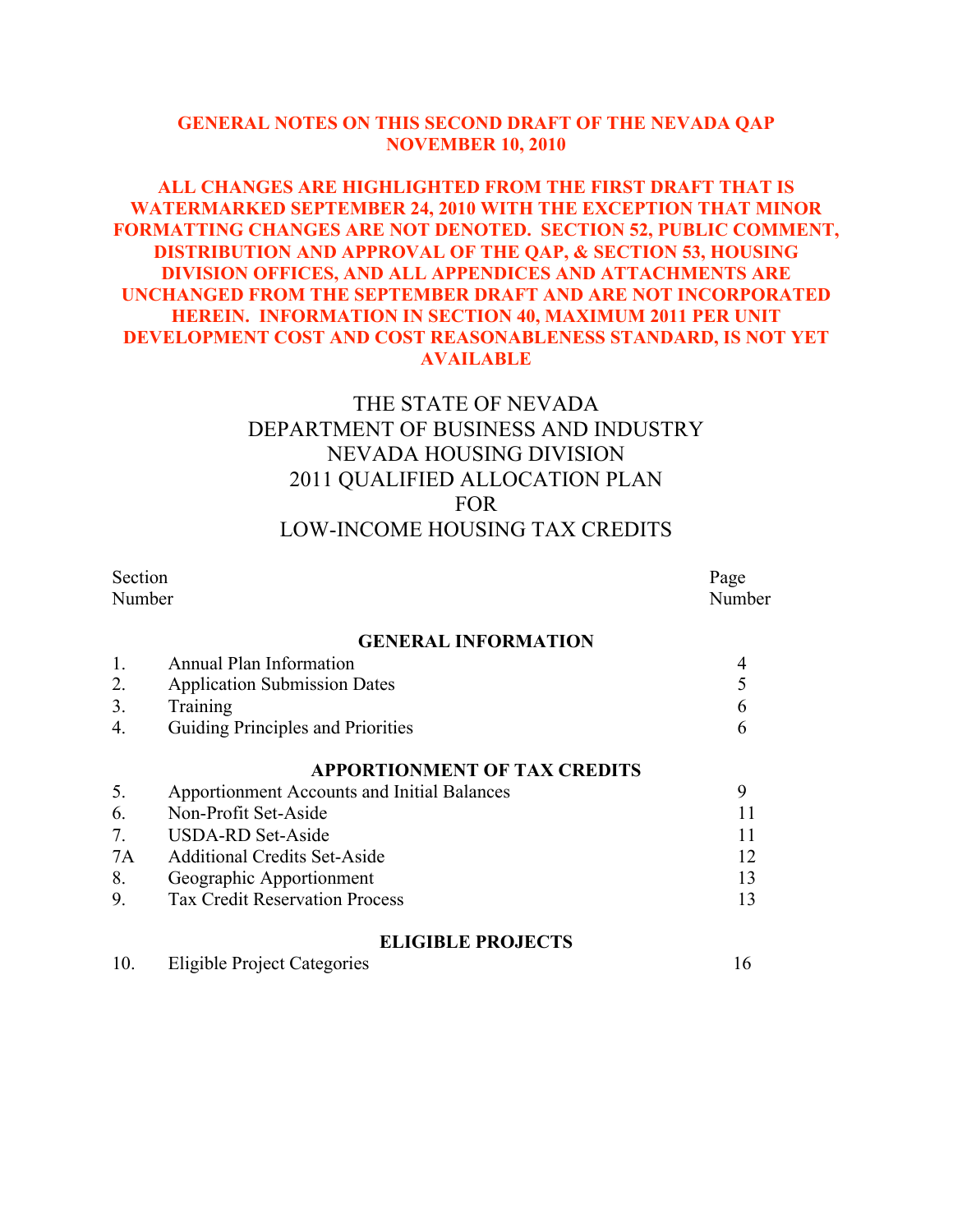| Section<br>Page<br>Number<br>Number |                                                        |    |
|-------------------------------------|--------------------------------------------------------|----|
|                                     | <b>PROJECT REQUIREMENTS</b>                            |    |
| 11.                                 | <b>Threshold Requirements</b>                          | 23 |
| 12.                                 | <b>General Requirements</b>                            | 26 |
| 13.                                 | Mandatory Energy Conservation Requirements             | 31 |
| 14.                                 | Mandatory Fair Housing, Accessibility Requirements     |    |
|                                     | and General Use Requirements                           | 38 |
| 15.                                 | <b>Project Amenity Requirements</b>                    | 39 |
|                                     | <b>PROJECT SCORING</b>                                 |    |
| 16.                                 | <b>Scoring Categories</b>                              | 42 |
| 17.                                 | <b>Standard Scoring Factors</b>                        | 42 |
| 18.                                 | Project Location                                       | 42 |
| 19.                                 | <b>Project Readiness</b>                               | 43 |
| 20.                                 | <b>Additional Project Amenities</b>                    | 44 |
| 21.                                 | Nevada Based Applicant                                 | 46 |
| 22.                                 | Nevada Based Projects by Out of State Based Applicants | 46 |
| 23.                                 | <b>Affordability Period</b>                            | 47 |
| 24.                                 | Water Efficiency of Landscape Design                   | 47 |
| 25.                                 | Historic Character                                     | 47 |
| 26.                                 | <b>Smart Design</b>                                    | 48 |
| 27.                                 | Superior Project/Application Points                    | 48 |
|                                     | <b>PREFERENCE POINTS - Project Type Priorities</b>     |    |
| 28.                                 | Preference Points                                      | 49 |
| 29.                                 | Projects for Seniors (Age 55 Years and Older)          | 49 |
| 30.                                 | <b>Special Needs Housing Projects</b>                  | 50 |
| 31.                                 | <b>Acquisition Rehabilitation Projects</b>             | 50 |
|                                     | <b>PREFERENCE POINTS - Special Scoring Factors</b>     |    |
| 32.                                 | Low Rent Targeting                                     | 51 |
| 33.                                 | Low Income Targeting                                   | 52 |
| 34.                                 | Utility Allowance Paid for Initial 15 years            | 52 |
| 35.                                 | <b>Supportive Services</b>                             | 53 |
| 36.                                 | Lowest Developer Fee                                   | 53 |
| 37.                                 | <b>Lowest Contractor Fee</b>                           | 54 |
| 38.                                 | Affordable Housing Incentive Preference                | 55 |
| 39.                                 | <b>Tie Breakers</b>                                    | 56 |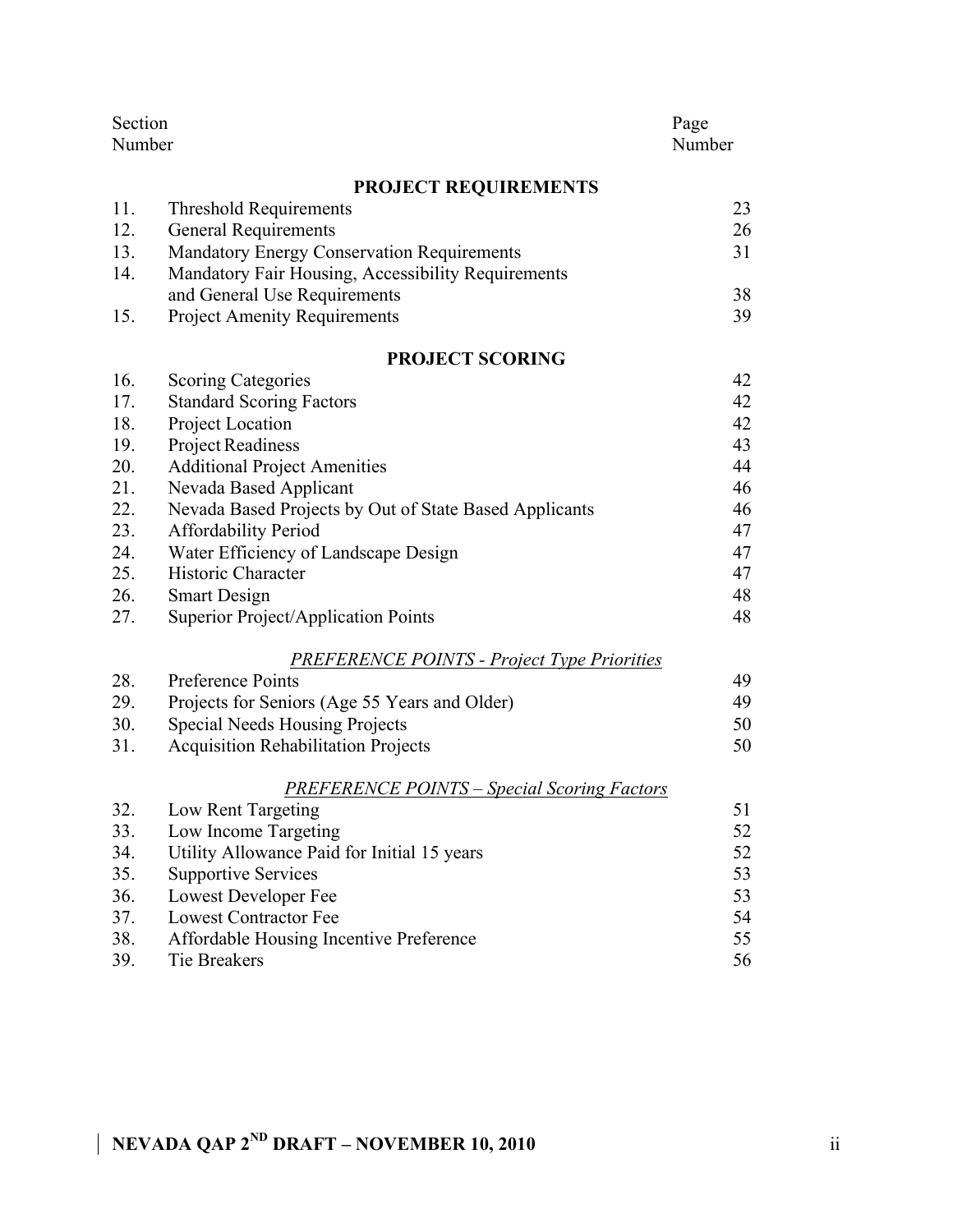| Section<br>Number                                         |                                                                        |    |  |
|-----------------------------------------------------------|------------------------------------------------------------------------|----|--|
|                                                           | PROJECT DEVELOPMENT INFORMATION                                        |    |  |
| 40.                                                       | Maximum 2011 Per Unit Development Cost and Cost                        |    |  |
|                                                           | Reasonableness Standard                                                | 57 |  |
| 41.                                                       | <b>Operating Expenses</b>                                              | 57 |  |
| 42.                                                       | <b>Estimation of Utility Allowances</b>                                | 57 |  |
| 43.                                                       | Adjustments to Eligible Basis for Projects Located in Qualified Census |    |  |
|                                                           | Tract and Difficult to Develop Areas                                   | 58 |  |
| 44.                                                       | Maximum Amount of Tax Credits Awarded                                  | 60 |  |
| 45.                                                       | Final Allocation of Tax Credits                                        | 61 |  |
| 46.                                                       | <b>Tax Credit Monitoring</b>                                           | 62 |  |
| 47.                                                       | Fees                                                                   | 63 |  |
| 48.                                                       | Disbarred List                                                         | 65 |  |
| 49.                                                       | Lease-up Requirement                                                   | 65 |  |
| 50.                                                       | Annual Income Re-certification                                         | 65 |  |
| 51.                                                       | Tax Exempt Bond Program                                                | 66 |  |
|                                                           | <b>PUBLIC COMMENT PROCESS</b>                                          |    |  |
| 52.                                                       | Public Comment, Distribution and Approval of QAP                       | 68 |  |
|                                                           | <b>CONTACT INFORMATION</b>                                             |    |  |
| 53.                                                       | <b>Housing Division Offices</b>                                        | 69 |  |
|                                                           | <b>APPENDICES</b>                                                      |    |  |
|                                                           | ATTACHMENT A - CRITICAL HOUSING NEEDS                                  | 67 |  |
| <b>ATTACHMENT B – NEVADA POPULATION ESTIMATES</b>         |                                                                        |    |  |
|                                                           | ATTACHMENT C - PLANNED EXPENSES BY COMPONENT                           |    |  |
| <b>CATEGORY</b> (For Acquisition Rehabilitation Projects) |                                                                        |    |  |
|                                                           |                                                                        |    |  |
|                                                           | ATTACHMENT D - REQUIRED ENERGY ANALYSIS FORMS                          | 73 |  |
|                                                           | ATTACHMENT E - EIGHT SAFE HARBORS FOR COMPLIANCE                       | 79 |  |
| WITH THE FAIR HOUSING ACT'S DESIGN AND                    |                                                                        |    |  |
|                                                           | CONSTRUCTION REQUIREMENTS                                              |    |  |
|                                                           | ATTACHMENT F - 2011 TAX CREDIT SCORING SHEET                           | 83 |  |
|                                                           |                                                                        |    |  |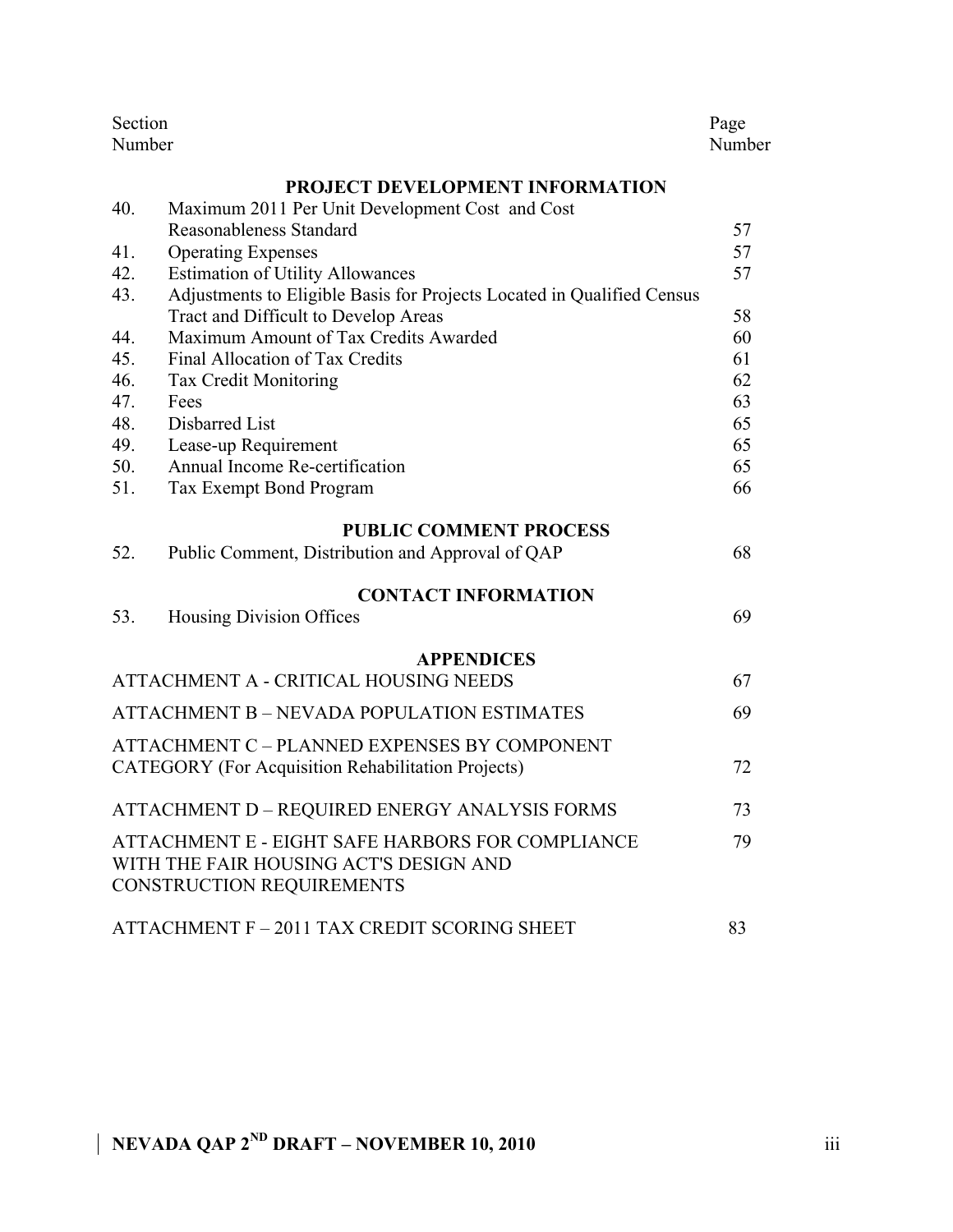### **GENERAL INFORMATION**

Nevada Housing Division administers the Low Income Housing Tax Credit (LIHTC) program and is required as the state's housing credit agency to adopt a Plan describing the process for the allocation of the housing credits. Section 42 of the Internal Revenue Code (the Code) is the federal statute establishing the tax credit program. In accordance with Section 42, each state allocating agency must have a Plan which:

- Sets forth selection criteria to be used to determine housing priorities
- Gives preference among selected projects to:
	- o Projects serving the lowest income
	- o Projects obligated to serve qualified tenants for the longest periods
- Includes the following selection criteria:
	- o Project location
	- o Housing needs characteristics
	- o Project characteristics
	- o Sponsor Characteristics
	- o Tenant populations with special housing needs
	- o Public housing waiting lists
	- o Tenant populations of individuals with children
	- o Projects intended for eventual tenant ownership
	- o The energy efficiency of projects
	- o Projects of a historic nature

Nevada Revised Statutes (NRS) are the laws of the State of Nevada. In 1975 the Nevada Legislature established the Nevada Housing Division (NHD) with a finding that there exists a shortage of safe, decent, and sanitary housing throughout the State for persons and families of low and moderate income. NRS Chapter 319, Assistance to Finance Housing is the law establishing and granting authority to the Division. With respect to the LIHTC, NRS Chapter 319 and Chapter 319 of the Nevada Administrative Code (NAC), the regulations detailing how the laws are promulgated, conform to and are to be used in concert with Section 42. Notwithstanding anything herein to the contrary, in order to assure that the QAP has the flexibility to adjust to deteriorating market conditions, the Division in its sole discretion may waive any section of the QAP (not otherwise required by Section 42) which would under such circumstances hinder the ability of the Division to meet the goals and priorities of the QAP.

### **Section 1 Annual Plan Information**

Nevada's 2011 Qualified Allocation Plan (QAP) is adopted pursuant the Nevada Housing Division's (Division) regulations implementing the Low-Income Housing Tax Credits (Tax Credits) program. The Regulations, the Application form, the Instructions and the Compliance Policies and Procedures Manual constitute the Division's QAP for the Low Income Housing Tax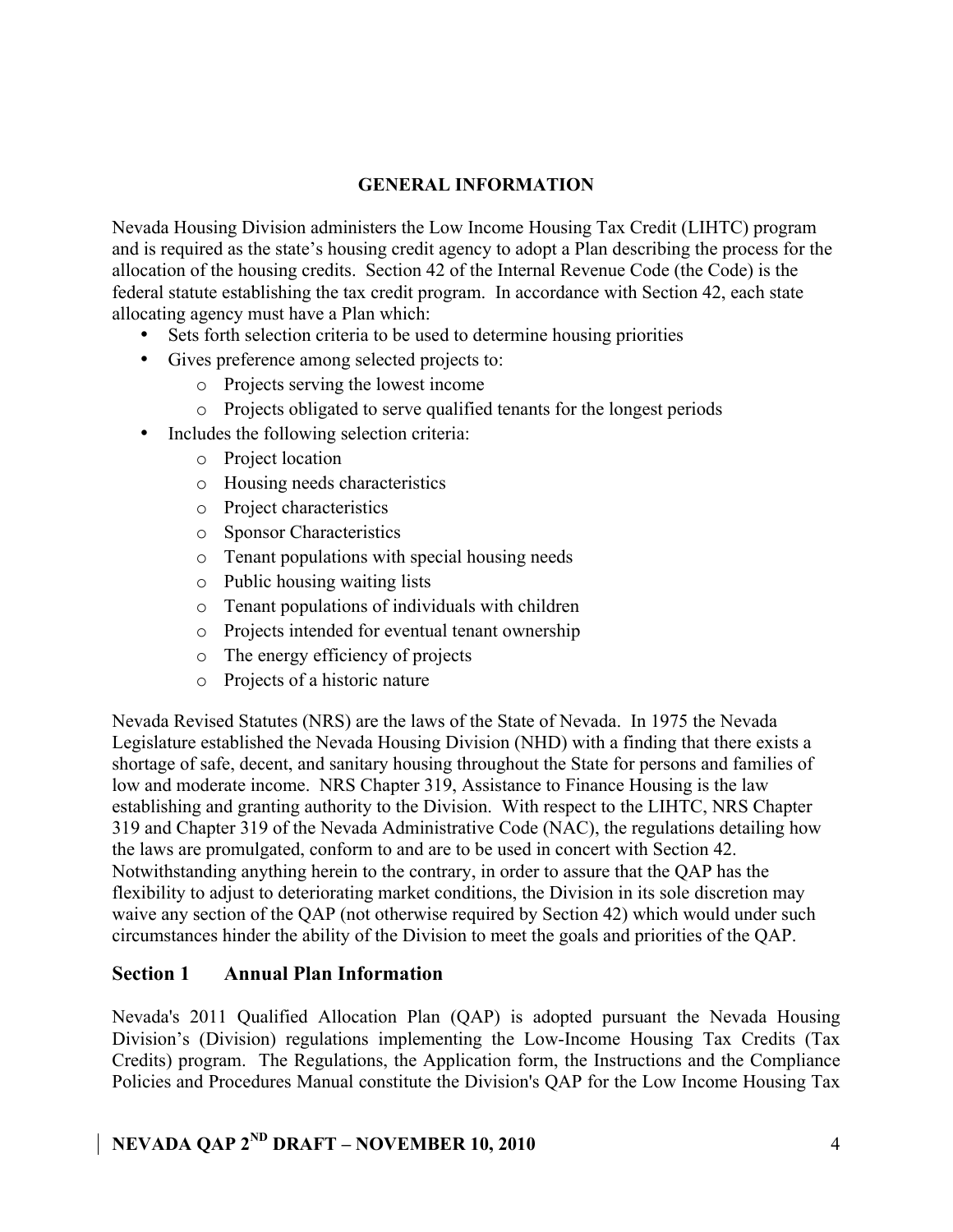Credits Program pursuant to Section 42 of the Internal Revenue Code of the United States and implementing regulations.

The 2011 QAP covers the period *January 1, 2011* to *December 31, 2011.* All reservations of Tax Credits made during the plan year are subject to this annual plan. The Division will update its web page with information regarding the 2011 QAP. The web page address is http://www.nvhousing.state.nv.us/.

### **Section 2 Application Submission Dates**

### A. Tax Credit Application Deadline

Pursuant to Nevada Administrative Code (NAC) 319.974, Applications for Tax Credits and all supporting documentation must be sent to the Las Vegas or Carson City office of the Nevada Housing Division and received by *5:00 p.m. May 6, 2011,* unless otherwise notified by the **Division** 

### B. Completeness
and
Consistency
of
Tax
Credit
Application

Final applications must be completed on a Final Application form prescribed by the Division. Original applications must be complete and must materially match other applications for funding that relate to the project (i.e. other applications for NHD funding, HOME for example). All material information must be comparable as it relates to other funding and to the final cost that the IRS form(s) 8609 are issued from.

Incomplete applications will be rejected. No additional materials may be submitted once the application deadline has passed. Any missing required application information<sup>1</sup> or documentation, incomplete information that prevents project underwriting, and/or nonconformance with the QAP will deem the application void and the Project Sponsor will forfeit all application and other fees made to date to the Division. Please read the requirements of the QAP carefully to ensure all required items and back-up documentation are included with your application. Applicants are encouraged to take advantage of the pre-review period.

### C. Formatting

One original and one electronic copy of the application must be submitted. The electronic copy can be submitted on CD and must contain all information included in the hard copy submission. Scanned copies of reports are allowable.

The original application must be in a two-volume binder with the application and supporting scoring documents in volume one, marked with appropriate tabs, and the market study and any environmental/engineering studies in the second binder. Applications that are not in the required format will be rejected. Applicants are encouraged to send in applications more than 15 days before the deadline to take advantage of a pre-deadline review period. The Division will allow

<sup>&</sup>lt;sup>1</sup> Missing application information includes any budget, back-up, or other application information required for all or specific types of projects by the QAP. It does not include back-up documentation for optional preference points. An application that does not include any or appropriate back-up documentation for optional preference point rating factors will be accepted; however the project will not receive points for those items where information is missing, incomplete or unclear.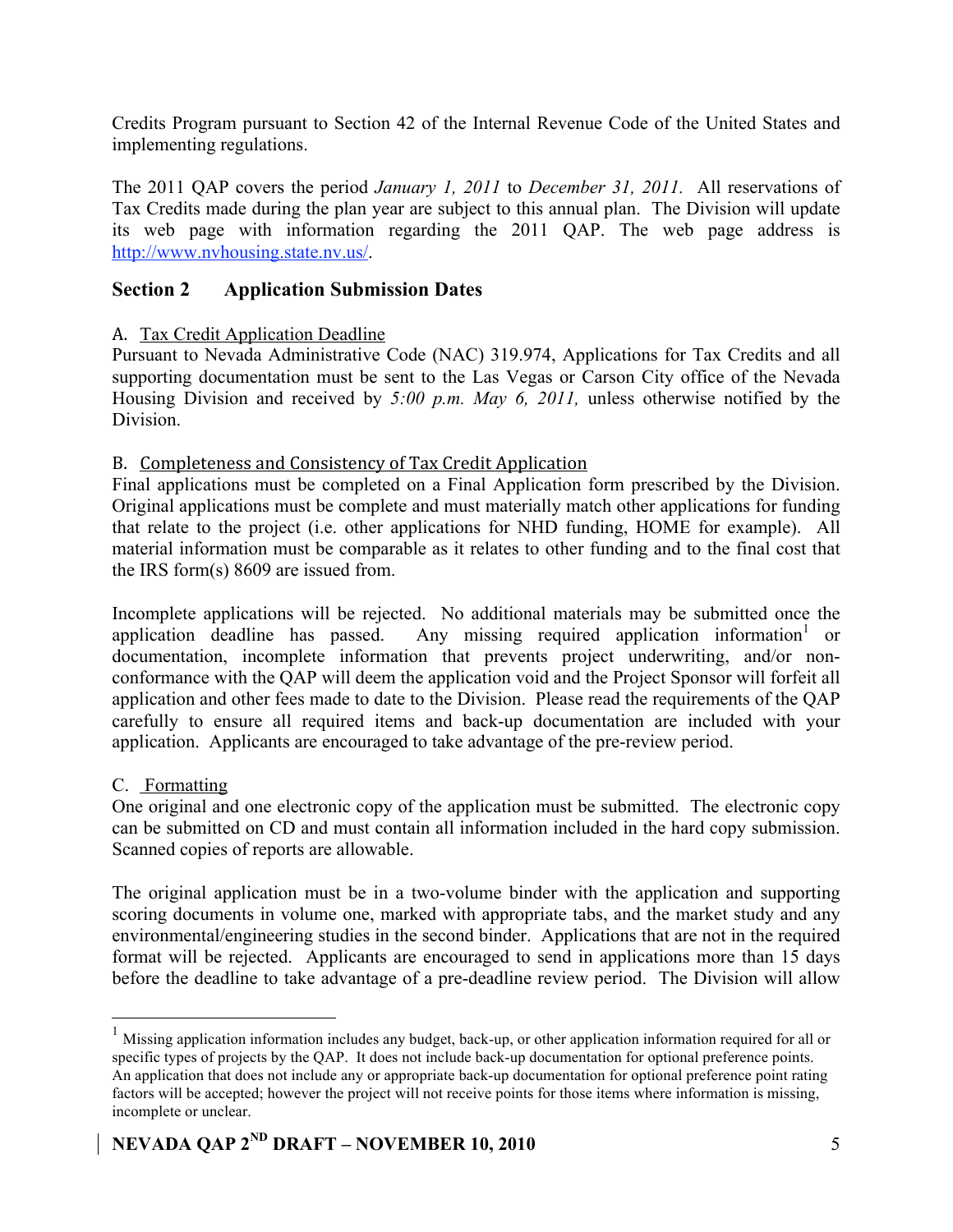an extension of the 15-day review period if HUD guidelines required for the finalization of the QAP are delayed. The Division will make an announcement regarding the extension if applicable.

As part of the application certification, the applicant acknowledges that the application and all materials submitted by applicants constitute public records within the meaning of the Nevada Public Records Act.

# **Section 3 Training**

### A. Training Dates/Reservations for Sessions

Persons desiring training on the 2011 QAP and application should notify the Division by *January 31, 2011*. If a minimum of five (5) persons has notified the Division by this date, a formal training in February will be scheduled. Otherwise, requests for technical assistance will be handled on case-by-case basis. Persons interested in training should contact Mark Licea at 702.486.220, extension 226.

### B. Training
Cost

The cost of the above training, if scheduled, is \$75.00 per person. The registration fee must be prepaid by check made payable to NHD and delivered to the Division's offices in Carson City or Las Vegas 10 days prior to the training date.

### **Section 4 Guiding Principles and Priorities**

Demand for housing credits often exceeds supply. In determining how and where to allocate the credit, NHD must consider the need for affordable housing throughout the state of Nevada. The purpose of the Qualified Allocation Plan (QAP or the Plan) is to reserve federal tax credits for the creation and maintenance of rental housing units for low and very low income households in the state of Nevada in such a way as to further the following principles and priorities:

- Reserve credits in order to provide an equitable distribution throughout the state;
- Reserve credits in order to provide a reasonable mix of affordable housing projects, both in regard to the number of units, populations served (e.g., elderly, special needs) and type (e.g., mixed use, assisted living);
- Reserve credits to as many rental housing projects as possible, considering cost, size, location, income mix of proposals, and environmental sustainability;
- Reserve credits in order to provide opportunities to a variety of qualified sponsors, both for-profit and nonprofit;
- Reserve only the amount of credit that the Division determines to be necessary for the financial feasibility of a project and its viability as a qualified low income housing project throughout the credit period.

### **Criteria for Approval**

Consistent with the Code requirements, the process for evaluating tax credit applications includes a comprehensive analysis that gives preference to applications serving the lowest income residents for the longest period of time, together with an analysis of the overall viability of the proposed project. In order to ensure that the diverse housing needs of communities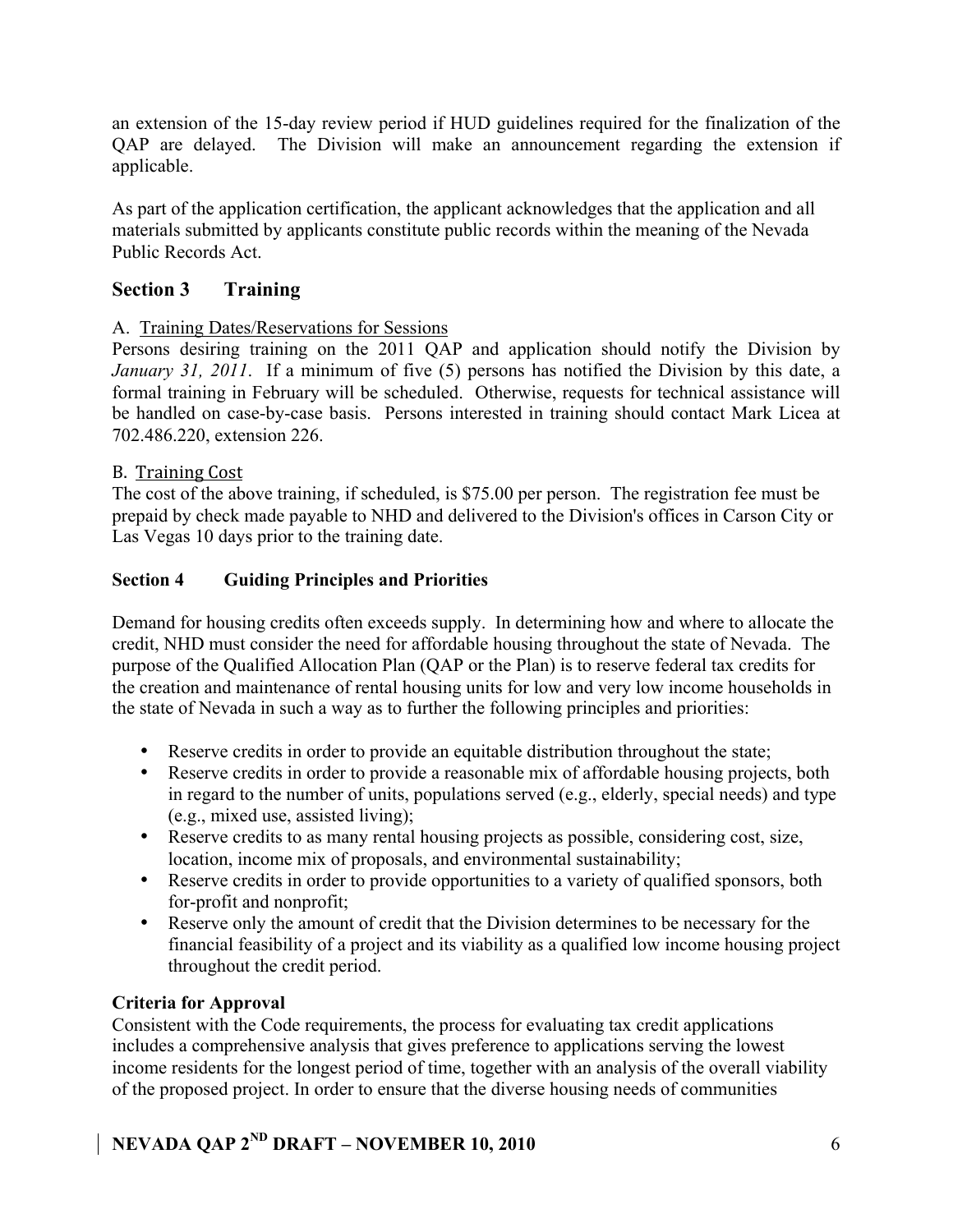throughout Nevada are considered, the low income targeting and extended use period of proposed projects will be considered along with, at a minimum the following criteria:

### **Market Conditions**

The Division will consider the stability of both tax credit and market rate properties in the primary market area (PMA) of the proposed project, including vacancy rates, rent concessions, or reduced rents. In reviewing project applications, NHD will look more favorably on a project that is in a PMA where there are lower vacancy rates and fewer concessions or reduced rents. In addition, staff will carefully analyze the assumptions made in the market study regarding capture rates and overall demand. NHD will look more favorably on a project that doesn't require high captures rates or that needs to assume high in-migration to achieve lower capture rates. Tax Credit applications may be deemed ineligible if: (1) the assessment determines that comparable affordable housing projects have occupancy levels less than 90 percent; (2) the proposed housing project would have a significant adverse financial affect on other publicly funded projects without offsetting public benefits; or, (3) the rents for the affordable housing project are equal to or greater than comparable market-rate housing.

The Division publishes annual Apartment Facts on its website. Potential applicants are encouraged to consult this publication as part of their research on market conditions. The Division will review submitted third-party market studies as well as its own internal publications in determining the needs of an area and alignment between proposed projects.

### **Readiness-to-Proceed**

The threshold requirements of readiness-to-proceed are outlined further in this Plan. As part of the overall evaluation of the project's readiness, the Division will provide preference to projects that meet additional readiness-to-proceed criteria as outlined in the scoring sections.

### **Overall Financial Feasibility and Viability**

The Code states that "the housing credit dollar amount allocated to a project shall not exceed the amount the housing credit agency determines is necessary for the financial feasibility of the project and its viability as a qualified low income housing project throughout the credit period". NHD, therefore, will evaluate the overall financial strength of each project and consider such items as debt coverage ratios throughout the 15-year pro forma period, the ability to pay deferred developer fees from cash flows, operating reserve amounts, and annual operating expenses. While still acknowledging that there are legitimate circumstances that allow for a waiver of certain underwriting criteria (e.g., lower vacancy rates for 100 percent occupied project-based Section 8 deals, lower PUPA for independent senior deals), projects that exceed the underwriting criteria will be considered to be stronger deals.

### **Experience with the Development and Management of Multifamily Rental Properties**

NHD will evaluate experience in terms of the quality of the development and management experience, including the compliance and overall financial strength of the developer's current portfolio, the number of successful projects, compliance with any applicable regulatory requirements, and property management track record.

If NHD learns that any principal or management agent that is involved with a proposed project has serious and/or repeated performance or noncompliance issues in Nevada or any other state at the time of application, the application will be rejected. The prior performance considered might include, but is not limited to, progress made with previous tax credit reservations, project compliance, and payment of monitoring fees.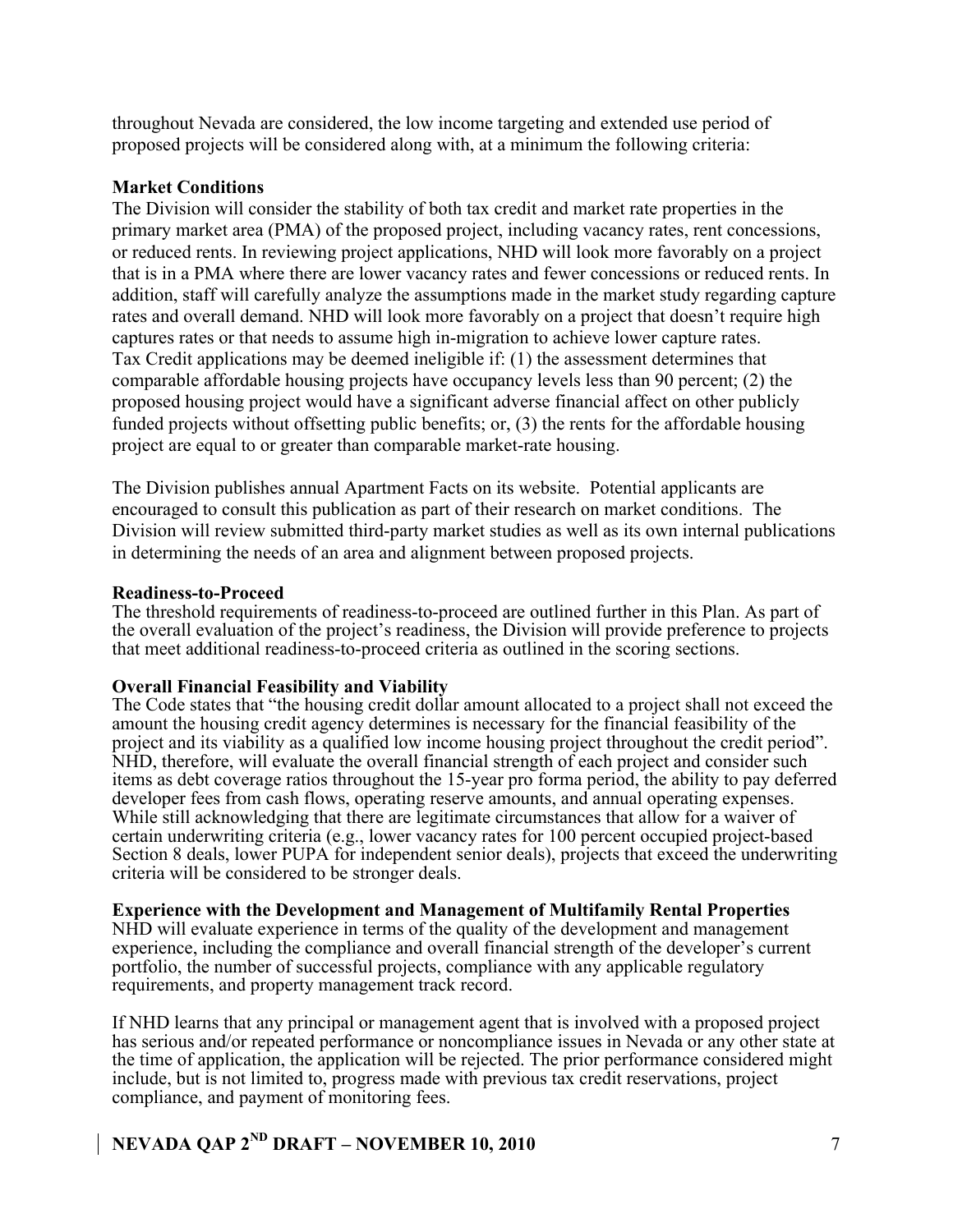### **Total Project Costs per Unit**

NHD recognizes the wide range of project costs throughout the state, including such items as land costs, construction costs, permits etc. Given the limited nature of the housing credit, however, NHD may ultimately need to make a judgment regarding the best use of this valuable resource as it relates to the total project costs per unit and the requested annual tax credit per unit.

### **Proximity to Existing Tax Credit Projects**

NHD must monitor the distribution of tax credit projects across the state as well as in particular submarkets. In some cases, NHD may need to make choices between two credible applications based on the number of tax credit projects in a particular market or area of the state. Attention will also be paid to any recent reservations made in a particular market or area of the state. Recently approved projects should be afforded the opportunity to lease-up without direct competition from another tax credit project. Particular attention will also be paid to existing projects that are not achieving pro forma rents.

### **Site Suitability**

Sites will be evaluated on the basis of suitability and overall marketability including, but not limited to, proximity to schools, shopping, public transportation, medical services, parks/playgrounds; conformance with neighborhood character and land use patterns; site suitability regarding slope, noise (e.g., railroad tracks, freeways), environmental hazards, flood plain, or wetland issues.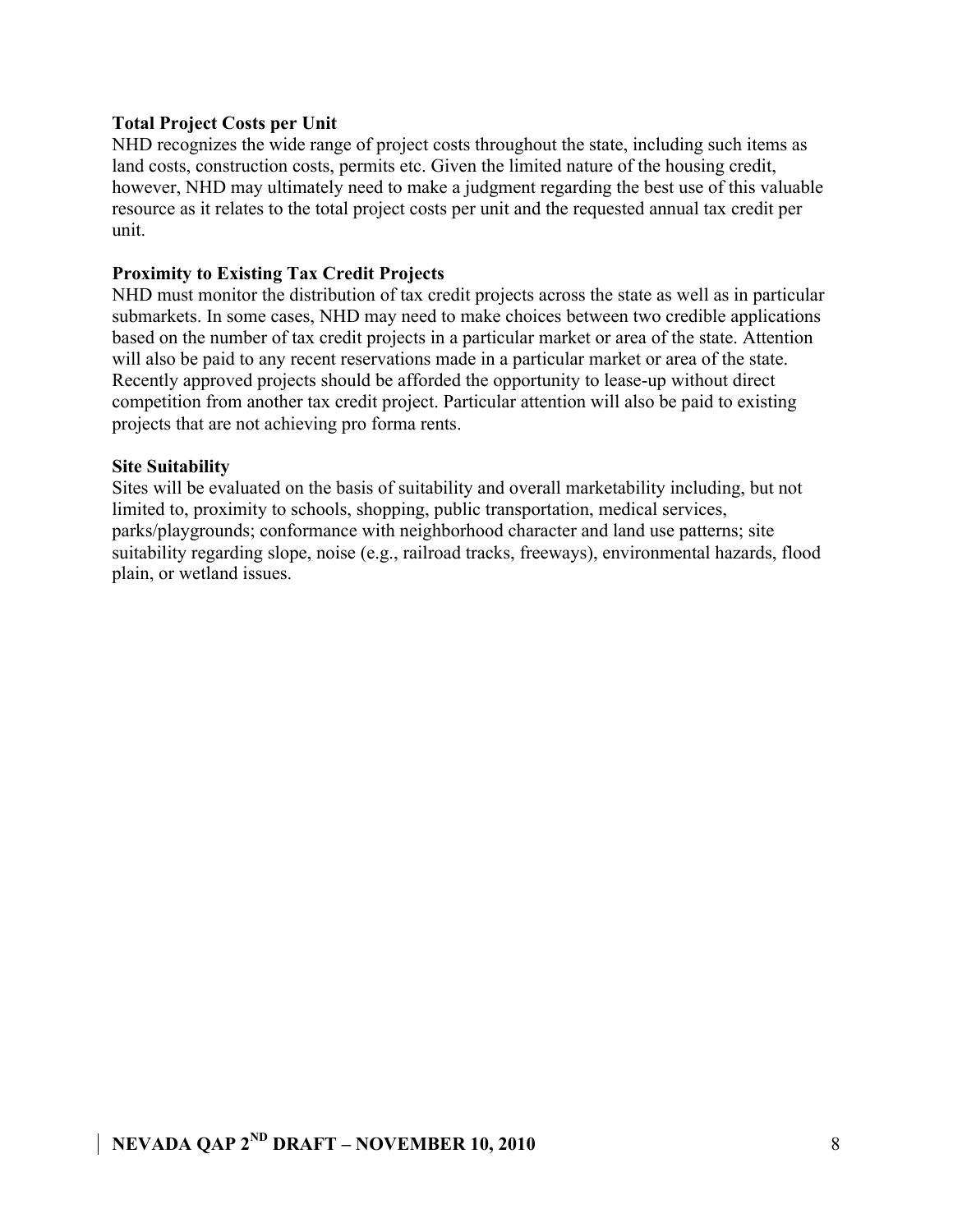### **APPORTIONMENT OF TAX CREDITS**

### **Section 5 Apportionment Accounts and Initial Balances**

The Per Capita Tax Credit (PCTC) for 2011 is estimated to be  $$2.1015$ , subject to adjustment by the Consumer Price Index (CPI). This estimate is based upon the  $$2.10-15$  multiplier used in 2010 QAP Notice 2009-21. The adjusted PCTC will be published in the *Federal Register*. If the adjusted PCTC is not available by *April 29, 2011*, the application deadline will be extended 10 days from the date that the PCTC is published.

Estimated Tax Credit allocations are shown in the table below. Project Sponsors are responsible for obtaining information on the actual amount of apportionment prior to the submission of an application. Information on the actual amount of apportionment for each set-aside or other subaccount will be available on the Division's web site or may be obtained by contacting the Division. NHD reserves the right to round up or down the actual dollar amount designated to any set-aside or geographical apportionment.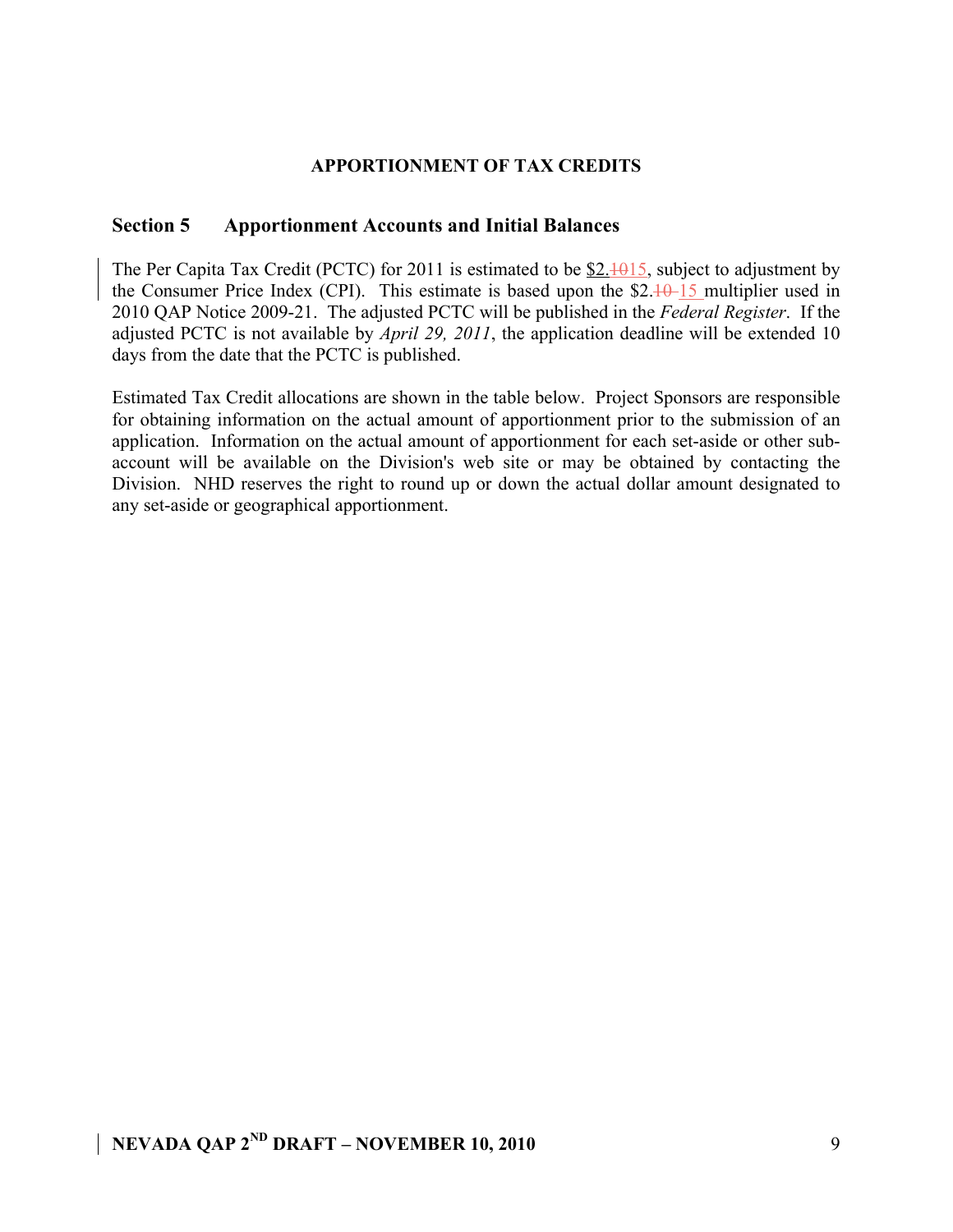| <b>ESTIMATE BASED ON \$2.40-15</b><br><b>MULTIPLIER USED IN PRECEDING</b><br><b>YEAR 2010</b><br>(preliminary, awaiting IRS Notice)* | <b>STATE</b><br><b>POPULATION</b><br>ESTIMATE <sup>2</sup> |                            | <b>ESTIMATED</b><br><b>TAX CREDIT</b><br><b>LEVELS</b> |
|--------------------------------------------------------------------------------------------------------------------------------------|------------------------------------------------------------|----------------------------|--------------------------------------------------------|
| <b>STATE TAX CREDIT CEILING:</b>                                                                                                     | 2,711,206                                                  |                            | \$5,693,533\$5,829,093                                 |
| <b>CARRY FORWARD AND OTHER:</b>                                                                                                      |                                                            |                            | $\blacksquare$                                         |
| <b>TOTAL AVAILABLE 2011 ALLOCATION:</b>                                                                                              |                                                            |                            | \$5,693,533\$5,829,093                                 |
| <b>TOTAL SET-ASIDES:</b>                                                                                                             | Set Aside Percent                                          |                            |                                                        |
| NON-PROFIT SET ASIDE -                                                                                                               | 10%                                                        | \$569,353<br>\$582,909     |                                                        |
| USDA-RD SET ASIDE -                                                                                                                  | 7%                                                         | \$398,548<br>\$408,037     |                                                        |
| (Less 2010 Forward Commitment)                                                                                                       |                                                            | \$166,601                  |                                                        |
| USDA-RD SET ASIDE BALANCE                                                                                                            |                                                            | \$231,947<br>\$241,436     |                                                        |
| <b>ACCOUNT TRANSFER NEGATING 2010</b><br>FORWARD COMMITMENT                                                                          |                                                            | \$166,601                  |                                                        |
| REVISED USDA-RD SET ASIDE BALANCE                                                                                                    |                                                            | \$408,037                  |                                                        |
| <b>ADDITIONAL</b>                                                                                                                    | $10\%5\%$                                                  | \$569,353<br>\$291,455     |                                                        |
| <b>BALANCE</b>                                                                                                                       |                                                            | \$4,156,279<br>\$4,546,692 |                                                        |
| TOTAL GEOGRAPHIC APPORTIONMENT:                                                                                                      | Percent of Population                                      |                            |                                                        |
| <b>Clark County</b>                                                                                                                  | 72%                                                        |                            | \$2,992,521<br>\$3,273,618                             |
| (Less 2010 Forward Commit.)                                                                                                          |                                                            |                            | \$1,675,123                                            |
| <b>Clark County Balance</b>                                                                                                          |                                                            |                            | $\frac{$1,201,690}{}$<br>\$1,598,495                   |
| Washoe County                                                                                                                        | 15%                                                        |                            | \$623,442<br>\$682,004                                 |
| Other Counties                                                                                                                       | 13%                                                        |                            | \$540,316<br>\$591,070                                 |

See NAC 319.972 (Authorized IRS and State Demographer Values will be posted on website when available)

 $\frac{1}{2}$  2009 Certified Population Estimates by County issued by the Nevada State Demographer. http://www.nsbdc.org/what/data\_statistics/demographer/pubs/pop\_increase/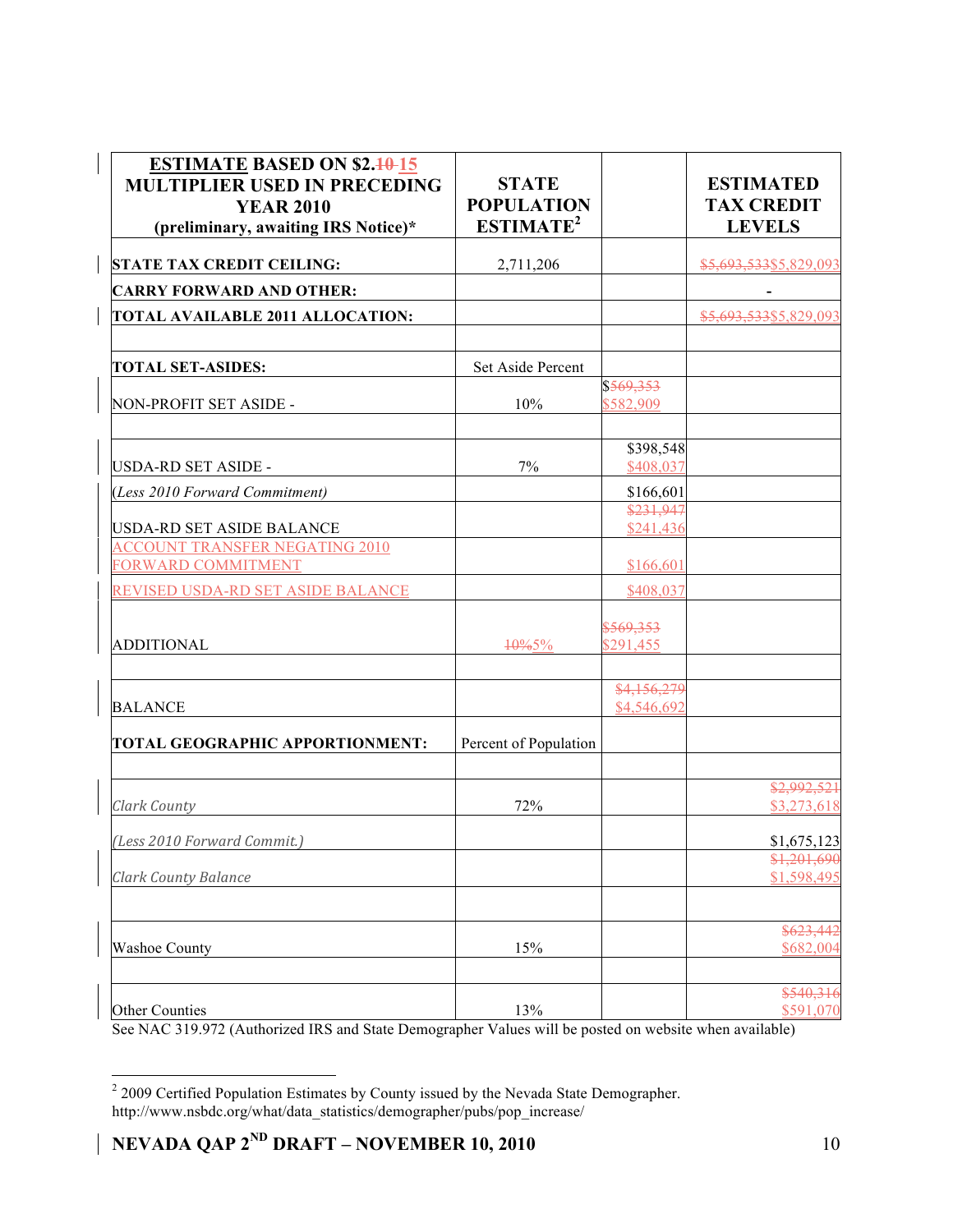(The above is only an estimate there are 3 values to be issued before the final data is released; 1. IRS Population to determine state allocation, 2. Per capita rate, 3. Nevada Demographer Population to determine the Geographic set aside)

# **Section 6 Non-Profit Set-Aside**

There will be a non-profit set-aside in the amount of 10% of the state ceiling or approximately \$569,353.00 \$582,909.00. A reservation or allocation of Tax Credits from this set-aside will be limited to non-profit organizations acting alone or in partnership with a for-profit developer if the non-profit partner has received a determination letter from the Internal Revenue Service indicating that the organization is qualified pursuant to IRC  $\S$  501 (c) (3) or 501 (c) (4) and the application package contains an executed Exhibit Seven. The non-profit organization must certify in writing to the Division that it meets the requirements of NAC 319.988. The Project Sponsor must also certify that no change has occurred in the organization since the issuance of the determination letter from the Internal Revenue Service that would affect the validity of the determination letter. If the project is awarded Tax Credits from the non-profit set-aside, any new Project Sponsor during the compliance period must qualify for an allocation of Tax Credits from the non-profit set-aside under the provisions of this QAP. The non-profit's goal and mission must be in developing and providing affordable housing; and they must have a proven track record of affordable housing development as managing general partner, contractor, and/or Project Sponsor (utilizing HUD/ LITHC/PHA and/or other public funding sources) which offer restricted/subsidized rents to income eligible tenants. The track record of affordable housing units developed must exceed 100 units.

This set-aside will be awarded to non-profit sponsors on a basis of high score amongst all applications received in this category, regardless of geographic area served or type of project. If the set-aside funds are not enough to fully fund the application, the remaining funds will be appropriated from the geographic sub-account for the area within which the project is located. The project cost may not exceed the combined funds in the non-profit and respective geographic set-aside and must also be consistent with provisions of Section 45, Maximum 2011 Per Unit Development Cost and Cost Reasonableness Standard.

Applications submitted under this set-aside that do not receive funding from this set-aside will be eligible to compete for an allocation of tax credit through the geographic set-aside process as long as the application was submitted under both categories. The geographic set-aside amounts will be based on the statewide geographic formula using the state demographer's estimates as outlined in Section 5.

# **Section 7 USDA-RD Set-Aside**

There will be a United States Department of Agriculture Rural Development (USDA-RD) setaside in the amount of 7% of the State's ceiling, or \$408,037.approximately \$394,548.00 (reduced for forward commitments). This amount reflects elimination from the set-aside fund of the \$166,601 balance that was forward committed in 2010. The negation of the forward commitment balance is a one-time transfer, is not precedent setting, and was accomplished with the intention of allowing for a 2011 project to come forward.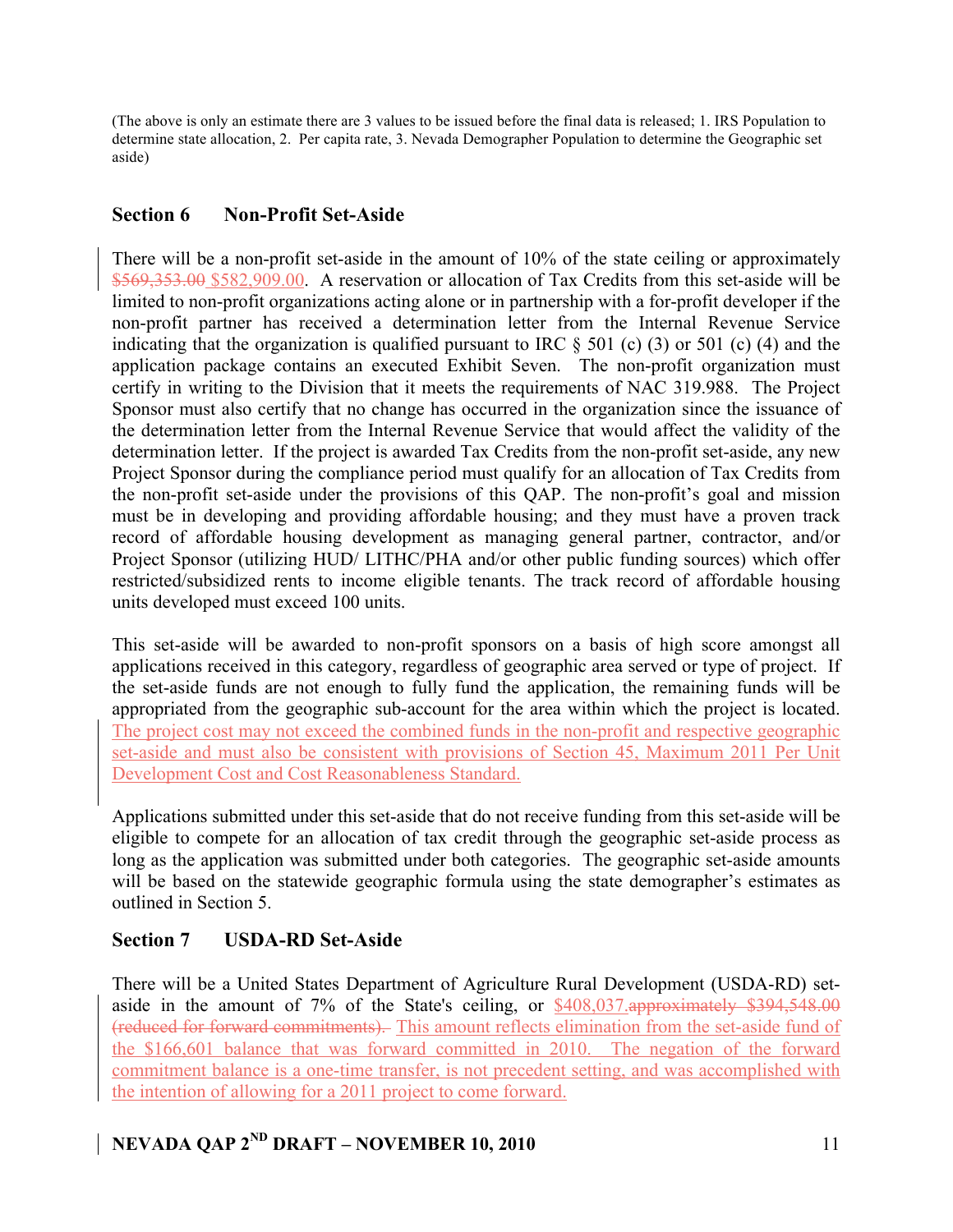At the time of application, the Project Sponsor must supply the local USDA-RD office with a letter authorizing that office to release to the Division a copy of the Project Sponsor's application for USDA-RD funding. A copy of the letter must be submitted with the Tax Credit application.

A reservation or allocation of Tax Credits from the USDA-RD set-aside will be limited to new construction projects or existing housing projects not yet in the Nevada Housing Division's (NHD) tax credit housing portfolio receiving direct funding from USDA. Direct funding includes loan guarantees, loan assumptions or other similar support as long as approved by the USDA.

Acquisition/Rehabilitation projects must be in accordance with USDA-RD regulations and must substantially rehabilitate or change the project to accommodate the housing needs in the jurisdiction within which the project is located. Acquisition/Rehabilitation projects will require a letter from USDA explaining why the rehabilitation is warranted and indicating that the scope of the capital needs assessment is acceptable, and that the rehabilitation meets USDA-RD's definition for substantial rehabilitation. The letter must accompany the application to constitute a complete application; therefore, applicants are encouraged to submit their application and capital needs assessment to USDA-RD for review prior to tax credit application submission. The project must also meet NHD's definition for substantial rehabilitation that for this particular setaside, is an investment of at least \$10,000 per unit prior to funds invested to meet NHD's energy requirements.

USDA-RD Tax Credits applications will be processed within the normal Tax Credits reservation cycle. If no Tax Credit applications are received requesting the USDA-RD set-aside, the Division will redistribute all sums in the USDA-RD set-aside to the three geographic subaccounts based on population.

If the USDA-RD is unable to issue a certification stating the availability of federal funding by the date the Division receives notice that National Pool Tax Credits are available, said reservations will be canceled and the USDA-RD set-aside will be returned to the general pool for distribution. *See* NAC 319.972

### **Section 7A** Additional Credits Set-Aside

A Set-aside of  $\frac{10\%5\%}{ }$  will be reserved for additional credits. The pool of additional credits will initially be distributed on a pro-rata basis based upon the proportion of population in each geographic area, i.e. 712% of the set-aside will be awarded to Clark County, etc. Projects within each geographic area requesting additional credits will be awarded a pro-rata amount of credits based upon the total amount of additional credits requested within that geographic set-aside. A project will not be awarded more than 10% of the 2011 or prior year (if applicable) award. Although applicants may be eligible for up to a 10% award, the actual award will be determined on available credits and the project's need as determined by analysis of an updated budget and supporting documents.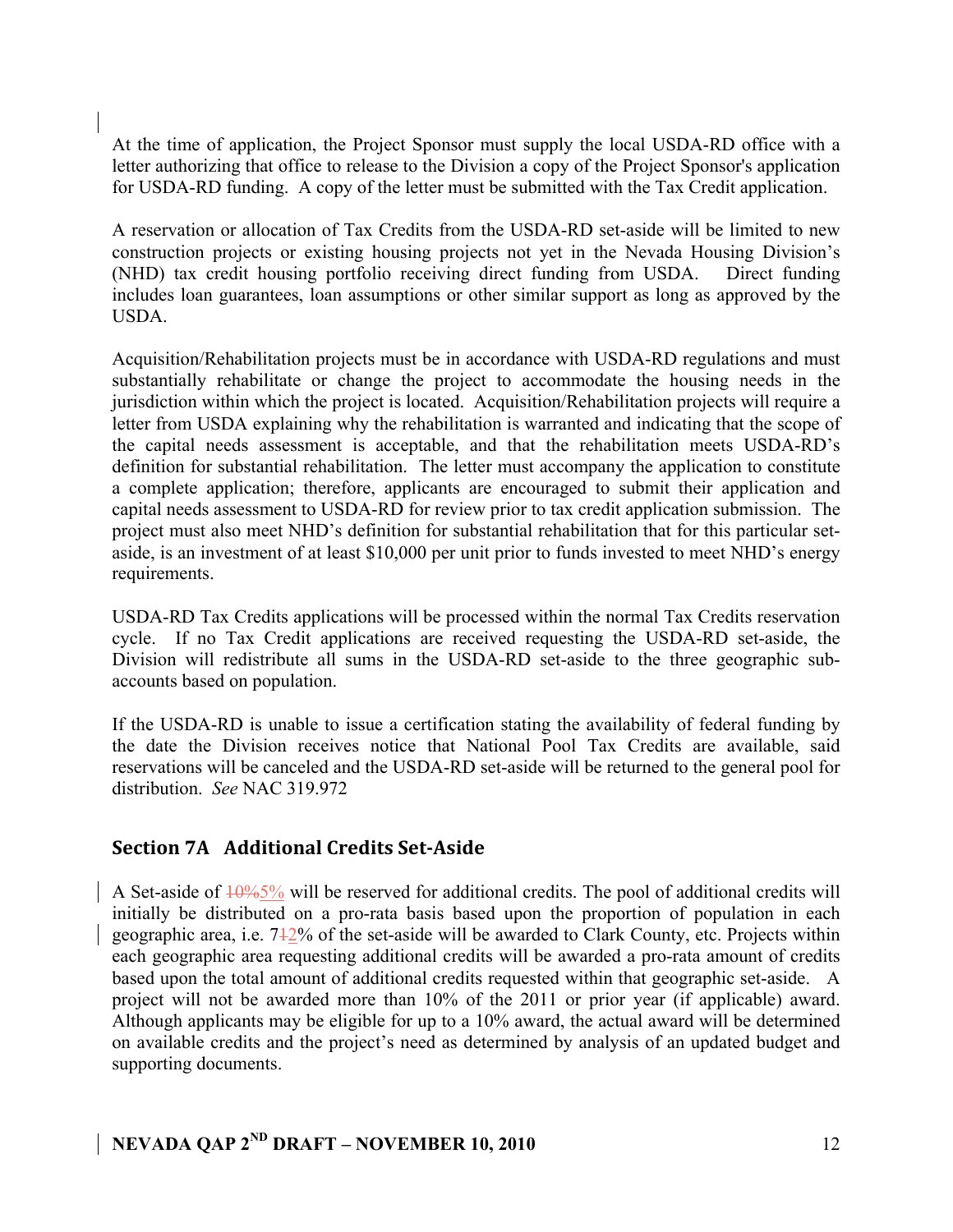Projects receiving tax credits in previous allocation rounds may request additional tax credits due to increased construction costs, existing eligible basis from initial application that was above the NHD per project tax credit cap, or decreases in credit pricing that resulted in a financing gap, and subject to the conditions of this section.

Requests for additional Tax Credits are subject to the limitations specified below:

- 1) Additional Tax Credits exclude Developer Fees. Contractor fee cannot go above the actual percentage indicated in the initial application.
- 2) The request for Additional Tax Credits are limited to 10% of the original award.
- 3) Requests for additional Tax Credits within the 10% limit and not totally funded through the set-aside may be considered at the end of the initial competitive round at the discretion of the Administrator.

Project Sponsors submitting applications for additional credits must submit a modified application consisting of a cover letter clearly identifying the additional costs associated with the project, the decreased equity pricing, or the remaining eligible basis from the initial application that warrants the need for additional credits as well as an updated budget (showing original budget and eligible basis and new budget and eligible basis by line item), updated proforma, updated sources and uses showing any new funds and identifying how remaining funding gaps will be filled, updated CPA certification of eligible basis, and updated project information if any items (i.e. number of units, amenities, etc.) has changed since the initial application. NHD staff will underwrite the amount requested for additional credits at the current 70% PV rate (currently 9%) regardless of the rate used in the initial underwriting.

### **Section 8 Geographic Apportionment**

After each apportionment has been made to set-aside accounts established in the QAP, the Division will allocate the remaining Tax Credits specified in the annual plan into a geographic distribution account. The Division will allocate Tax Credits in this account to geographic subaccounts established for Clark County, Washoe County, and Other Nevada Counties. The allocations will be based on Nevada's most recent official population estimates issued by the Nevada State Demographer's Office. The population estimates for Clark County, Washoe County, and Other Nevada Counties will be used to establish apportionment percentages for the mandated geographic sub-accounts: *See* NAC 319.972.

### **Section 9 Tax Credit Reservation Process**

The reservation of Tax Credits will be made on the basis of high score within the established setaside and geographic sub-accounts. Conditional reservations, as outlined in Section 49, Maximum Amount of Tax Credits Awarded, may be awarded. Any conditions placed on a reservation must be satisfied by carryover or the reservation will be terminated – no extensions of time will be granted. The application must specify all of the set-asides and/or geographic apportionments applied for by the Project Sponsors.

The reservation of Tax Credits will be made in three steps.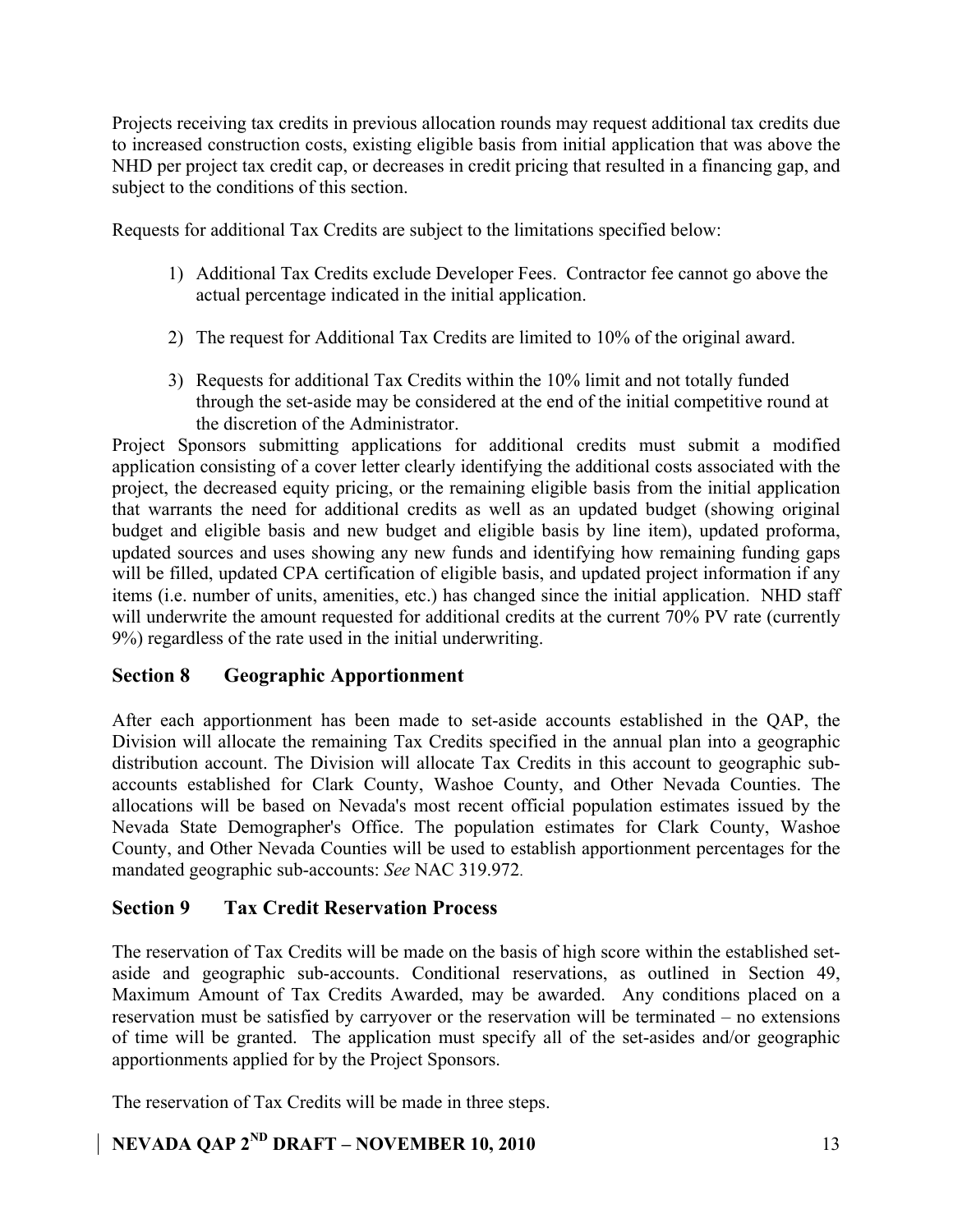### A. Step One: Reservations of Set-Aside Allocations

Allocation of Tax Credits to the project(s) with the highest score in the USDA set-aside account will be made first. Tax credits will be allocated until the amount of tax credits in the set-aside is fully allocated or the amount remaining in the set-aside is too small to fund the next highest scoring project. Unreserved amounts from the USDA-RD set-aside if any, will be returned for redistribution to the general pool.

Allocation of credits from the Non-Profit set-aside will be made to the highest scoring non-profit projects in accordance with the process outlined in Section 5, Apportionment Accounts and Initial Balances. If additional Tax Credits are needed to fund the proposal, Tax Credits will be distributed from the appropriate geographic apportionment until the amount remaining in the geographic apportionment is too small to fund the next highest scoring project receiving Non Profit set-aside funds. Tax credits from the Non-Profit set-aside will be allocated until the amount of tax credits in the set-aside is fully allocated.

Unreserved amounts from the Non-Profit set-aside, if any, will be carried over into subsequent rounds as a minimum tax credit to be set-aside for Non-Profit corporations pursuant to regulation. Requests for additional tax credits will be made in accordance with Section 7A if the QAP. Unreserved amounts from the Additional set-aside will be returned for redistribution to the general pool.

### B. Step Two: Reservation of Geographic Apportionments

After reservations are made to projects requesting set-aside funding, the Division will allocate Tax Credits to the new projects in each of the three mandated geographic sub-accounts: Clark County, Washoe County, and Other Nevada Counties. Geographic allocations will be made based on high score within each set-aside. The Division will make Tax Credit reservations to geographic sub-accounts in the following order: (1) Clark County (2) Washoe County (3) Other Nevada Counties.

If the Division does not reserve all of the funds allocated to the Clark County sub-account, the Division will transfer any surplus tax credits remaining in that sub-account to the sub-account for Washoe County.

If the Division does not reserve all of the funds allocated to the Washoe County sub-account, the Division will transfer any surplus tax credits remaining in that sub-account to the sub-account for Other Nevada Counties.

Tax credits will be allocated until the amount of Tax Credits remaining in each Geographic Apportionment is insufficient to fund the next highest-ranked project for that area. Any Tax Credits not reserved from the Geographic account will be placed in a General Pool.

### C. Step Three: Transfer to General Pool

At the discretion of the Division Administrator, Tax Credits in the General Pool may be allocated to fund: (1) the next highest ranked project in the first funding round submitted in any of the geographic set-asides, with the requirement that the project can be implemented with the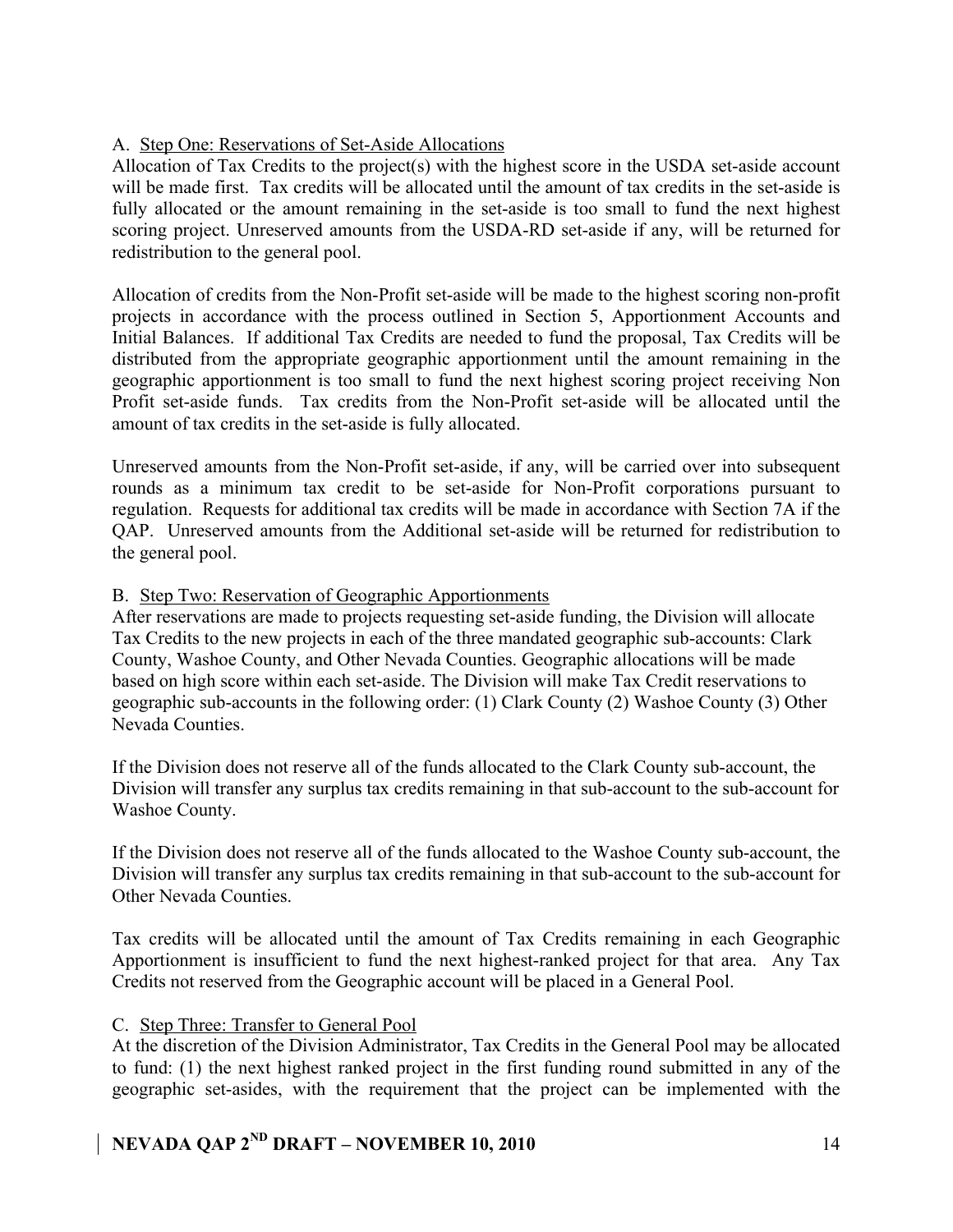remaining amount of tax credits as represented in the application; (2) new projects as part of a second funding round; (3) projects requesting additional Tax Credits; or (4) partial commitment to a project with a corresponding forward commitment for the balance of credits.

Project Sponsors must sign the Division's Agreement to Commence Construction within 270 days in order to receive a reservation of Tax Credits. Failure to complete the Agreement within the specified period will result in the forfeiture of the awarded Tax Credits.

Projects must begin construction and submit the required documentation outlined on the Division's Agreement within 270 days from the date of the reservation letter. Projects not meeting this deadline may submit a written request to the Division to request a 45-day extension. The 45-day extension will be granted in instances when acts of God occur (flood, fire, earthquake, storm, etc.) resulting in the delay. (*See* NAC 319.981).

Projects that have not closed within the 270 days, or have been granted a 45-day extension and have not closed within the 45-day extension period, will have their reservation of Tax Credits terminated. For an approved Tax Credit project at Lake Tahoe (Nevada state areas within the Tahoe Basin), Project Sponsors may request up to a 60-day extension.

Pursuant to the year-end tax bill of 2000 and the Housing and Economic Recovery Act of 2008 (HERA), the 10% test for carryover will be extended for twelve months from the date of allocation. Carryover information must be sent to the Las Vegas or Carson City office of the Nevada Housing Division and received by 5:00 p.m., September 23, 2011. The Division will issue carryover allocations on or about November 4, 2011. The Project Sponsor must supply the Division with a Federal Tax Identification Number to receive a carryover commitment.

The Project Sponsor must meet the 10% test by November 4, 2012. Project sponsors must submit a six-month project status report on a form prescribed by the Nevada Housing Division due May 5, 2012 to ensure project is moving forward and remains viable.

Project Sponsors must execute an agreement to promote the Division's participation in the project during the construction phase. (See Exhibit 4 of the NHD's Tax Credit Application).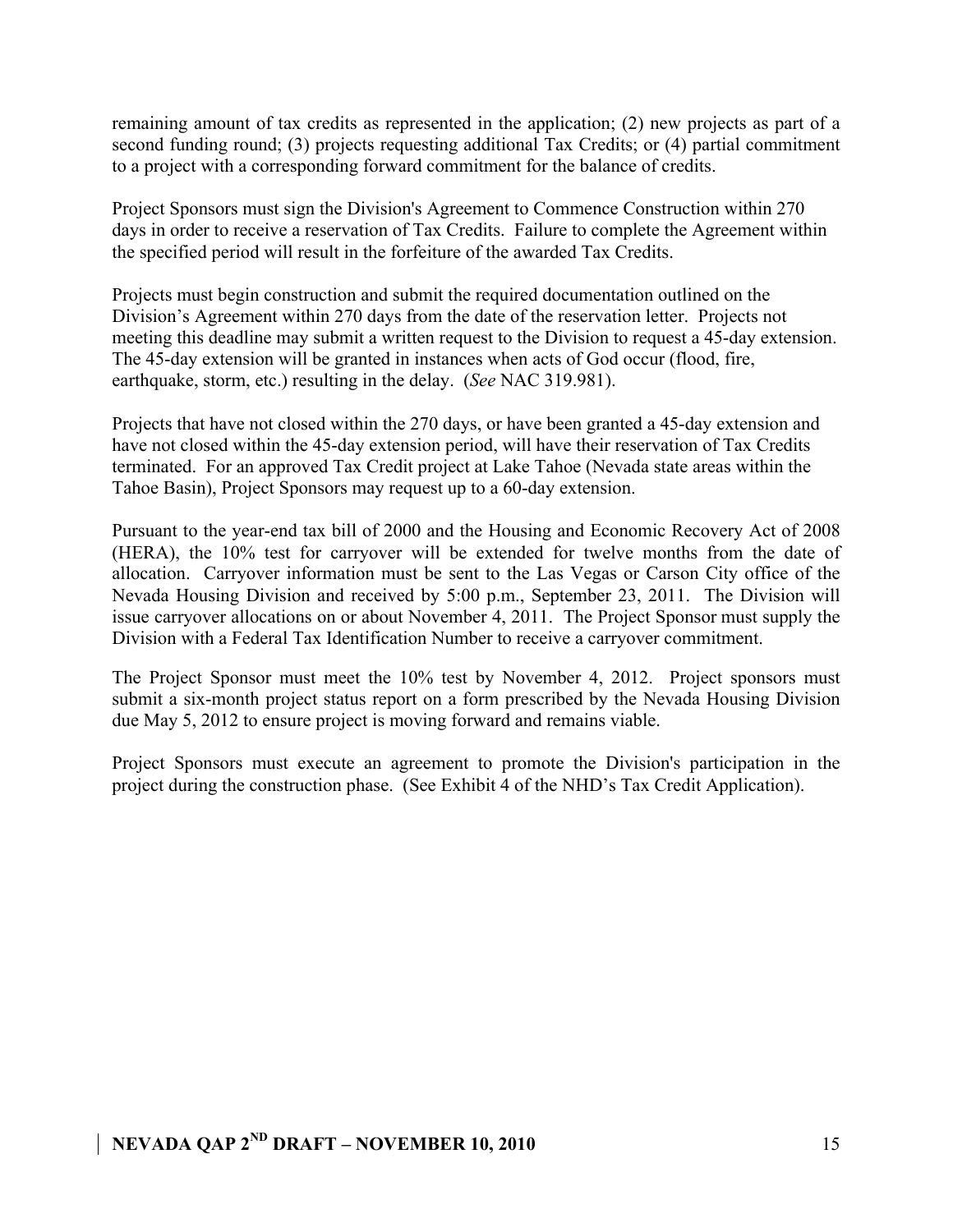## **ELIGIBLE PROJECTS**

### **Section 10 Eligible Project Categories**

The 2011 QAP contains the eligible project categories listed below. Only one project category may be selected for each application.

### A. Projects for Individuals and Families with Children - (New Construction)

To be considered for this category, units must be made available to individuals and families with children. No 100 percent studio apartment projects are allowed.

### B. Senior Housing Age 55 Years and Older - (New Construction)

To be considered for this category, all of the units in the project must be targeted for seniors. Pursuant to The Federal Fair Housing Act, at least 80% of the units must have one household member who is 55 years of age or older to be considered senior housing and at least 20% of the units must be rented to households in which every member of the household is 55 years or older (62 years and older for USDA/RD projects).

At least 10% of the total units in the project must be two-bedroom units (with the exception of USDA/RD funded projects).

### C. Special Needs Housing - (New Construction)

To be considered for this category, at least 20% of the units must serve one or more or the special needs population identified below. The Special Needs Populations identified below are not intended to be "all inclusive" and the Division reserves the right to award preference points to other Special Needs populations upon request of the Project Sponsor and approval by the Division. The approval must be received prior to the submission of the application.

- 1) Persons with physical disabilities,
- 2) Persons with developmental disabilities,
- 3) Persons with mental illness as defined by the National Institute of Mental Health,
- 4) Permanent supportive housing for persons and families who are homeless,
- 5) Victims of domestic violence,
- 6) Persons with HIV/AIDS (as diagnosed by a board certified physician in Nevada),
- 7) Transitional housing for persons released from incarceration, including persons paroled or on probation,
- 8) Transitional housing as defined in IRC Section 42 (i)(3)(B)(iii),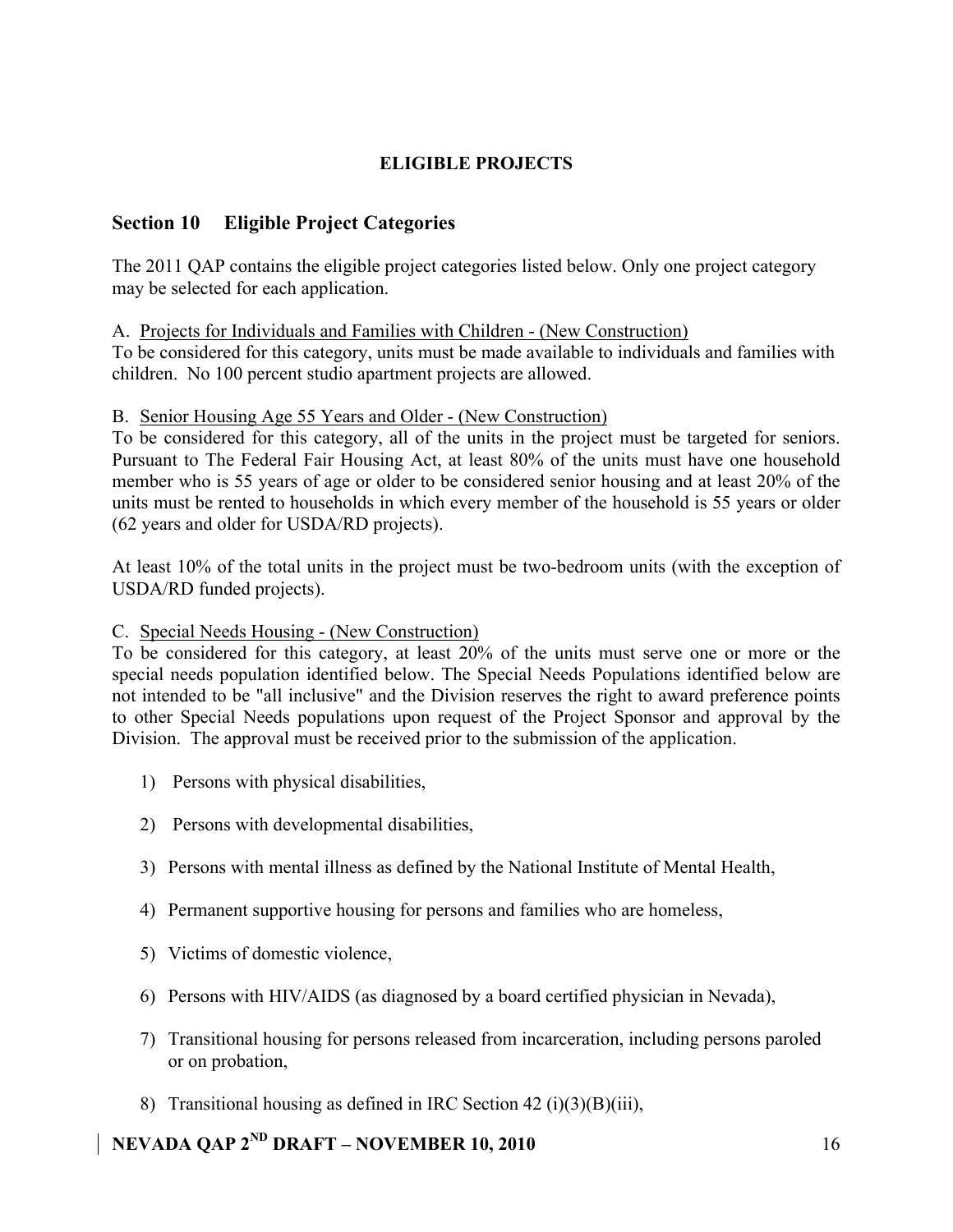- 9) Persons with drug, substance and/or alcohol abuse behavior. The individual must be in a state of recovery or is currently receiving treatment and/or counseling for the abusive behavior,
- 10) Persons with Alzheimer's/Dementia.

Services and care provided to Special Needs populations must be provided for the initial 15-year IRS mandated period of affordability. The provision of care during the extended compliance period will be assessed by the Division to determine if the project can continue as both an affordable housing facility and a provider of care. If the provision of care is not feasible the Division has the authority to amend the extended use agreement.

Care services for Special Needs populations must be optional to tenants residing in restricted units. Any cost associated with care services must be separated from the rent. *Notice: Fees may not be charged for any item that is part of the eligible basis.* 

The Project Sponsor must provide a description of the care services provided and/or available to low-income tenants and the estimated costs of these services. The Project Sponsor must provide a list of the services provided at the facility, the cost of each service, and a description of how the cost for the services will be funded, especially for tenants that may not have the means to pay for the level of care. The subsidization of the services to low-income tenants may be accomplished through a mixed-income project in which residual income derived from the market-rate units subsidize the services received by low-income tenants.

For projects serving Frail Elderly and Alzheimer populations:

- Only 20/50 and 40/60 mixed-income projects are eligible for Tax Credits.
- **Care services must be conducted on a 24-hour basis.**
- The Division will require an IRS Private Letter Ruling or comparable legal opinion indicating that the project meets General Use requirements.

Frail Elderly and Alzheimer projects are not eligible to receive preference points for extended compliance periods.

### D. Assisted Living Developments

To be considered for this category, assisted living developments must have one or more of the following direct commitments by public and/or private entities

-A donation of land from a governmental unit (federal/state/local)

-A parcel of land transferred at a nominal cost from a government unit (federal/state/local) -Governmental and/or private contributions that subsidize the particular assisted living services provided for by the development

-Governmental and/or private services directly provided by the development.

Assisted Living projects are not eligible to receive preference points for extended compliance periods.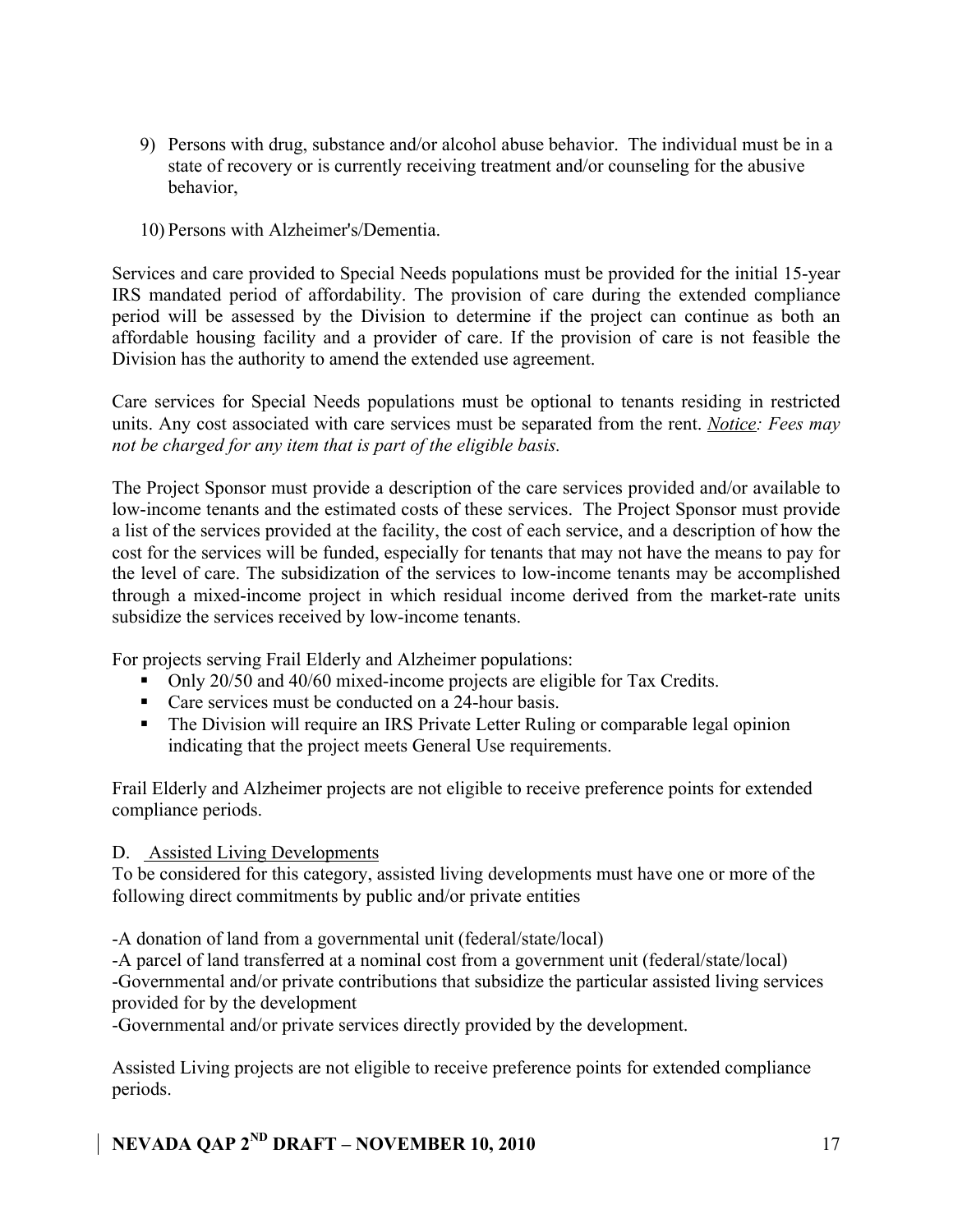### E. Mixed Income/ Mixed Use Residential Projects - (New Construction)

- 1) Mixed Income. Under this category, to be considered a Mixed Income Project a minimum of 10% of the units in the project must be unrestricted, market-rate dwelling units. Once established, the qualified basis (applicable fraction) for the project must be maintained for at least the 30-year compliance period. The applicable fraction will be the lesser of the percentage of Tax Credit units to the total units in the project, or the percentage of restricted square footage in the project to the total square footage in the project, excluding common areas.
- 2) Mixed Use. Under this category, to be considered a Mixed Use Project the following criteria must be met:
	- a. Commercial retail or office space must be a minimum of either 10% of the gross floor space for the project or 3,000 square feet.
	- b. Commercial retail or office space must be leased to a third-party.
	- c. The local government must provide documentation that the site must be properly zoned for commercial retail or office space. The commercial retail or office space components and the housing component must be parceled out. Each component must have a separate legal description prior to the receiving a carry-over allocation of tax credits.
	- d. The eligible basis for the Tax Credit project must not include any costs for the commercial retail or office space. The Project Sponsor must document the source of funding for commercial retail or office space components in the sources and uses section of the application. The commercial retail or office space components must be underwritten separately with a minimum debt service ratio of 1.20.
	- e. The marketing study must include an assessment of the economic viability of the commercial retail or office space site based on comparable leasing costs per square foot, projected income/operating expenses, vacancy, local competition, etc.
	- f. Commercial retail or office space establishments must be conducive to family housing. Commercial retail or office space establishments may not include adult only establishments, nightclubs, massage parlors, liquor stores, or other similar establishments.
	- g. *The issuance of 8609's will be dependent on a valid start of construction to the commercial section of the project.*

### F. Housing for Eventual Tenant Ownership - (New Construction)

To be considered for this category, all of the restricted rental units in the project must be made available for eventual ownership. Residential units must be detached single-family structures and/or townhouses. The lots for each single-family home must be parceled out and must have separate legal descriptions. All single-family homes must be located in the same parcel or parcels if they are contiguous. Scattered site projects will not be allowed.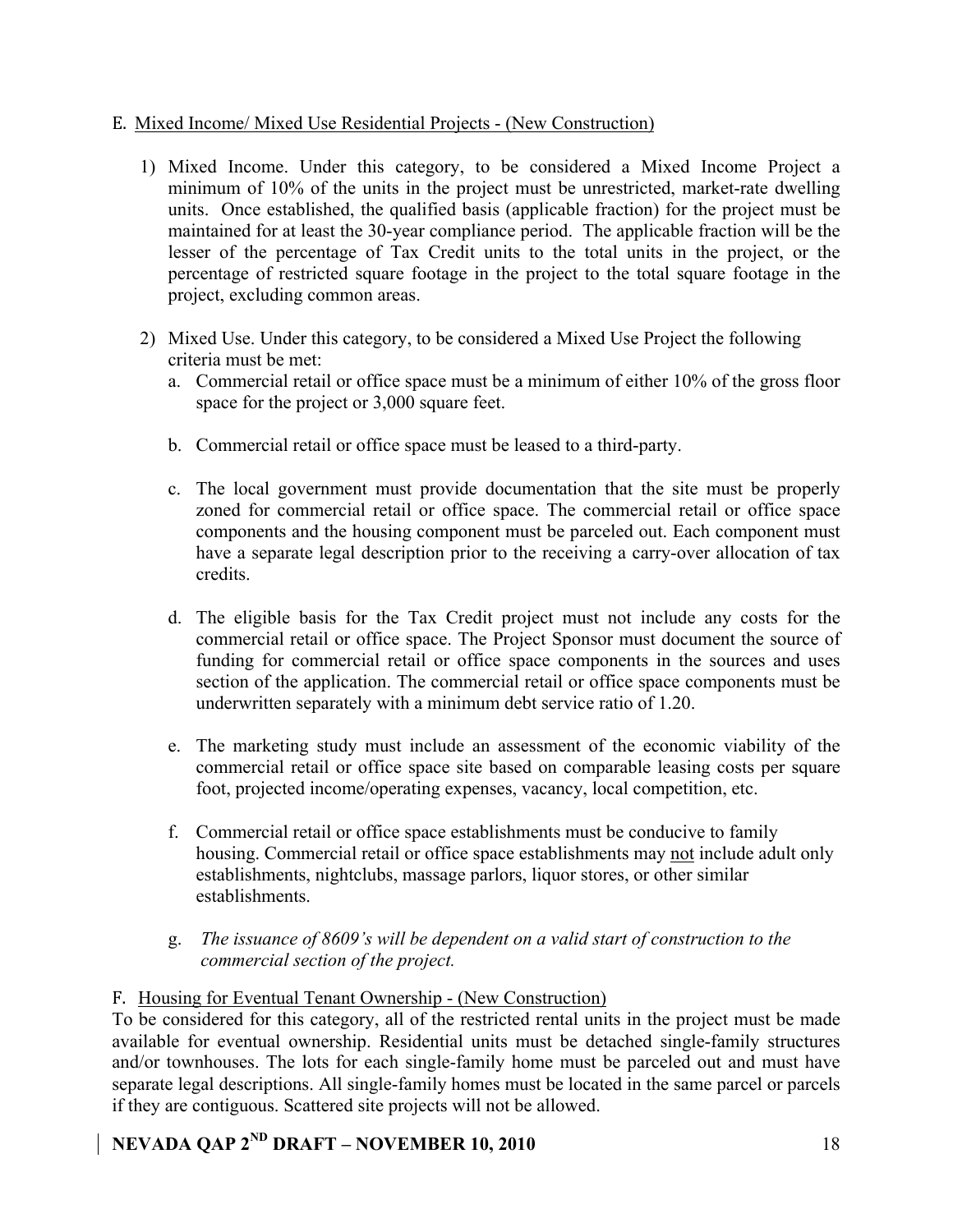The Project Sponsor must make the units in the project available for purchase by the existing tenants upon the termination of the 15-year compliance period. Existing tenants have a first right of refusal to purchase the unit. Thereafter, units may be made available for purchase to other qualified low-income families and/or individuals that satisfy the project's requirements.

The purchase price of the units must take into consideration the rent paid by the tenants.

The mortgage must be a 15-year mortgage with rates and terms consistent with those offered and available in the local housing market.

The project must fully comply with the tenant income and rent requirements for the LIHTC program during the initial 15-year period of affordability. The project will be exempt from any additional affordability requirements when all of the single-family structures in the project are sold to eligible families. The 15-year affordability period will be extended on all of the remaining, unsold units until the last single-family home in the project is purchased. The project is not eligible for any extended compliance points. Homes not sold must remain affordable rental units pursuant to the terms and conditions of the original application and the Declaration of Restrictive Covenants.

Key Requirements for Tenant Ownership Projects:

- 1) Tenant Income: The Project Sponsor must set eligible tenant incomes pursuant to LIHTC program requirements during the initial 15-year period of affordability. Tenant incomes must conform to HUD income guidelines and Project Sponsors must complete all of the required income verifications and certifications. Project compliance requirements are contained in the Divisions *Low Income Housing Tax Credit Compliance Policies and Procedures Manual*.
- 2) Rent Restrictions/Lease Agreements: Tenant lease agreements must conform to LIHTC program requirements during the initial 15-year period of affordability. The tenant portion of the rent plus utility allowance and any other mandatory fees must not exceed the maximum gross rent allowed by Section 42 of the Internal Revenue Code. Project compliance requirements are contained in the Divisions *Low Income Housing Tax Credit Compliance Policies and Procedures Manual*.
- 3) Management Plan: The Project Sponsor must submit a plan for the ongoing management and maintenance/repair of the project as a rental property for the initial 15-year credit period. The plan should include information on the location of the leasing office, costs associated with property leasing and administration, and maintenance schedules and costs for general repairs, maintenance, and replacement of mechanical items.
- 4) Escrow Account: The Project Sponsor must provide a written description as to how the diminimus tenant escrow accounts will be set up. A portion of each tenants rent must be set aside and accumulated to contribute as a down payment towards the purchase of the unit (diminimis payment). Tenants who terminate residency at the project must have this money returned to them plus nominal interest accrued The Project Sponsor is required to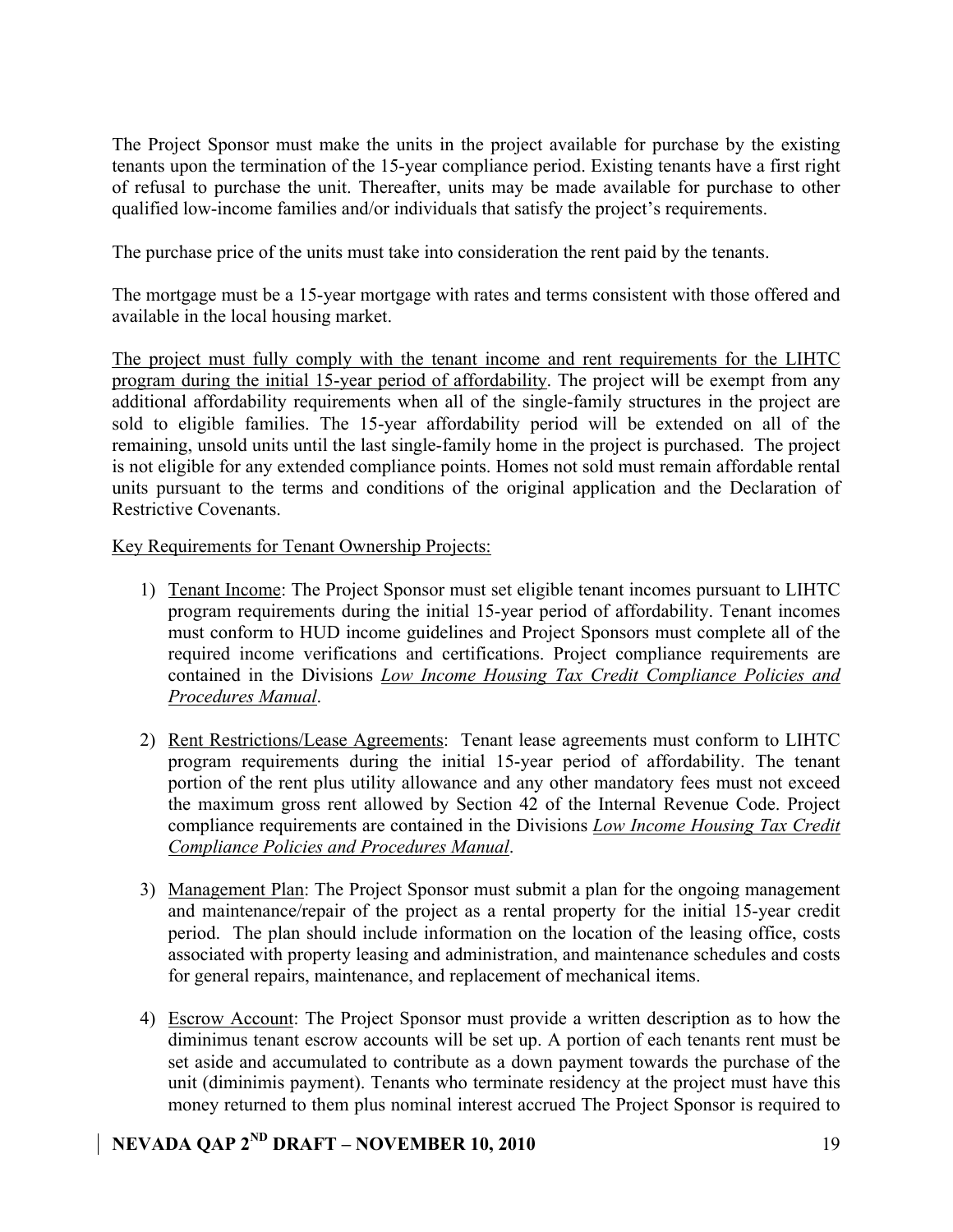set up individual bank accounts (diminimus accounts) for each tenant family residing in the property.

- 5) Right of First Refusal: The Project Sponsor must provide a copy of the Right of First Refusal Agreement (Agreement) to the Division for approval. The Agreement must:
	- a. Guarantee the tenant the right to purchase the property if the tenant agrees to the terms and conditions of the initial lease;
	- b. Specify a "not to exceed" offering price to the tenant; and
	- c. Provide a clause that the tenant cannot be displaced from the property without just cause.

### G 1. Acquisition/Rehab for Projects with Expiring Section 8 /HAP Contracts

Acquisition/Rehab Projects with Extended Section 8/HAP contracts will be scored based on the highest percentage of units receiving rental assistance times the number of years of the contract. Projects must have a Section 8/HAP contract that expired no more than nine (9) months prior to the adoption of the 2011 QAP. (Final version will be watermarked "Adopted" along with the adoption date.) Projects with renewed Section 8/Rental Assistance contracts must clearly show that those rental assistance payments will be extended for a minimum of 2 years through the local PHA and/or HUD and that the project can continue to function for 15-years as a LIHTC development should the rental assistance payments stop after that time.

The project must expend the minimum \$40,000 per unit in rehabilitation cost prior to costs associated with the mandatory energy requirements; and must conform with they Key Requirements for Acquisition and Rehabilitation contained in 1-6 below in this section. Projects with expiring Section 8/HAP Contracts that do not meet the definition above will be eligible and scored under the "Acquisition or Rehabilitation or Conversion or Change of Use" category.

### 2. Acquisition/Rehab/Conversion<sup>3</sup>/Change of Use<sup>4</sup> (Preservation)

Applications for Acquisition/Rehab may be proposed for any tenant base specified in Section 10, Eligible Project Categories *A-E of the 2011 QAP*. However, the project will be categorized and scored solely as an Acquisition/Rehab project.

The allowable acquisition price used in calculating the eligible basis is the "as-is" appraised value as of the date of acquisition. A copy of the appraisal must be submitted with the application.

### 3. Rehabilitation Only (Preservation)

Applications must meet 10 year rule (except as specified in HERA) and project must be at least 75% low- income. The per unit rehabilitation investment will be calculated by taking the actual hard construction cost of the project divided by the number of residential units. Rehabilitation work elements and costs must be specified in the Comprehensive Needs Assessment. The

 <sup>3</sup>  $3$  Conversion Projects – refers to structures converted from an unrelated use to housing (i.e. converting an old schoolhouse into affordable housing).

 $4$  Change of Use Projects – refers to projects that alter existing housing to meet other housing needs (i.e. converting a transitional housing project into affordable housing for the elderly).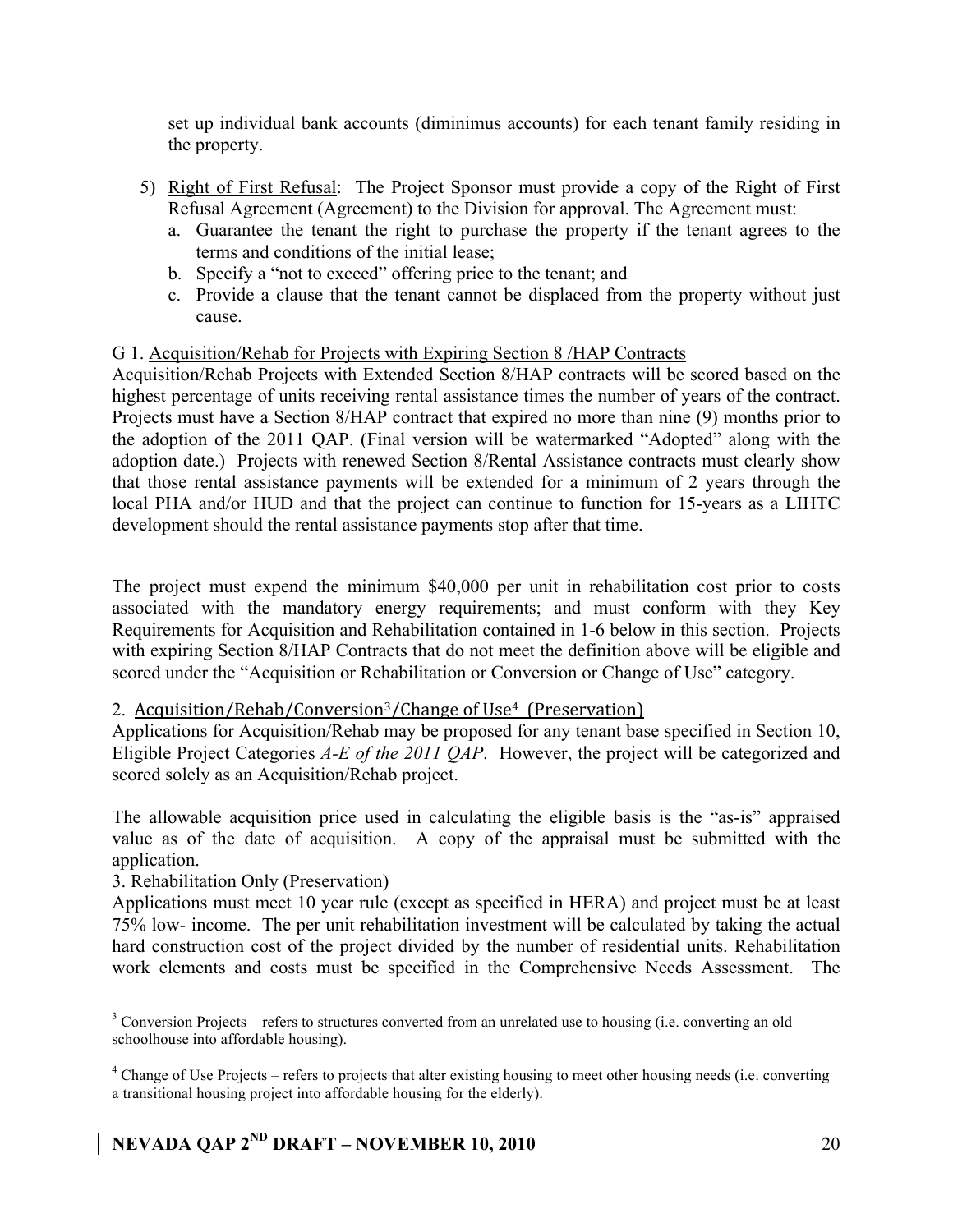building(s) must be purchased by the Project Sponsor. The Project Sponsor must provide a certification by a tax attorney that the 10-year rule has been met.

Key Requirements for Acquisition/Rehabilitation Projects

- 1) Capital Needs Assessment: A Capital Needs Assessment (CNA) is required for all acquisition/rehabilitation or conversions projects whether or not the project will maintain its affordability for 30 years or more. The CNA must be prepared by a competent independent third-party. The Capital Needs Assessment must a list of planned expenses by component category. The format for itemizing planned expenses by component category is available in **ATTACHMENT C**.
- 2) Scope of Rehabilitation: Rehabilitation developments must demonstrate that the rehabilitation is substantial and involves at least a minimum \$40,000 per unit for expiring Section 8/HAP contract projects or \$10,000.00 per unit for other rehab projects in direct hard costs (actual construction costs) prior to incorporating the mandatory energy requirements stated in this QAP. If the CNA reflects a per-unit investment of less than the required per unit cost; the project will not be considered for Tax Credits. A separate scope of work, along with estimated cost, must be submitted for energy efficiency improvements based upon the energy efficiency audit conducted by NHD or its designee.
- 3) Service Date: All buildings must be placed in service within two years from the date of allocation of the Tax Credits, or the Tax Credits will be returned to the Division.
- 4) Tenant Displacement and Relocation: To minimize displacement of existing tenants, the Project Sponsor may choose to income-qualify all tenants immediately upon acquisition of the buildings in the project.
- 5) Prior Ownership: Project Sponsors must provide a detailed ownership history of buyer and seller. The Project Sponsor's prior ownership interest in the property cannot exceed 10 percent (except as identified in HERA). No sale will be allowed from one partnership to another partnership if the entity selling the property is also one of the limited/general partners purchasing the property, and the entity selling the property has more than a 10 percent interest in the purchased property except as allowed in HERA.

Related party transactions, regardless of the percent interest in the selling or buying entity, are ineligible to receive a developer fee on the acquisition portion of the transaction.

6) Lead Based Paint: Under the Uniform Physical Conditions Standards housing projects must comply with Lead Safe Housing Rules.<sup>5</sup> These requirements apply to **building and** units built before 1978. Paint with at least one (1) milligram of lead per square centimeter of paint, or with a half percent of lead by weight is considered lead-based paint and subject to the federal regulations*.* Typical lead based paint hazards include deteriorated paint, and dust or bare soil with lead above specified levels.

 <sup>5</sup>  $5$  24 C.F.R. part 35.

**NEVADA QAP 2ND DRAFT – NOVEMBER 10, 2010** 21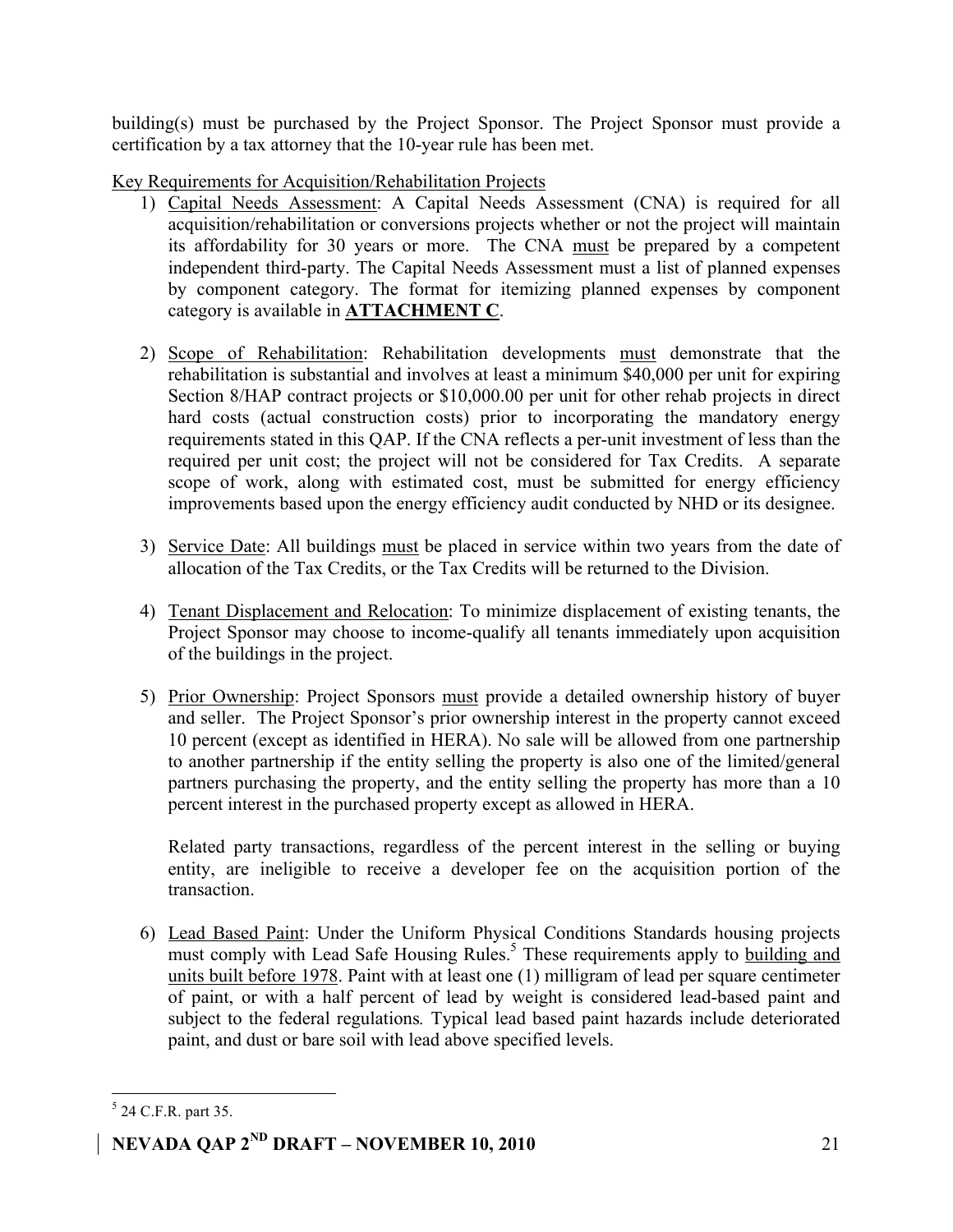### H. Multiple Projects on Same Parcel

Applicants with this project type must request Division approval in the form of a legal opinion by Division Counsel stating that they are separate projects, that there is an adequate agreement for shared amenities and/or easements, and the jurisdiction has approved them as separate projects on the same parcel at a minimum of 30 business days before the submittal of the tax credit application.

The application must include a zoning letter from the local jurisdiction that states without exception the parcel is zoned for the proposed project, can accommodate both projects without splitting the parcel and requires no further actions. If the project includes any acquisition and/or rehabilitation, then all requirements under Section 10. G. will apply.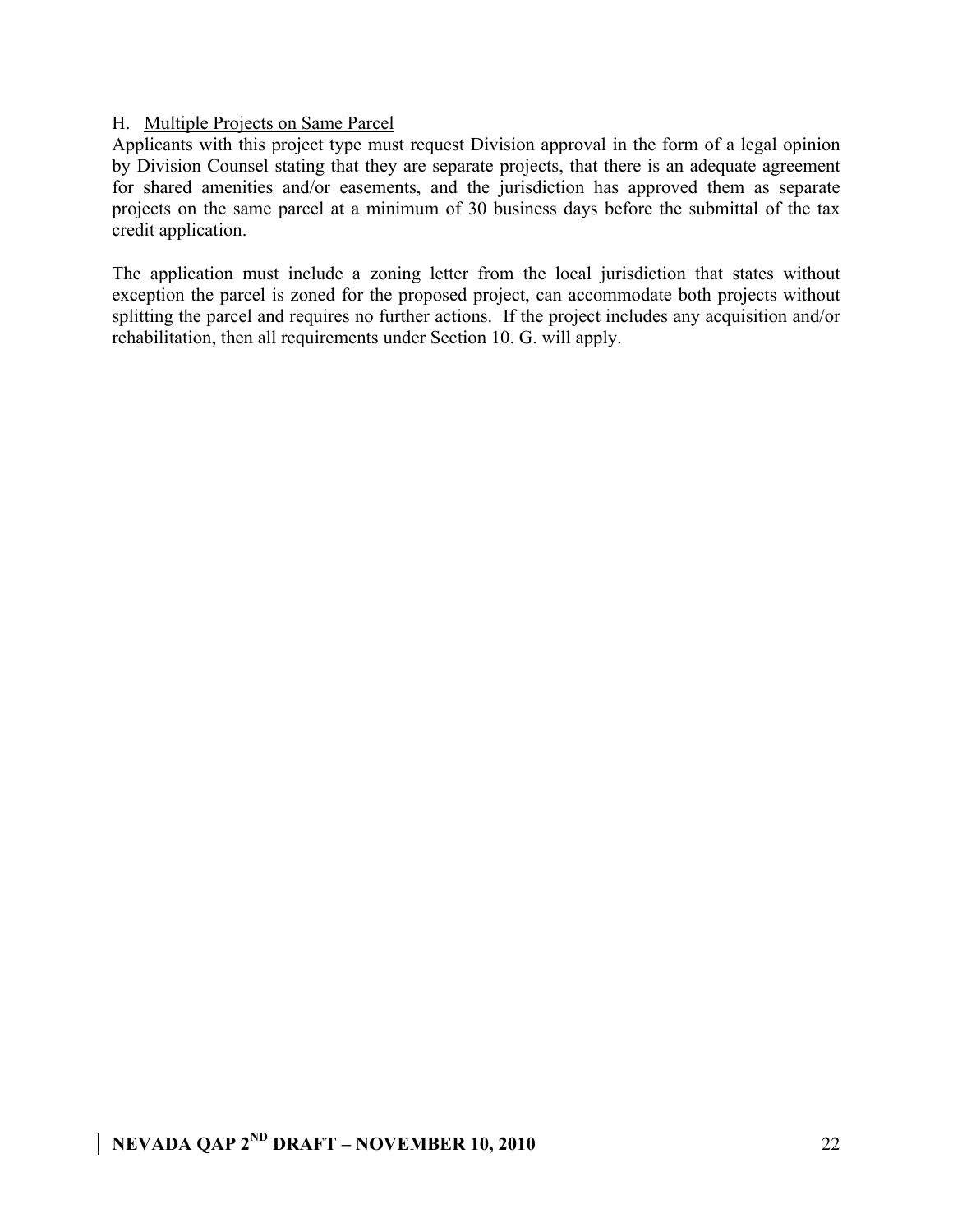### **THRESHOLD & GENERAL REQUIREMENTS**

### **Section 11 Threshold Requirements**

#### A. Threshold Requirements

Threshold Requirements are not scored, however applications must address and satisfy all Threshold Requirements. Failure to completely and satisfactorily address threshold requirements is considered a nonresponsive application and will be returned.

### Threshold #1 Market Study

The Code requires that a market study be prepared for all credit allocations. NHD requires that the study be prepared by a qualified analyst who is completely unaffiliated with the developer and/or owner of the proposed project and has no financial interest in the proposed project. Two main objectives of the Market Study are to demonstrate that sufficient demand exists for the proposed development in the market area and that the proposed project will not cause undue economic harm on the existing rental stock in the market area.

Tax Credit applications may be deemed ineligible if: (1) the assessment determines that comparable affordable housing projects have occupancy levels less than 90 percent; (2) the proposed housing project would have a significant adverse financial affect on other publicly funded projects without offsetting public benefits; or, (3) the rents for the affordable housing project are equal to or greater than comparable market-rate housing.

The submitted application must match the market study regarding income targeting, unit mix, unit sizes, and rents. In other matters, if the application does not conform to any market study conclusions, the application must provide an acceptable defense of any deviations. Appendix A is the Market Study Guide and provides more detail regarding market study content and analyst qualifications.

### Threshold #2 Project Compliance Period

Except as provided for below t The minimum compliance period for Tax Credit projects is 30year. The Project Sponsor has the option of extending this period in increments of 5 years up to a maximum of 50 years. An exception is for Tenant Ownership projects, for which the minimum compliance period is 15 years.

- 1)Special Needs Housing: The minimum compliance period for special needs housing projects for the frail elderly and seniors with Alzheimer's disease is 15 years.
- 1)Assisted Living: The minimum compliance period for assisted living projects is 15 years.
- 1)Tenant Ownership: The minimum compliance period for tenant ownership projects is 15 years.

The Division will not agree to stipulations or subordination agreements to reduce the affordability period of a Low Income Housing Tax Credit Project.

### Threshold #3 Project Rent Restrictions

Rent must be restricted to one of the following elections: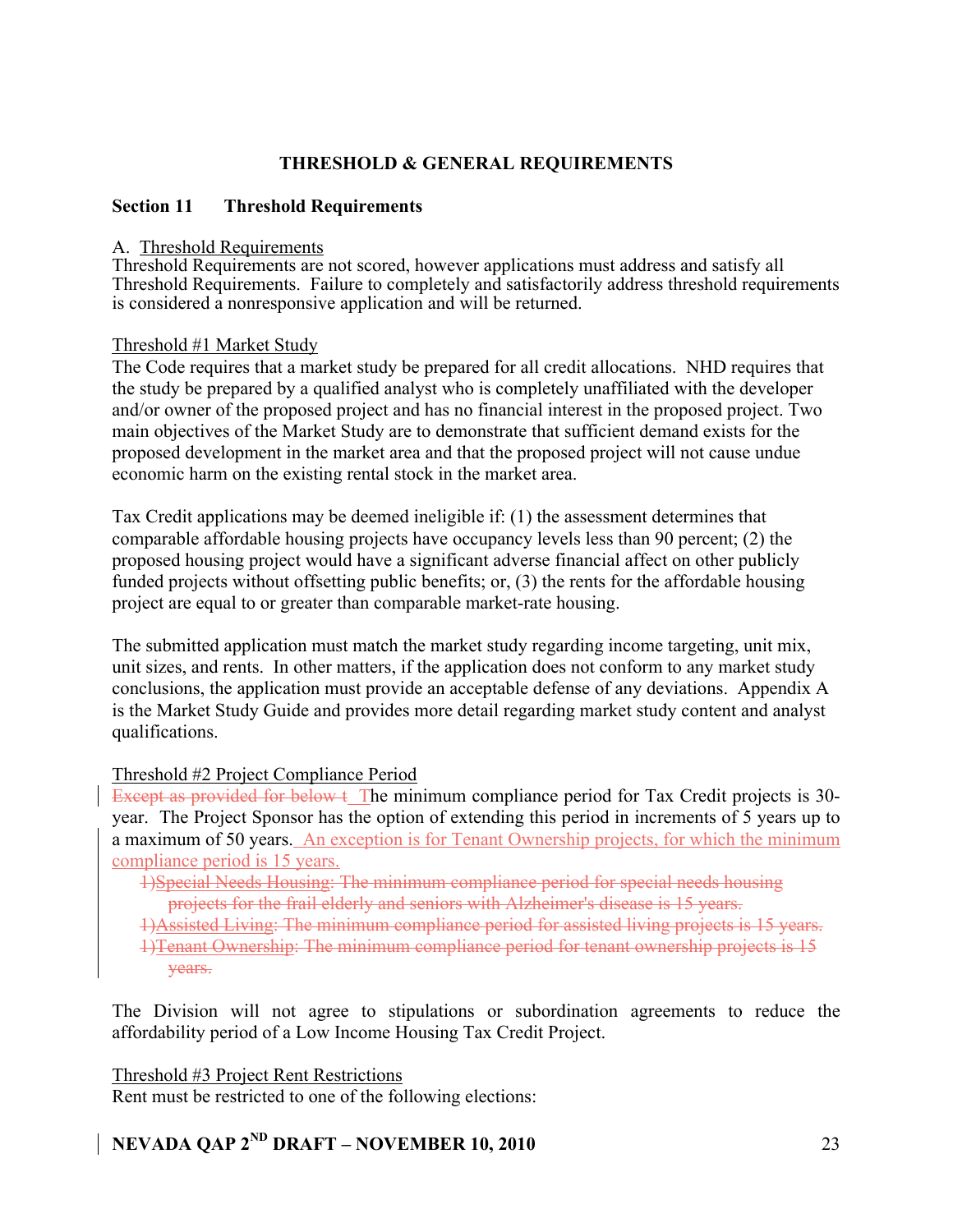- 1) A minimum of 40% of the units will be occupied by households with incomes at or below 60% AMI. In 100% Tax Credits projects, all units must be rent and income restricted to 60% of AMI or lower.
- 2) A minimum of 20% of the units will be occupied by households with incomes at or below 50% AMI. In 100% Tax Credits projects, all units must be rent and income restricted to 50% of AMI or lower.

### Threshold #4 The Gross Floor Rent

The gross floor rent effective date will automatically default to the date of allocation of tax credits to a project (i.e. the carryover date) unless the Project Sponsor opts to change the Gross Floor Rent effective date to the building placed in service date. Project Sponsors must make the election to change the Gross Floor Rent effective date to the building placed in service date by carryover and submit a signed statement indicating the above. Once the election is made, it is irreversible.

### Threshold #5 Project Reserves for Replacement Requirements

The project must maintain minimum annual replacement reserves as follows:

- 1) For new construction senior projects: \$225.00 per unit.
- 2) For all other new construction projects: \$275.00 per unit.
- 3) For all Acquisition/Rehabilitation Projects: \$325.00 per unit.

Annual replacement reserves that exceed the above referenced minimums by more than 20% may be considered excessive and the Division may require additional documentation that supports the higher annual replacement reserve. The Division reserves the right to limit excessive minimum reserves.

### Threshold #6 Financial Feasibility Requirements

The Code limits Tax Credits allocations to the amount necessary for the project to be financially feasible and induce long-term viability. To make this determination, the Division completes financial feasibility evaluations three times before Tax Credits are issued.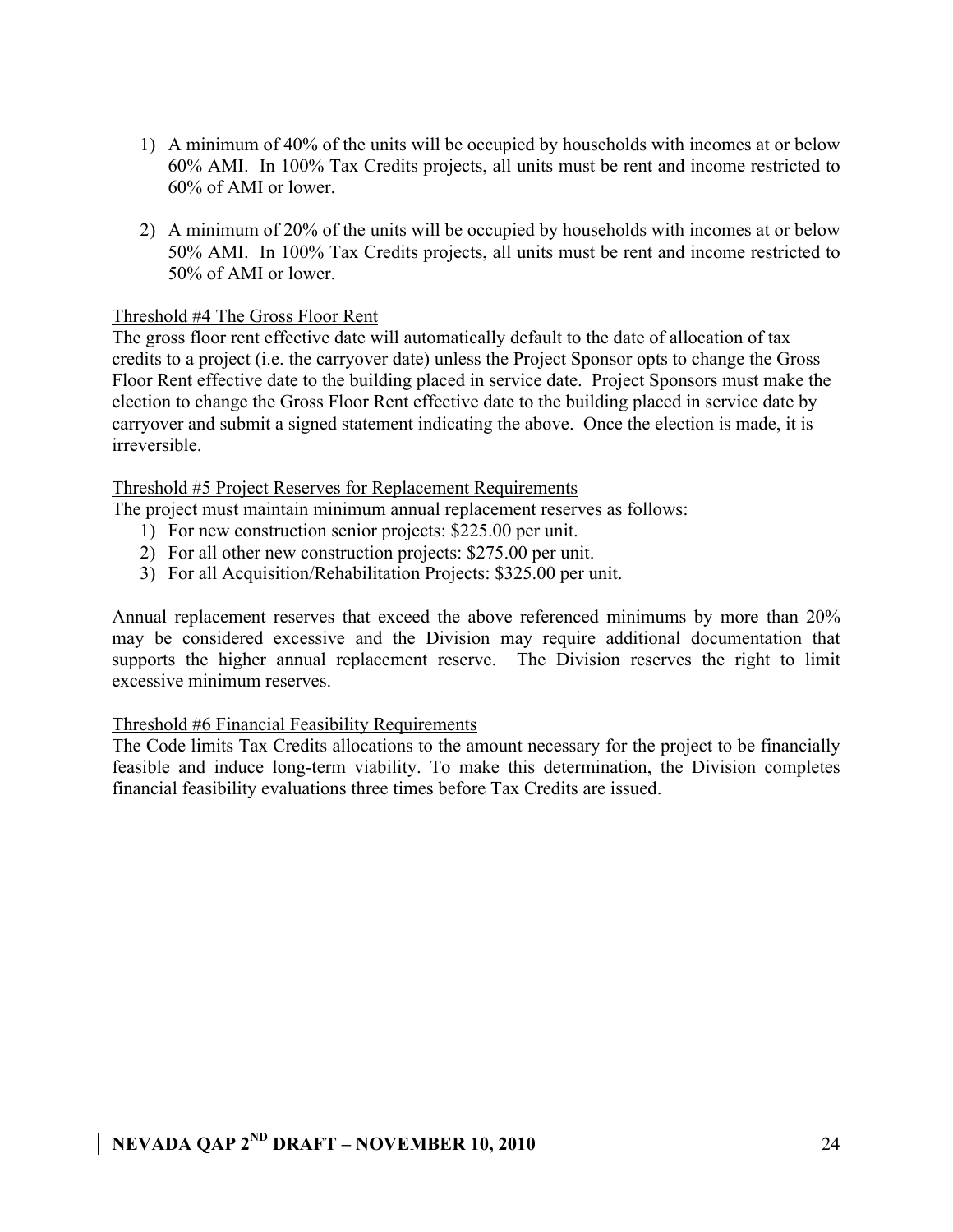### *Factors
For
Assessing
Financial
Feasibility*

The Division considers the following factors in performing the financial feasibility evaluations:

- 
- *The reasonableness of construction costs The plan for financing the project*
- 
- *The projected income, expenses and cash flow, for the compliance and extended compliance period*
- *The reasonableness of the projections of income and expenses and the assumptions upon which those projections are based*
- *The fees for developers and contractors*
- *The cost of the project The sources and uses of money for the project*
	-
- The cost per unit of the project **■** The projected proceeds from the sale of *Tax Credits*
	- *The percentage of the housing credits used for the cost of the project*
	- *The demonstrated stability of the Project Sponsor, including an analysis of the financial statements of the Project Sponsor*

The Division has also adopted financial standards to analyze the financial pro forma included in each application. These standards include:

- 1) Recommended minimum debt service coverage ratio of 1.15 on all combined debt excluding notes not requiring repayment until the sale of the property (except for USDA financed projects and subject to Division approval);
- 2) 3 percent limitation on increases to projected project income and expenses;
- 3) 7 percent limitation on unit vacancy assumption;
- 4) Operating ratio shall be reasonable and subject to Division approval;
- 5) Replacement Reserves of \$225 per unit for senior new construction, \$275 per unit for other new construction projects, and \$325 per unit for acquisition/rehabilitation projects;
- 6) 15 percent limitation on developer fees of the eligible basis involving third party land transactions;
- 7) Developer fee is not allowable on the acquisition portion of acquisition/rehabilitation projects or the land purchase for new construction projects if any member of the selling party is related to, or part-of, the buying entity;
- 8) No more than 60% of the developer fee may be deferred and the developer fee, if paid from cash flow, must be paid in full by year 15;
- 9) 14 percent limitation on builder's profit, overhead and general requirements;
- 10) In instances where the builder and developer have an identity of interest, at least one competitive bid must also be submitted showing the competitive nature of the related party cost estimate. If the related party builder's bid is substantially higher, the Division will utilize its Estimating Consultant to examine the proposed project budget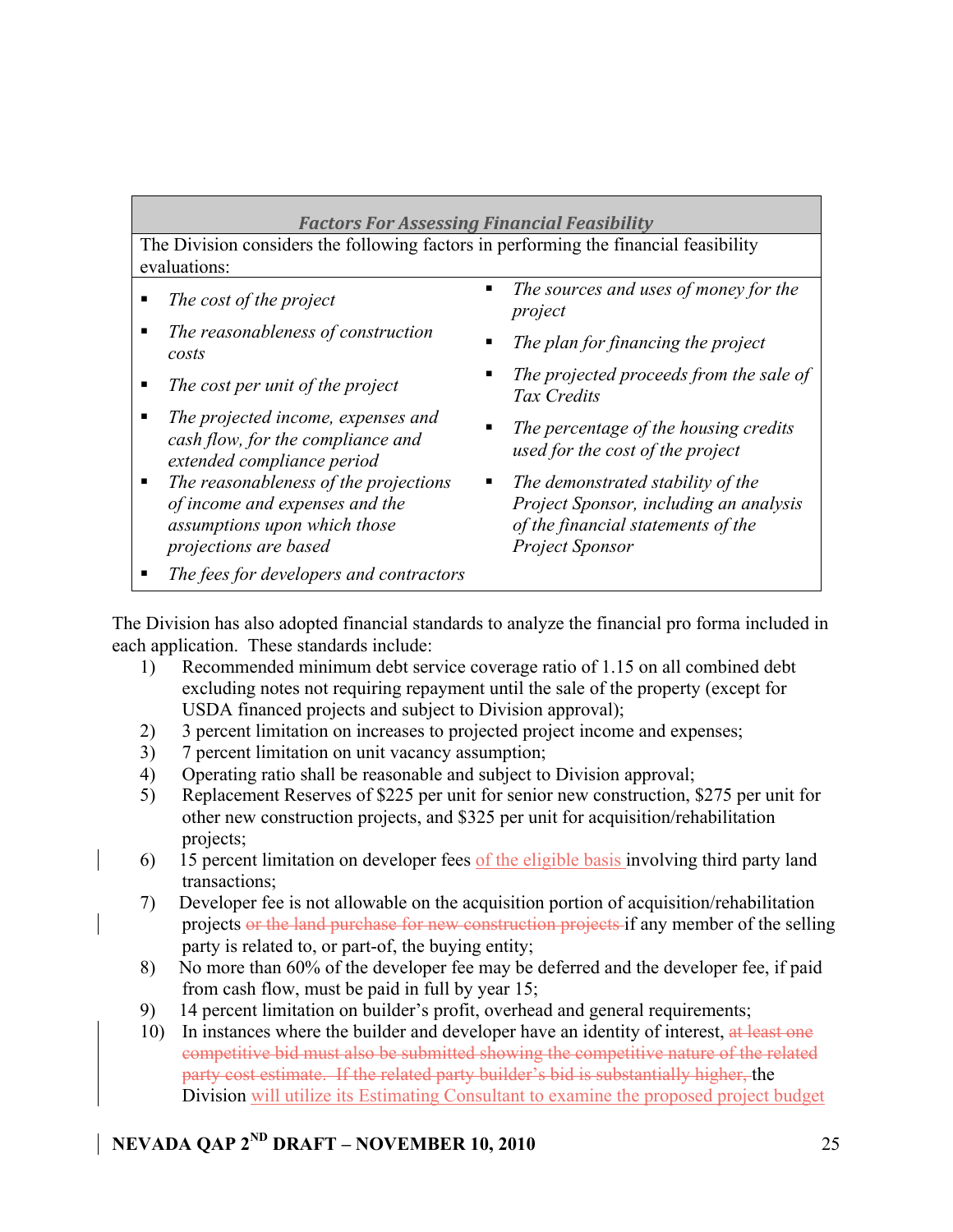for cost reasonableness. Based upon this review, NHD reserves the right to limit the amount of builder's profit, overhead, and general requirements or require the use of an alternate builder;

- 11) Projects underwritten using the 70% PV rate in effect for the month within which the application is due, i.e. May 2011; and
- 12) Projects underwritten using an NHD prescribed tax credit equity rate. NHD will post the prescribed equity on its website at least 60 days prior to the application deadline. The amount of tax credits provided to a project may be adjusted based upon final locked-in tax credit equity pricing. A letter from the investor indicating final pricing must be provided to NHD staff by the 270-day test deadline.

The first financial feasibility evaluation is performed at the time of application. The applicant must demonstrate to the satisfaction of the Division that the project is financially feasible based on the amount of rent charged for units as submitted in the application.<sup>6</sup>

The Division performs the last of the three required financial feasibility evaluations prior to the final award of Tax Credits. The Division uses the Eligible Basis Method and the Gap Calculation Method to determine the appropriate amount of Tax Credits required for a project.

### Threshold #7 Project Ownership Documentation

Project Sponsors must provide at a minimum, a valid and binding purchase contract or option to purchase that identifies the seller and buyer, the amount to be paid, the expiration date of the contract or option, and a statement from the seller and buyer describing any prior interest in the land or business dealings between seller and buyer. Project Sponsors must also testify that the project as proposed and preliminarily designed is on land appropriately zoned for the intended project and that discretionary permits are not necessary from a local government body (i.e., that the project upon design, only requires an administrative review for building permit issuance). Project Sponsors must also complete a Phase I Environmental Study for the subject property and file partnership documents with the Secretary of State.

### **Section 12 General Requirements**

Upon satisfactorily addressing Threshold Requirements, an application is eligible for scoring. Like Threshold Requirements, General Requirements are mandatory. As General Requirements may be met by different approaches (e.g., development team organization, building design), the scoring categories in Section 16, Scoring Categories, reflect point weighting toward a more superb effort of meeting the General Requirements.

### A. Housing Development and Management Capacity

Project Sponsors must demonstrate sufficient organizational capacity to develop and manage low-income housing projects.<sup>7</sup> To make this demonstration, the Division requires applicants to provide the following additional information with the Tax Credit application.

<sup>&</sup>lt;sup>6</sup> NAC 319.987

 $<sup>7</sup>$  A low-income housing project is defined as a project with restricted rents serving households whose gross income</sup> does not exceed 80% AMI subject to a minimum period of affordability.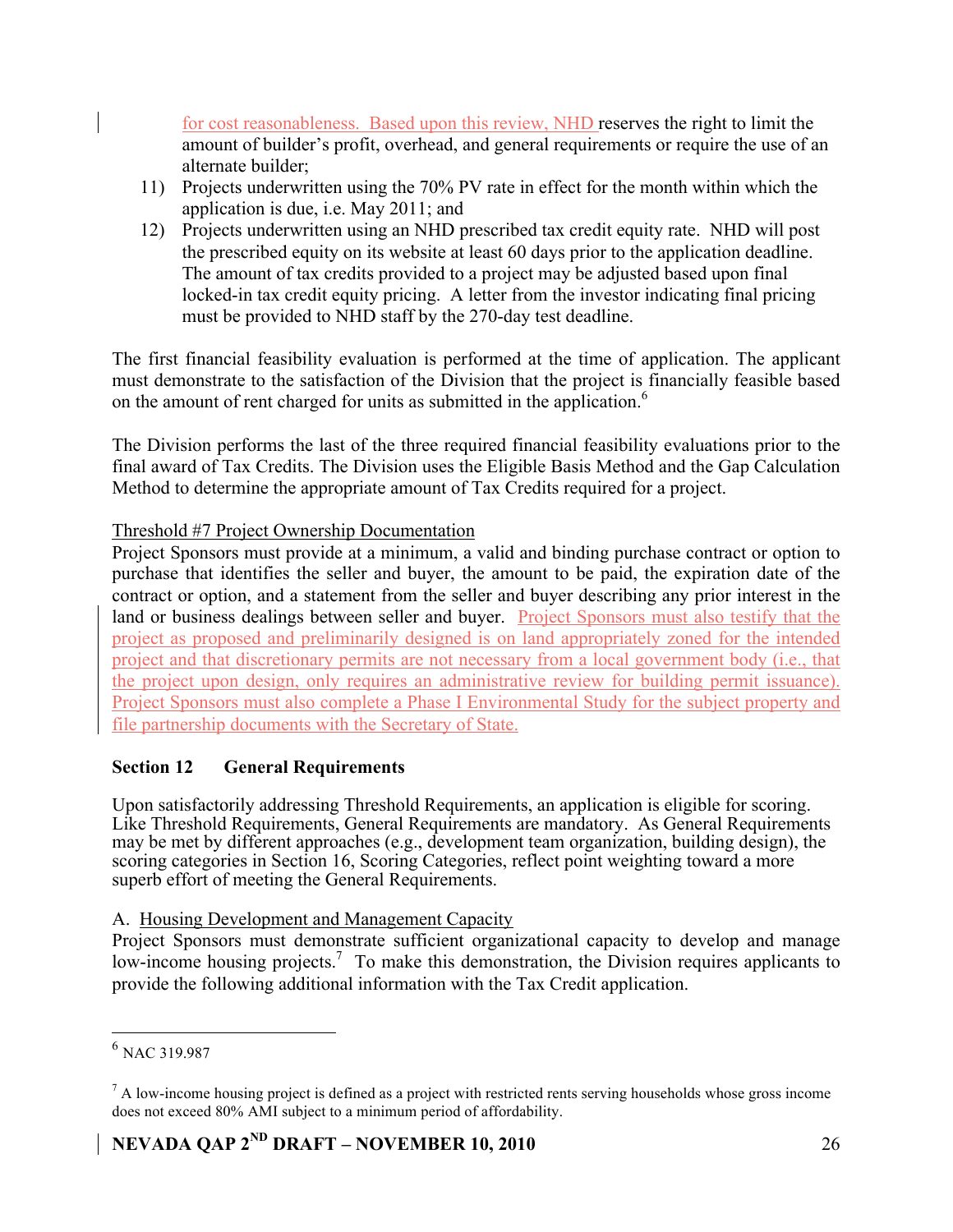### 1) Housing Experience

The Project Sponsor must submit an addendum to the application providing a description of at least five projects developed/managed, including the name and location, date construction began, the date lease-up began, current occupancy levels, and permanent financing sources. Organizations with less than five projects will be considered if they have received an allocation of Tax Credits within the last three years and if the project(s) is in good standing. A copy of the recorded Declaration of Restricted Covenants must be provided for these projects if the Sponsor is located outside of Nevada. If the Project Sponsor is a Nevada based developer and the declaration of restrictive covenants are filed and on record with the Division, simply state the name of the completed project. In addition the sponsor must list the project team (Sponsor/Applicant, General Partners, Managing Partner(s) Attorney, Accountant, Property Manager, General Contractor, Architect, Seller of Land (Building), Syndicator, Investors) and state if there is an affiliation and or interest with any other members the "team". (See NAC 319.989(16))

Project Sponsors must identify the management firm and individual or employee for which experience is being claimed and their involvement in the project. The Project Sponsor must demonstrate that housing management personnel have undergone management training from the Division or a nationally recognized Tax Credit compliance trainer.

### 2) Compliance History

The Project Sponsor must demonstrate a satisfactory record of compliance with regulatory and program requirements. Applicants must provide an addendum to the application describing outstanding compliance violations cited during project monitoring reviews by Federal, State, or local funding agencies. If there are no outstanding compliance violations, the applicant may simply indicate that there are no outstanding negative compliance findings.

The Division may reject applications and/or make reductions to application point totals in cases where Project Sponsors have significant outstanding uncorrected IRS form  $8823<sup>8</sup>$  or have outstanding compliance violations issued by other federal, state, or local funding agencies. Project Sponsors of special needs projects must demonstrate a minimum of three years of experience providing a service or assistance to persons with special needs. Organizational information included in the application package must demonstrate the minimum of three years of experience and provide a summary of the supportive services provided to residents.

### B. Project Security and Management

1) Tax credit projects must provide appropriate security systems and improvements to reasonably safeguard the safety of residents<sup>9</sup>. For the purposes of this section, security systems include but are not limited to: project fencing, defensive landscaping, security doors, screens and gates, gated project access control systems using keypads or magnetic cards, self door locking door mechanisms, project/unit camera surveillance with on-site closed circuit monitor, panic attack systems, emergency lighting, burglar alarms, and other similar protective measures.

 <sup>8</sup> <sup>8</sup> Negative Findings refer to cases in which the project is in material non-compliance and the responsible public entity has filed a 8823 form or other similar notification of non-compliance.

<sup>&</sup>lt;sup>9</sup> Security requirements DO NOT apply to tenant ownership projects.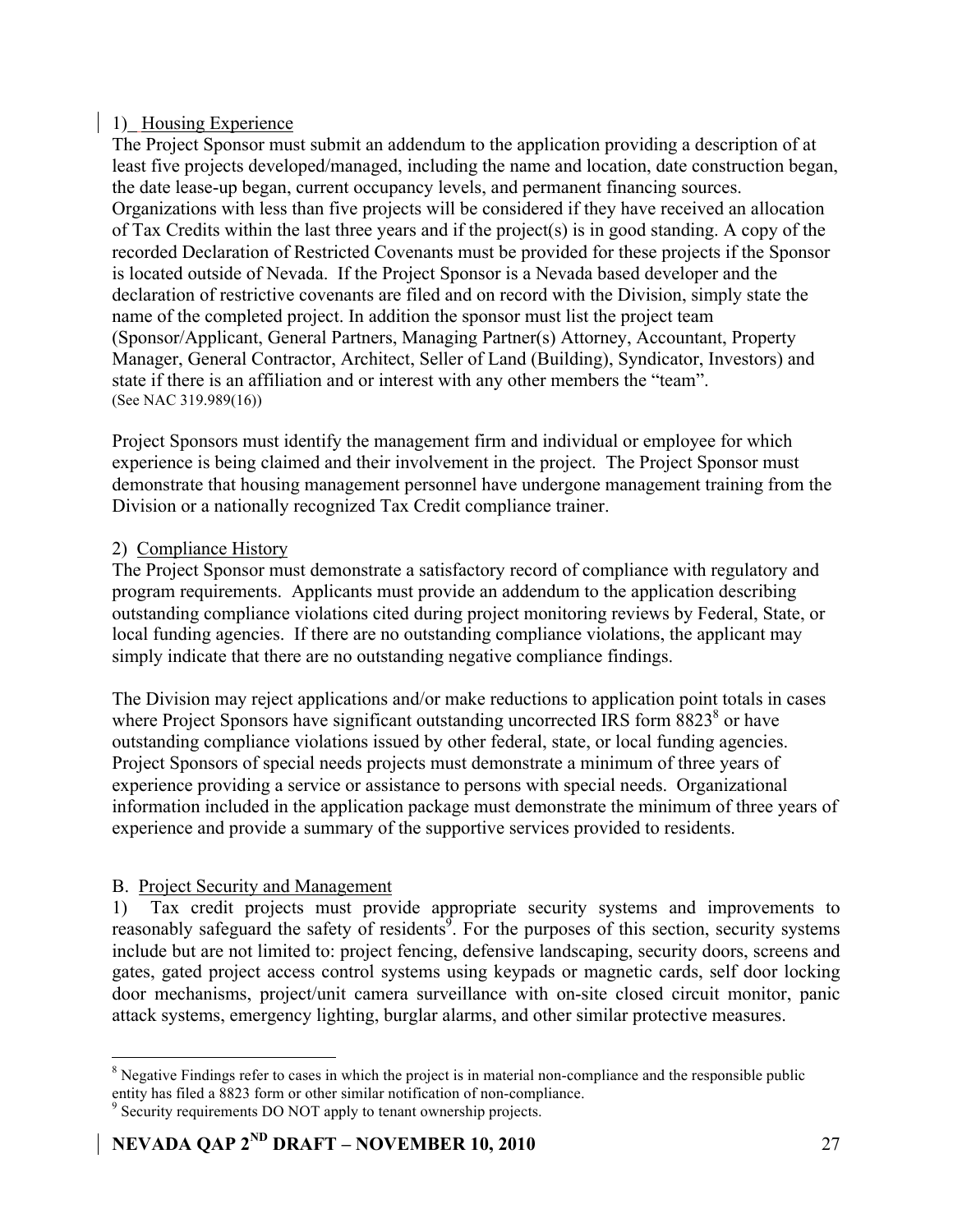The type of security systems appropriate for a project will depend on various factors including housing type, project design and location. Other than particular security measures mandated in this section, Project Sponsors may determine what security systems and improvements are appropriate for a project.

Mandatory Security and Safety Measures:

- 1) For all elderly housing projects, Project Sponsors must provide closed circuit monitoring systems. Alternative security systems and measures may be installed in lieu of closed circuit monitoring systems for acquisition/rehabilitation projects and/or single story projects under 40 units that serve seniors.
- 2) For elderly housing projects over 40 units, fire detection and suppression sprinkler system are required in each unit. Suppression sprinkler equipment not required for elderly acquisition/rehabilitation projects or single story projects under 40 units unless required by local code.

The Division requires Project Sponsors to provide information on security related issues. The requested information may include building evacuation procedures, documentation of building break-ins, vandalism and public safety concerns, police reports, and project plans for addressing security issues.

2) At a minimum, all tax credit projects that have 50 or more units must have on-site management. For the purpose of this section, on-site management includes managers, maintenance, or security personnel.

The Project Sponsor is responsible to the Division for insuring that the LIHTC Program is properly administered. Project Sponsors are responsible for being aware of all applicable Federal and State rules and regulations that govern their projects. The Project Sponsor must make certain that property managers comply with all appropriate statutes, rules, regulations, and policies that govern the property.

It is the responsibility of the Project Sponsor to inform the Division of any major changes that are made to the property throughout all phases of construction, rent-up, and operation as well as the placed in service date.

The Division's *Low Income Housing Tax Credit Compliance Policies and Procedures Manual* provides guidance for complying with Internal Revenue Service regulations published under Section 42 of the Internal Revenue Code (IRC) and the Nevada Administrative Code.

The Division requires that one management company representative and one on-site Manager directly involved in the management of the project attend at least one of the Annual Compliance training sessions provided by the Division. The purpose of the compliance training session is to provide instructions for the following compliance issues:

Federal laws determining eligibility for low-income tenants,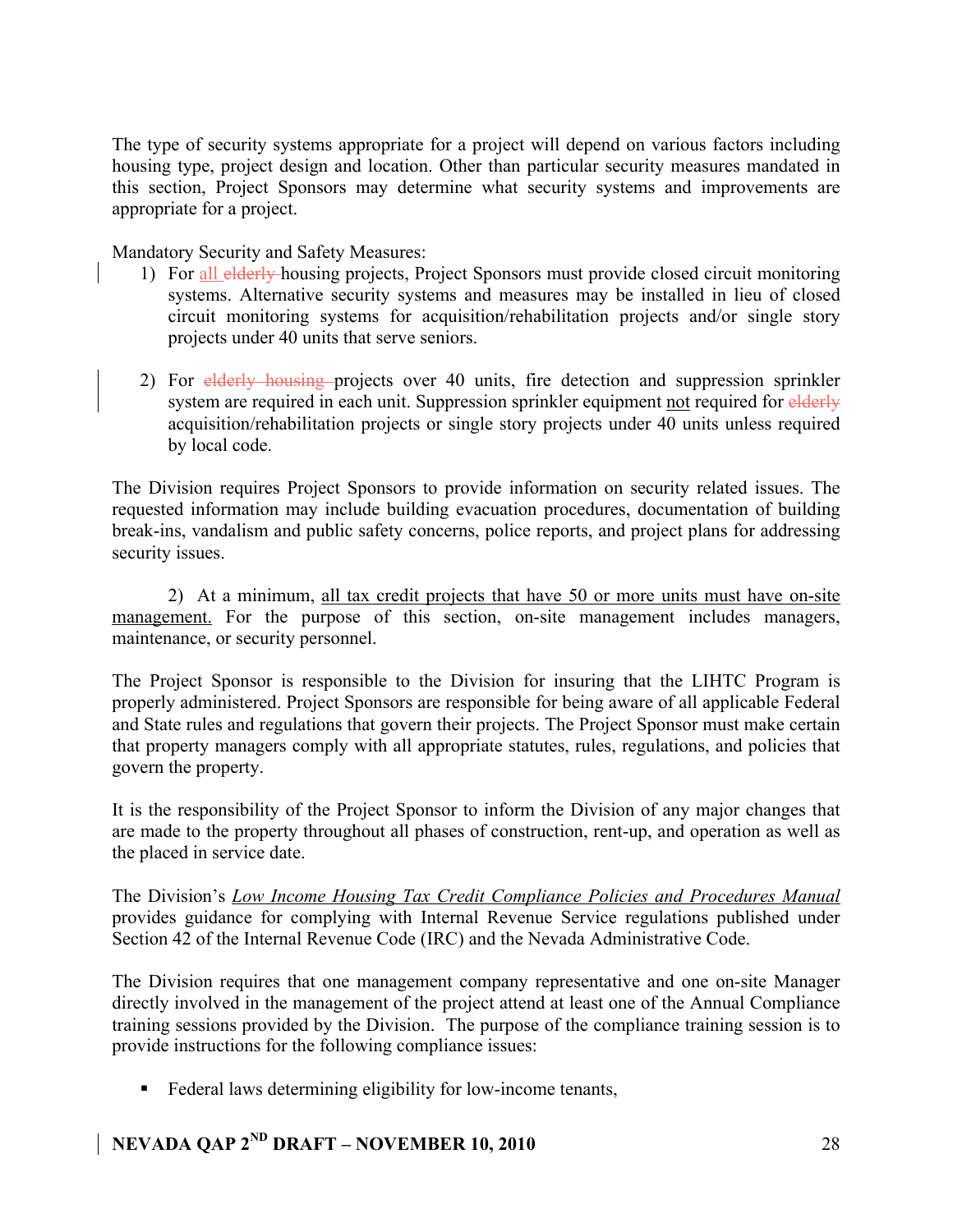- Division rules and regulations determining eligibility for low-income tenants,
- Specific information necessary for continued LIHTC Program compliance,
- Income Limits,
- Rent Limits,
- Income Verifications,
- Annual Income and Assets,
- Annual Income Certifications,
- Annual/Quarterly Status Reports,

The Division reserves the right to deny participation and or request a change in a management company to a project if that company is currently under review for compliance related issues and or is debarred by the administrator.

The terms of this Subsection are the minimum requirements for any project awarded tax credits in 2011. Required documents must be prepared by an engineer or architect licensed to do business in Nevada.

At all times after award the owner is responsible for promptly informing the NHD of any changes or alterations which deviate from the final plans and specifications approved by NHD. In particular owners must not take action on any material change in the site layout, floor plan, elevations or amenities without written authorization from NHD. This includes changes required by local governments to receive building permits.

### B. Agreement to Participate in NHD data surveys

Any applicant that receives 9% or 4% LIHTC financing, regardless of amount, must participate in NHD sponsored data surveys including, but not limited to, the Apartment Facts Survey produced by NHD for the life of the affordability period. Failure to report requested data in a timely manner may result in negative points in subsequent LIHTC scoring rounds or negative references when requested by other state/local housing finance agencies.

### C. Design Standards Plans

I. Application plan requirements

The following plans must be 11" x 17" and indicate the following:

- 1. Street name(s) where site access is made, site acreage, planned parking areas, layout of building(s) on site to scale, any flood plains that will prohibit development on site, retaining walls where needed, and adjacent properties with descriptions.
- §2. Front, rear and side elevations of **ALL** building types. and identify all materials to be used on building exteriors.
- 3. Use a 1/8" or 1/16" scale for each building.
- 4. Site acreage.

Site and floor plans must be 24" x 36" and indicate the following:

1. Location of, and any proposed changes to, existing buildings, roadways, and parking areas.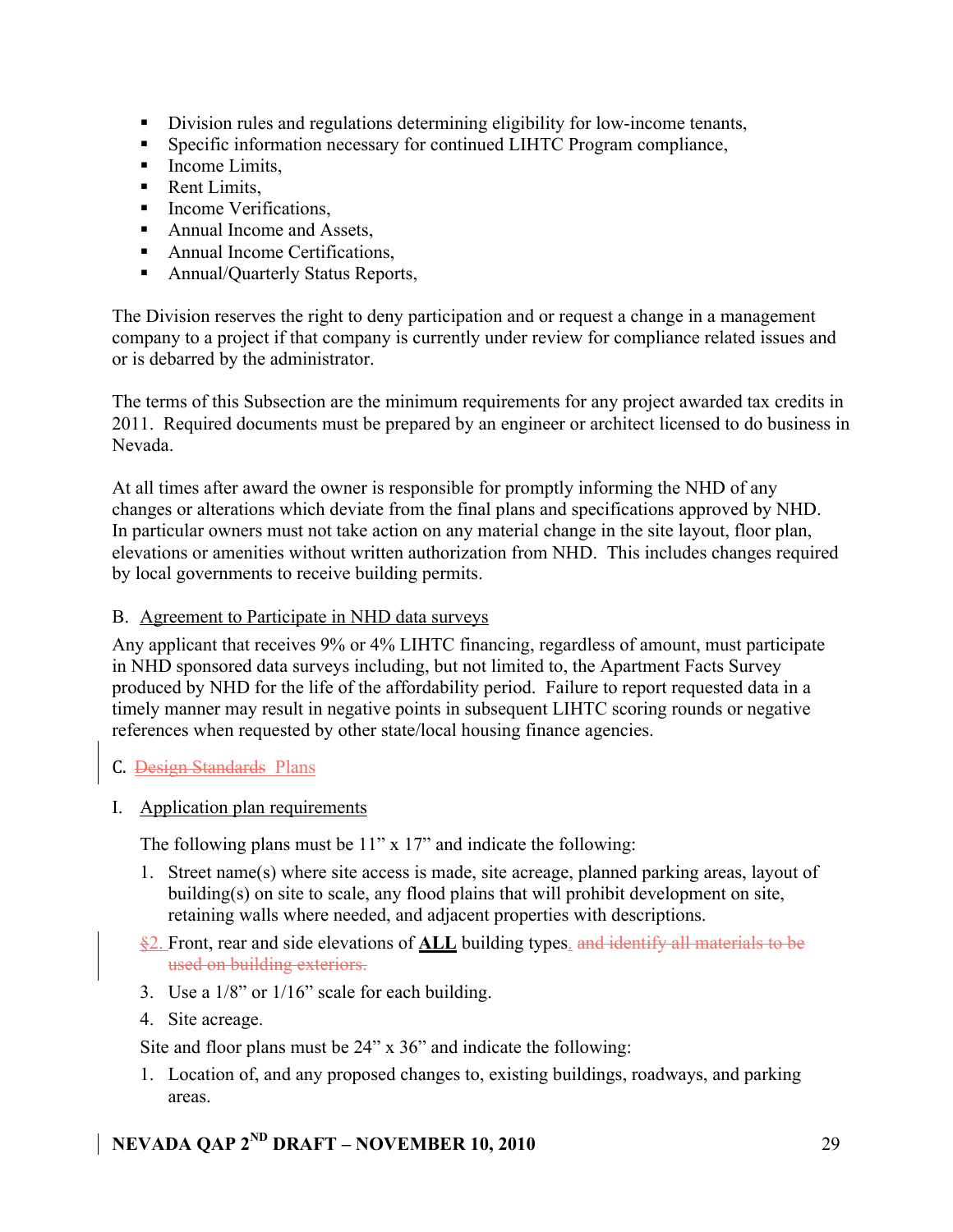- 1.All existing site and zoning restrictions including set backs, right of ways, boundary lines, wetlands and any flood plains.
- 3.2. Existing topography of site and any proposed changes including retaining walls.
- 4.3.Landscaping and planting areas (a plant list is not necessary). If existing site timber or natural areas are to remain throughout construction, the area must be marked as such on the site plans.
- 5.4.Locations of site features such as playground(s), gazebos, walking trails, refuse collection areas, postal facilities, and site entrance signage.
- 6. The location of units, common use areas and other spaces using a minimum scale of  $1/16$ " = 1' for each building.

7. Dimensioned floor plans for all unit types using a minimum scale of  $1/4$ "  $-1$ ".

8. Net building square footage.

- 9. For projects involving renovation and/or demolition of existing structures, proposed changes to building components and design. and also describe removal and new construction methods.
- 10. Plant material must be appropriate to the native climate.

10. For projects involving removal of asbestos and/or lead based paint removal, general notes identifying location and procedures for removal.

# **V. Common Area And Site Amenity Provisions**

All common use areas must be fully accessible to those with disabilities in compliance with all applicable State and Federal laws and regulations.

D. Laundry Facilities

1)Laundry facilities are required at all projects.

1)Laundry facilities must be located on an accessible route.

1)The laundry room must have adequate entrance lighting that is on from dusk to dawn.

1)One washer and one dryer must be front loading and usable by residents with mobility

impairments (front loading).

Refuse Collection Areas

A.Fencing consistent with the appearance of the residential buildings must screen the collection area.

A.The refuse collection areas may not be at the entrances or exits of the project.

A.Signs must be at all refuse collection areas to prohibit parking in front of collection facilities.

4. All projects must include a pad for tenant recycling receptacles as part of the collection area even if recycling is not yet available.

Additional Provisions For Rehabilitation Of Existing Housing

The following requirements apply to rehabilitation of existing units. Existing apartments do not need to be physically altered to meet new construction standards. Any replacement of existing materials or components must comply with the design standards for new construction.

A. Design documents must show all proposed changes to existing and proposed buildings, parking, utilities, and landscaping. An architect or engineer must prepare the design drawings.

B. Submit a hazardous material report that provides the results of testing for asbestos containing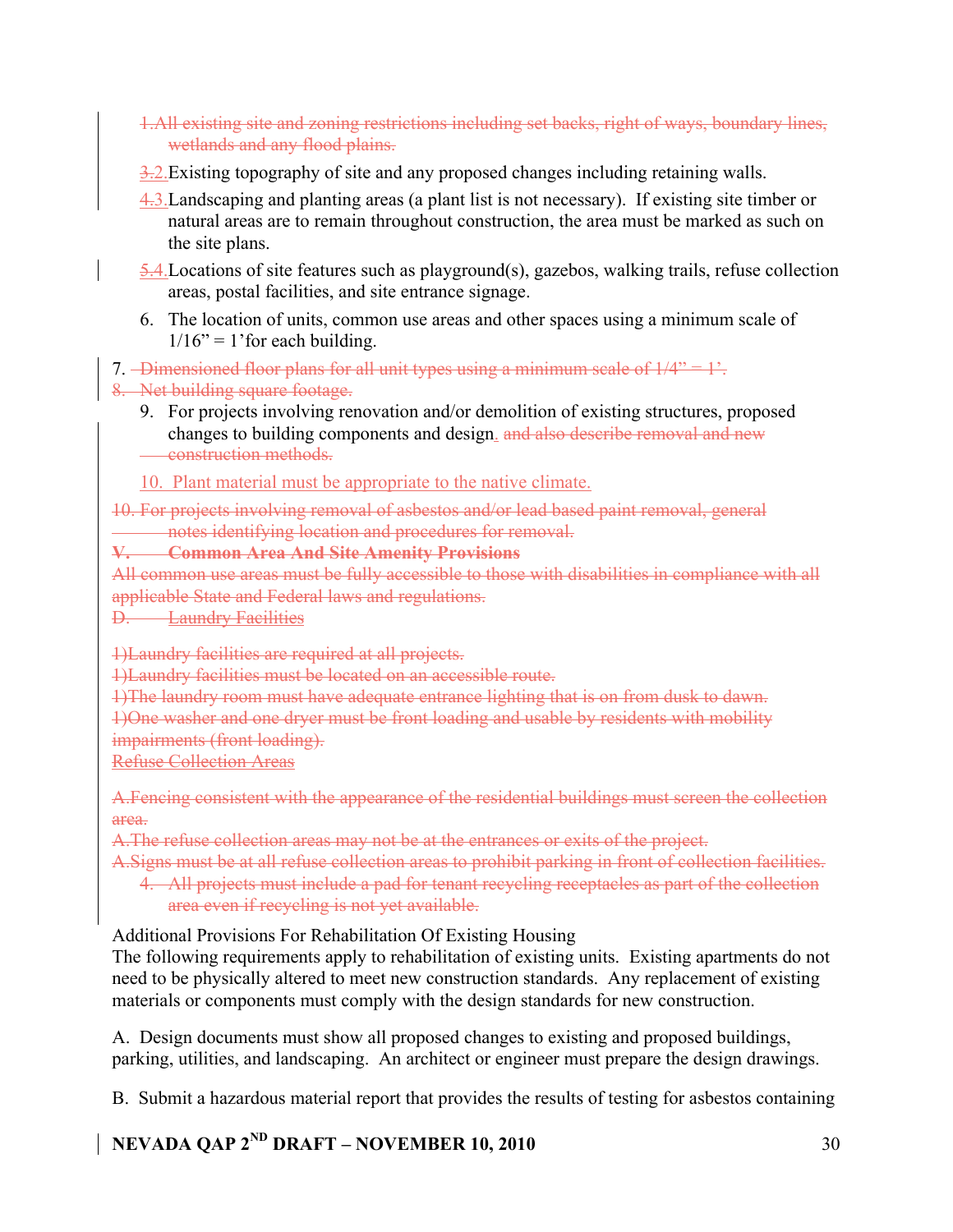materials, lead based paint, Polychlorinated Biphenyls (PCBs), underground storage tanks, petroleum bulk storage tanks, Chlorofluorocarbons (CFCs), and other hazardous materials. Professionals licensed to do hazardous materials testing must perform the testing. A report written by an architect, building contractor or developer will not suffice. A plan and projected costs for removal of hazardous materials must also be included.

### **Section 13. Mandatory Energy Conservation Requirements**

Project Sponsors must comply with Minimum Energy Efficiency Requirements specified in this section as a condition of receiving Tax Credits.

### A. General Building Performance

- Energy performance quality assurance measures and other requirements equal to or greater than the 2010 EPA Energy Star Home Program. Verified by an analysis of the building plans pre-construction using REM/Rate or equivalent software and verified by inspection and testing post construction using sampling protocol.
- **Using all applicable prescriptive measures listed for mechanical system and building envelope efficiencies should will result in the structure meeting the energy efficiency requirements. When the detailed analysis of the building and individual units demonstrates that the energy performance meets the Energy Star level, trade-offs with components may be made and all prescriptive measures may not be required.**

### **Mechanical Systems**

Heating and cooling equipment must be sized using ACCA's Manual J or equivalent protocol. This information is given for heating systems and hot water heaters fueled by natural gas. For areas not served by natural gas and for installation of high efficiency Energy Star qualified heat pump or solar water heaters, consult NHD.

Heating A furnace inside conditioned space will be a sealed-combustion unit.

Cooling Thermal expansion valves encouraged.

Cooling Thermal expansion valves encouraged.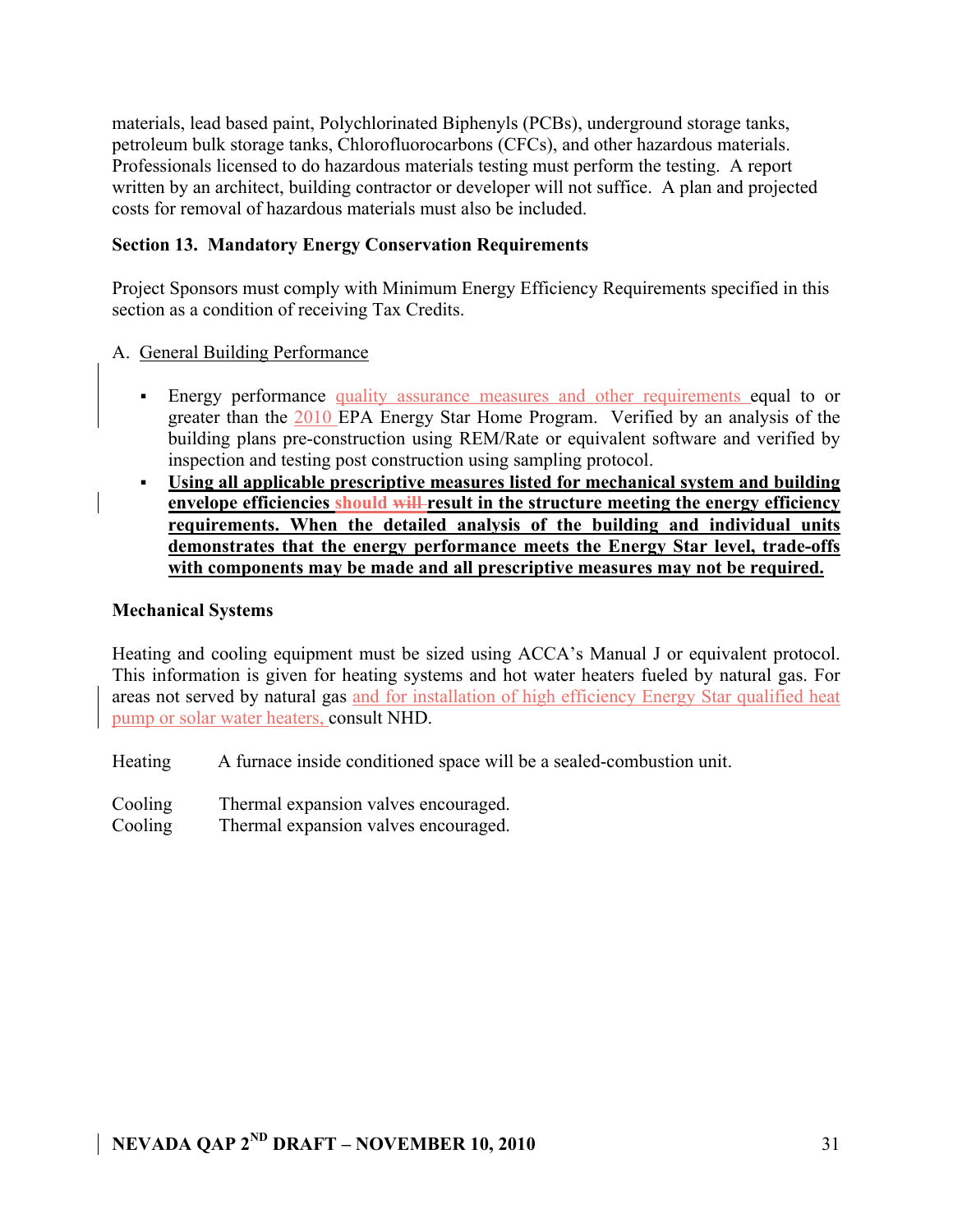| <b>EQUIPMENT</b>                  | NORTHERN NEVADA | <b>SOUTHERN</b> |
|-----------------------------------|-----------------|-----------------|
| <b>Conventional Forced</b><br>Air | 90 AFUE         | 90 AFUE         |
| Furnace                           |                 |                 |
| Split System Central A/C and      | 13 SEER         | 13 SEER or      |
| Air source heat pumps up to       |                 | 8.0 HSPF or     |
| 135,000 Btuh                      |                 | <b>11 EER</b>   |
| <b>Combination Space</b>          | 79 CAafue       | 79 CAafue       |
| Heating/Water Heater              |                 |                 |

|  |  |  | AFUE - Annual Fuel Utilization Efficiency |  |
|--|--|--|-------------------------------------------|--|
|--|--|--|-------------------------------------------|--|

|            | SEER - Seasonal Energy Efficiency Rating                                                       |
|------------|------------------------------------------------------------------------------------------------|
| $EER -$    | Energy Efficiency Ratio                                                                        |
| $HSPF -$   | Heating Seasonal Performance Factor                                                            |
| $CAafue -$ | Combined appliance AFUE, for integrated systems that use the water heater to also provide heat |
|            | <i>this is the recovery efficiency of the water heater.</i>                                    |

- Duct Leakage Leakage to outside conditioned space of complete HVAC system and ducts 6cfm or less/100 square feet. of living space.
- Thermostats Seven day programmable with setback capabilities for wake, day, evening, and night settings. Not required for senior apartments. For senior apartments, thermostats with large display readouts are preferred.

### *Ventilation At least 15 CFM of fresh air per hour of mechanical ventilation must be provided continuously per occupant. The number of occupants will be calculated as the number of bedrooms plus one (# bedrooms + 1).*

- Return Air Transfer grills or jump ducts at bedrooms in units with 2 or more bedrooms unless served by return balancing air duct or if pressure difference with door closed and air handler running is 3 pascals or less.
- Hot Water Energy Factor 0.61, water heaters inside conditioned space of the dwelling unit will be power vented or direct-power vented unit. The Energy Factor (EF) for gas water heaters may be found at www. gamanet.org. http://ari.org/Content/GAMAIBRCertification 581.aspx. A water heater with an EF of 0.58 with an insulating blanket of R12 also meets the requirement.
- Ceiling Fans Energy Star Rated reversible ceiling fans in all dwelling units.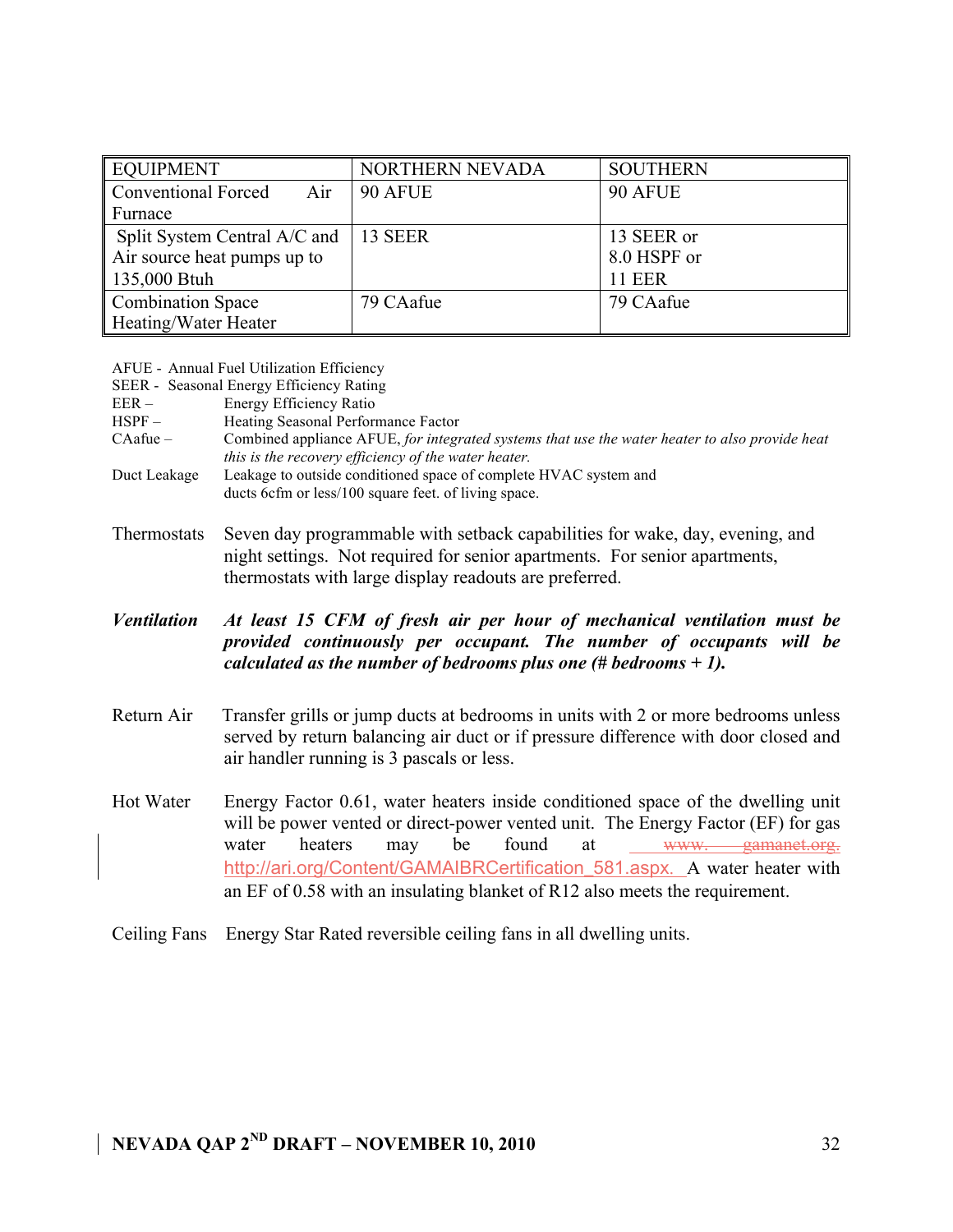### **Building Envelope**

Minimums Efficiency must be equal to or greater than required minimums below or the IECC code in effect at the tie of construction, whichever is greater.

| <b>COMPONENT</b>        | <b>NORTHERN</b>                          | <b>SOUTHERN</b>         |
|-------------------------|------------------------------------------|-------------------------|
|                         | NEVADA, LAKE                             | <b>NEVADA</b>           |
|                         | TAHOE, RURAL                             |                         |
|                         | <b>NEVADA</b>                            |                         |
| <b>ATTIC/CEILING</b>    | <b>R38</b>                               | R30                     |
| <b>WALLS</b>            | R <sub>19</sub> /R <sub>21</sub> in Lake | R15                     |
|                         | Tahoe                                    |                         |
| <b>BAND JOISTS</b>      | R <sub>19</sub> /R <sub>21</sub> in Lake | R15                     |
|                         | Tahoe                                    |                         |
| <b>FLOORS OVER</b>      | R30                                      | R15                     |
| <b>CRAWL SPACES</b>     |                                          |                         |
| <b>SLAB</b>             | R <sub>10</sub> Perimeter                | N/A                     |
| <b>FOUNDATIONS</b>      | Insulation                               |                         |
| <b>WINDOWS</b>          | U-Factor $0.36$                          | U Factor $0.36$         |
|                         | <b>SHGC 0.35</b>                         | <b>SHGC 0.35</b>        |
| <b>AIR INFILTRATION</b> | 0.35 average natural                     | 0.35 average natural    |
|                         | air changes/hour.                        | air changes/hour.       |
|                         | Complete the                             | Complete the            |
|                         | <b>ENERGY STAR</b>                       | <b>ENERGY STAR</b>      |
|                         | <b>Thermal Bypass</b>                    | <b>Thermal Bypass</b>   |
|                         | Inspection List.                         | <b>Inspection List.</b> |

### **Lights**

| Light Fixtures | Energy Star Qualified (light fixtures placed in unconditioned spaces must |
|----------------|---------------------------------------------------------------------------|
|                | be airtight; <i>i.e.</i> ICAT fixtures).                                  |

### **Appliances**

- Refrigerators Energy Star labeled
- Dishwashers Energy Star labeled
- Clothes Washers Energy Star labeled

### **Hot Water Conservation**

- Showerheads Use 2.5 gallons per minute or less
- Faucets Use 2.0 gallons per minute or less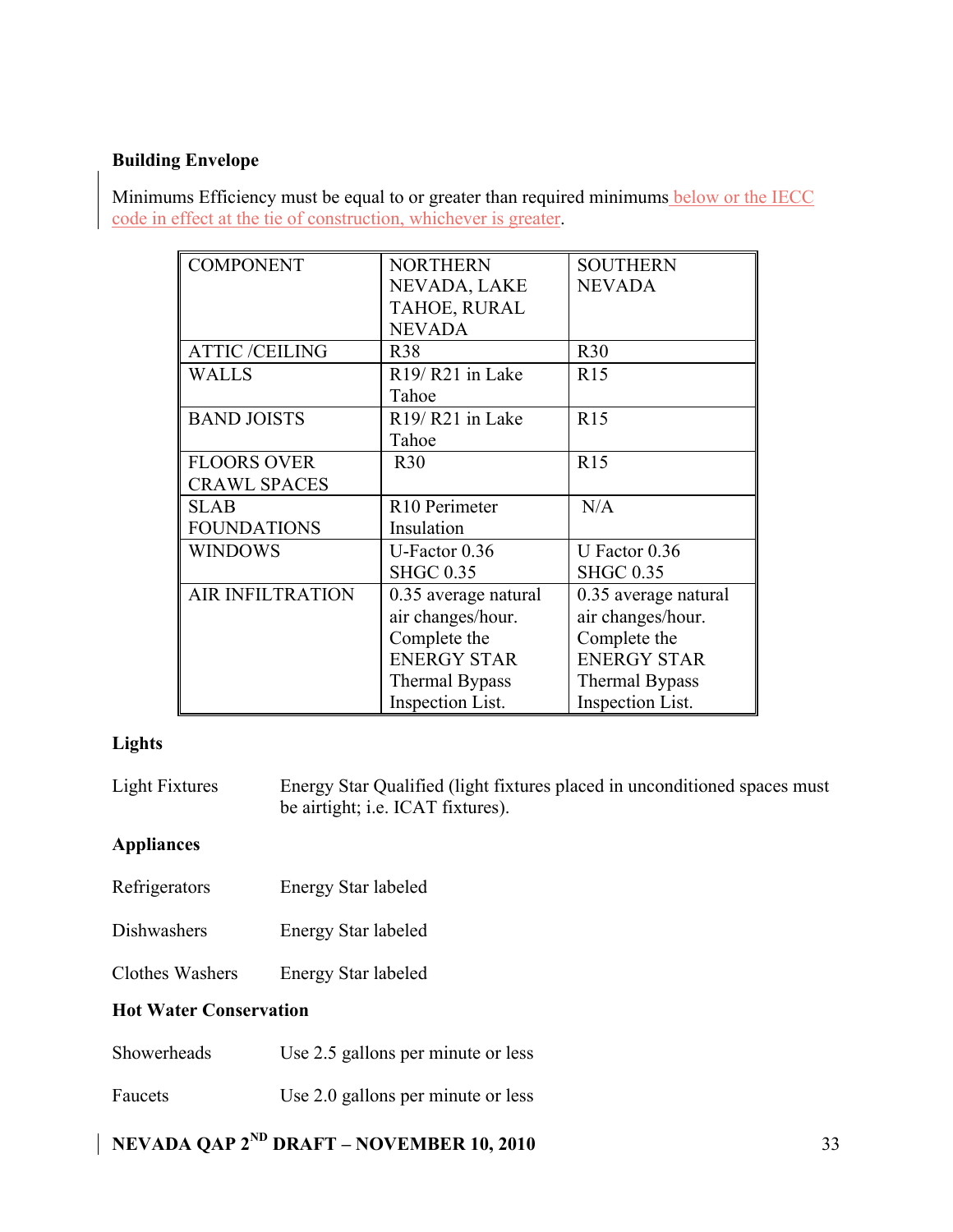### Quality Assurance

Must meet 2010 Energy Star quality installation requirements. During project construction, each unit type (i.e., floor plan and location in building) will be inspected and tested as a quality assurance measure until two consecutive units of this model type meet testing requirements. At this point, testing on this unit type can be reduced to a sampling rate of 1 in 7 or 15%.

#### **Mechanical Systems**

| ٠                       | Test all systems for proper installation and operation |
|-------------------------|--------------------------------------------------------|
| Heating                 | Proper installation will be verified                   |
| Cooling                 | Thermostatic Expansion Valve verified (if installed)   |
| Duct Leakage            | Verified by pressure testing                           |
| Thermostats             | Verified by inspection                                 |
| <b>Ventilation</b>      | Verified by testing and inspection                     |
| Return Air<br>Balancing | Verified by inspection                                 |
| Hot Water               | Verified by inspection                                 |

### **Building Envelope**

- Complete the ENERGY STAR Checklists, including Thermal Bypass Inspection Checklist
	- Ensure insulation is at required levels, is installed properly and consistently
	- **Document NFRC rating on windows for required U-value and SHGC.**
	- **Ensure that Low E coatings on windows are installed on the correct surface**
	- **Test air leakage of building envelope**

|                            | <b>NEVADA QAP <math>2^{ND}</math> DRAFT – NOVEMBER 10, 2010</b> | 34 |
|----------------------------|-----------------------------------------------------------------|----|
| Windows                    | Verified by inspection during construction                      |    |
| <b>Slab Foundations</b>    | Verified by inspection during construction                      |    |
| Crawl Space<br>Foundations | Verified by inspection during construction                      |    |
| Band joists                | Verified by inspection during construction                      |    |
| Walls                      | Verified by inspection during construction                      |    |
| Attics                     | Verified by inspection during construction                      |    |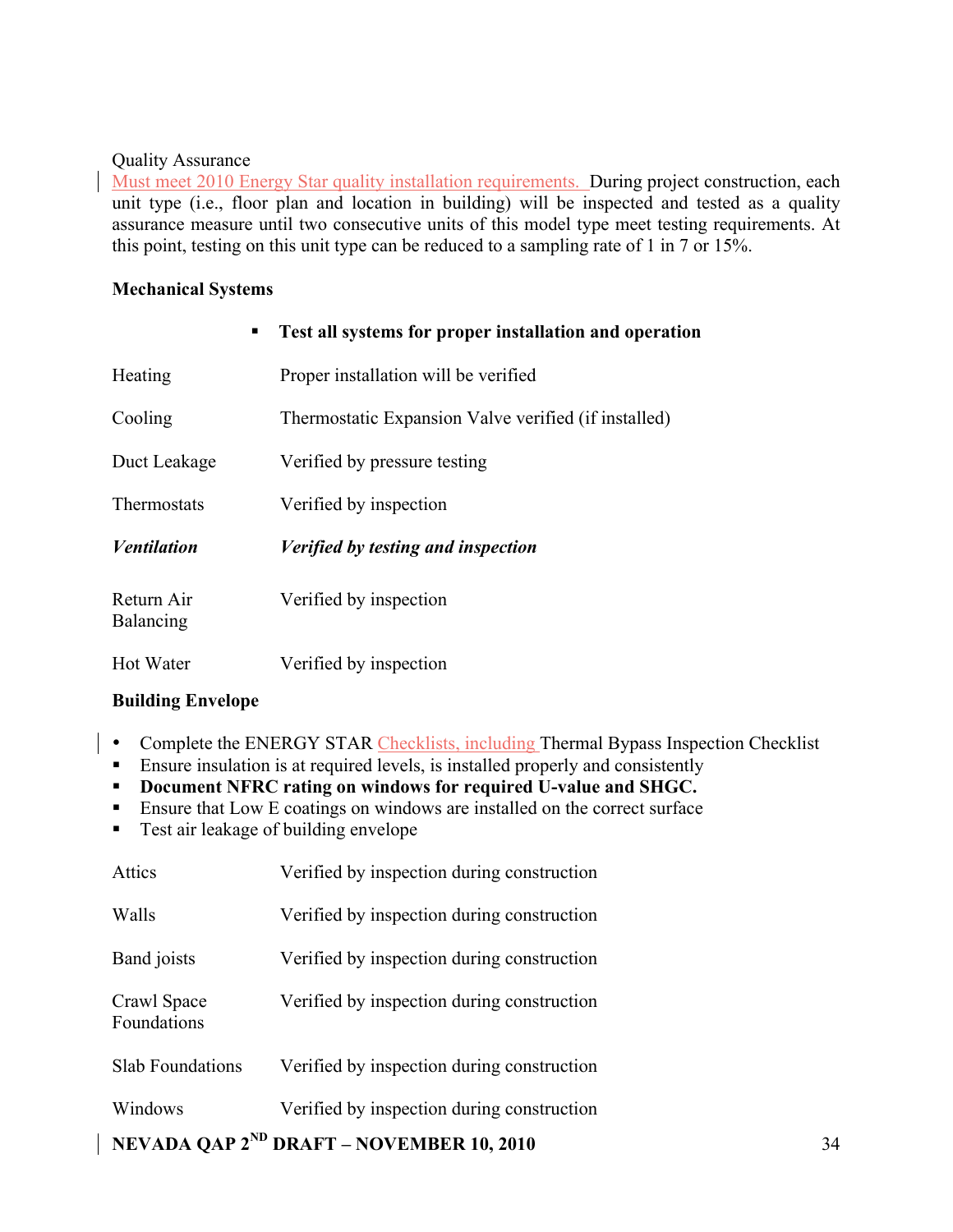| Infiltration                             | Verified post construction by pressure test |  |
|------------------------------------------|---------------------------------------------|--|
| <b>Appliances</b>                        |                                             |  |
| Refrigerators                            | Verified by inspection post construction    |  |
| Dishwashers                              | Verified by inspection post construction    |  |
| Clothes Washers                          | Verified by inspection post construction    |  |
| $\mathbf{H}_{\alpha}$ Waton Conconvation |                                             |  |

### **Hot Water Conservation**

| Showerheads | Verified by inspection post construction |
|-------------|------------------------------------------|
| Faucets     | Verified by inspection post construction |

Information relating to the safe, healthy, comfortable operation and maintenance of the building and systems that provide control over space conditioning, hot water energy use be provided to occupants.

### **The Division encourages architects, engineers, and contractors to contact Barbara Collins, ERHA West, Division Consultant, if you have any questions at 1 888 818 3746.**

### **A. Energy Efficiency Requirements - New Construction Projects**

- 1) Energy Efficiency Standard. The project must have an overall energy efficiency rating equivalent to EPA's "Energy Star" level of efficiency.
- 2) Pre-Construction Energy Analysis. All projects must undergo Pre-Construction Energy Analysis. The Pre-Construction Energy Analysis will be completed using building plans and specifications. The information required to complete the Pre-Construction Energy Analysis is referenced in **ATTACHMENT D**. The Pre-Construction Energy Analysis must be completed within 90 days of reservation unless a written extension is provided by NHD staff. Otherwise the reservation will be terminated.
- 3) To complete the Pre-Construction Energy analysis the Project Sponsor must contact the Division to request/schedule the required energy analysis. The Division will contract with a qualified residential energy analysis company to perform a Pre-Construction Energy analysis of the proposed project. The cost of the pre-construction energy audit will be \$1000.00 payable with the submission of the energy analysis work sheet. The costs of the interim and final Energy analysis will be \$ 250.00 per unit with a minimum of 15% of the project being subject to the Energy analysis and includes per diem charges of the testing contractor. Travel expenses are in addition to these fees. The costs for the Pre-Construction and Post Energy analysis fees will be paid separately with the application fees listed in Section 52, Fees, of the 2011 QAP.

The output from the Pre-Construction Energy analysis must include the Division's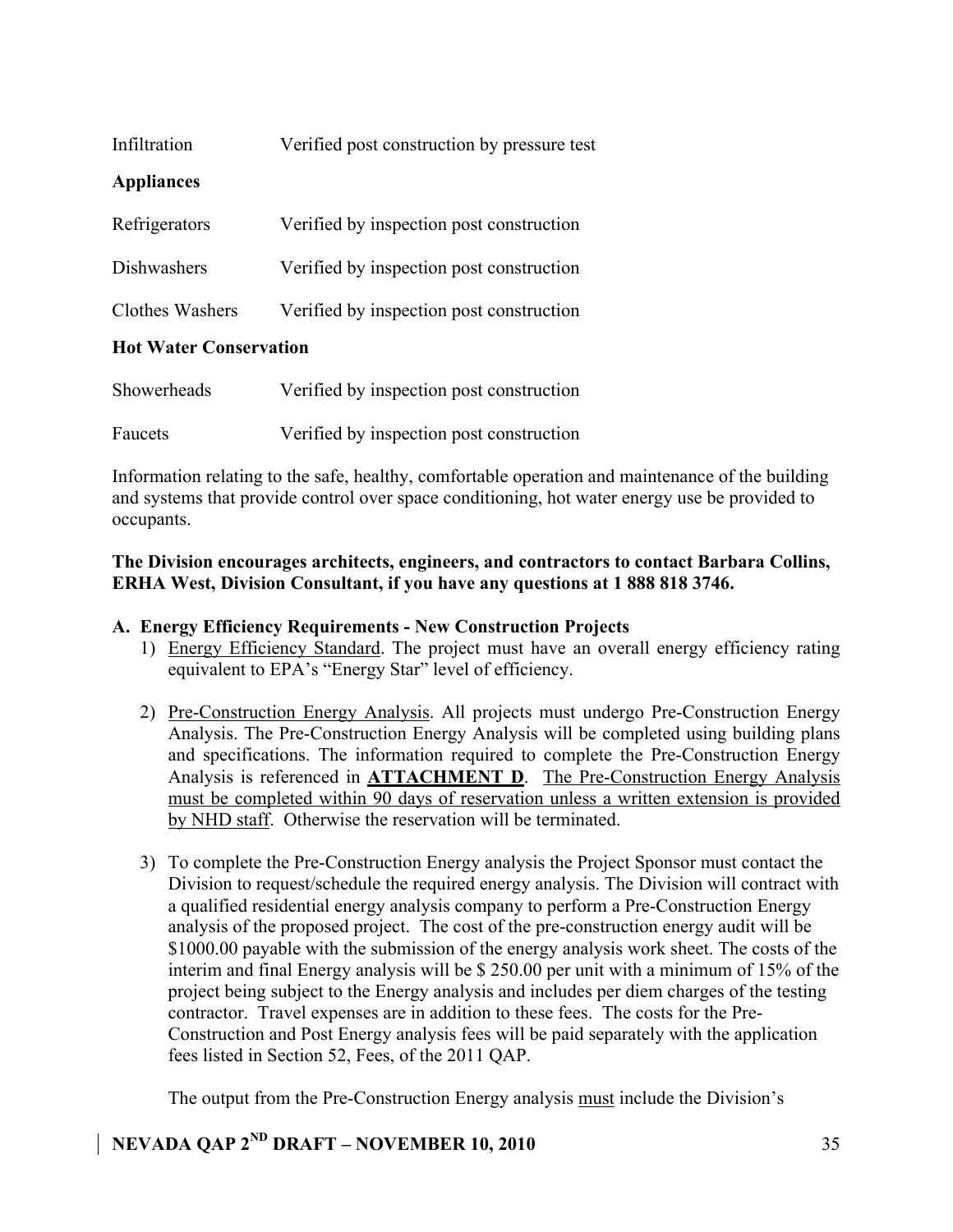Summary of Energy Saving Recommendations form that lists the most cost-effective energy saving measures for achieving the prescribed energy efficiency standard. A copy of the list of recommended energy saving measures must be provided to the Division. Installation of the recommended energy saving measures is the responsibility of the Project Sponsor and will be monitored by the Division.

4) Interim Energy analysis and Inspections During Project Construction. The Division will perform interim energy analysis and inspections of a selected sample of residential units during project construction. Sample testing may vary based on testing analysis.

Project Sponsor/Project Sponsor is required to provide the Division with reasonable access to perform interim energy analysis and inspections. The Interim energy analysis and inspections will be performed (i) after ceiling and wall insulation is installed and prior to installing dry wall and (ii) after building duct systems are installed and prior to enclosing duct work. **The Division will conduct energy analysis and inspections within ten days of receiving notice from the Project Sponsor of the project readiness.** 

The interim energy analysis and inspections performed by the Division or designate and may include: (Individual testing requirement may vary by project)

- a. Physical inspection of ceiling, wall and floor insulations
- b. Duct-Blaster tests to measure air leakage of duct systems
- 5) Final Energy analysis and Inspections. The Division will perform a final energy analysis and inspection of the project at the completion of project construction to determine whether or not the project achieves the energy efficiency standard and requirements specified in this section. A final energy analysis will be performed in proximity to project completion.

The Final energy analysis and inspections performed by the Division will include:

- a. Energy analysis to determine the overall energy efficiency of the project and inspection of ceiling, wall and floor insulations;
- b. Blower-Door test to determine unit air leakage within residential units; and
- c. Physical inspection of buildings and units to determine whether the energy efficiency measures identified in the Pre-construction energy analysis have been installed.
- 6) Remediation. In cases where the Division's post-construction energy analysis determine that the energy efficiency is less than the required energy efficiency standard prescribed in this section, the Project Sponsor will be provided an opportunity to make improvements and enhancements to achieve the energy efficiency standard. The Project Sponsor will be required to pay any additional costs associated with additional consultant time, travel, and/or testing that is necessary.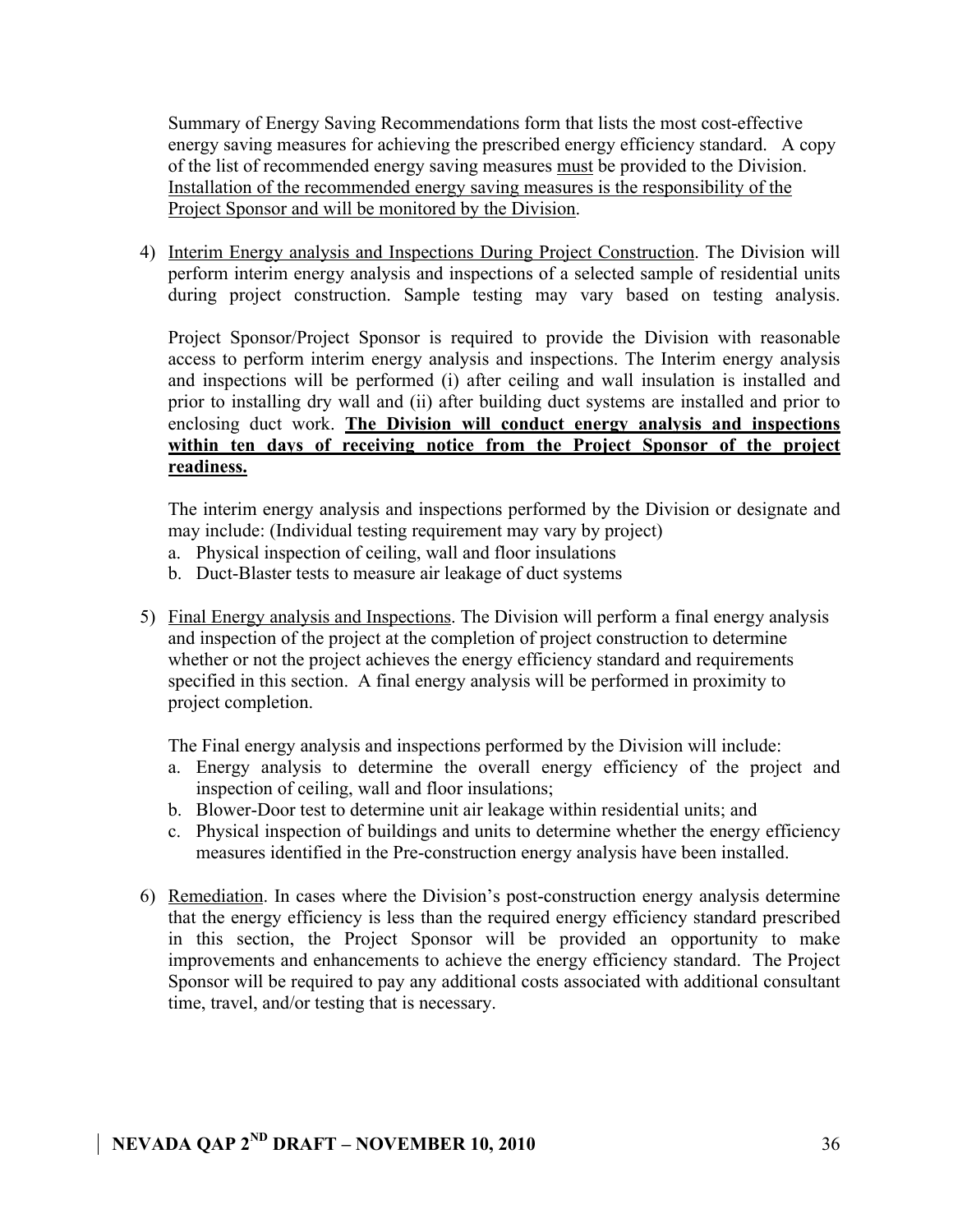### **C. Energy Requirements - Acquisition/Rehabilitation Projects**

- 1) Energy Efficiency Standard. The project must have an overall energy efficiency level that is equivalent to 10% above the 2004 International Energy Conservation Code as determined by a REM-Rate analysis or an equivalent energy use analysis.
- 2) Pre-Rehabilitation Energy analysis. All projects must undergo a Pre-Construction Energy analysis. The Pre-Construction Energy analysis will be completed on the existing building. The information required to complete the Pre-Construction Energy analysis is referenced in **ATTACHMENT D**. In addition, Project Sponsors undertaking acquisition/rehabilitation projects must provide a list of planned energy conservation related expenses by component category as part of the Capital Needs Assessment. The format for itemizing planned expenses by component category is available in **ATTACHMENT C**.

The Pre-Construction Energy analysis must be completed at the time of application an exception for Acquisition/Rehabilitation projects. For Acquisition/Rehabilitation projects, Pre-Construction Energy analysis must be completed immediately, upon notification of Tax Credit Reservation. In the analysis of the Pre Construction Energy analysis consideration will be given to recent (less than 5 years) appliance and mechanical systems installations.

To complete the Pre-Construction Energy analysis the Project Sponsor must contact the Division to request/schedule the required energy analysis. The Division will contract with a qualified residential energy analysis company to perform a Pre-Construction Energy analysis of the proposed project. The costs of the Pre-Construction, interim and final Energy analysis will be \$ 250.00 per unit with a minimum of 15% of the project being subject to the Energy analysis plus a \$1000.00 energy analysis fee. Travel expenses are in addition to these fees. The costs for the Pre-Construction Energy analysis will be paid separately with the application fees listed in Section 52, Fees, of the 2011 QAP.

The output from the Pre-Construction Energy analysis must include the Division's Summary of Energy Saving recommendations form listing the most cost-effective energy saving measures for achieving the required energy efficiency level. a REM-rate index score of 86. Installation of the energy saving measures listed on the form is mandatory for rehabilitation projects. A copy of the Division's Summary of Energy Saving recommendations form with the recommended energy saving measures must be provided to the Division.

Installation of the energy saving measures is the responsibility of the Project Sponsor and will be monitored by the Division.

3) Interim Energy analysis and Inspections During Project Rehabilitation. The Division will perform interim energy analysis and inspections of a selected sample of residential units during project construction. Sample testing will not be less than 15% of proposed units and will include samples of unit types (i.e. number of bedrooms) and individual buildings in the proposed project.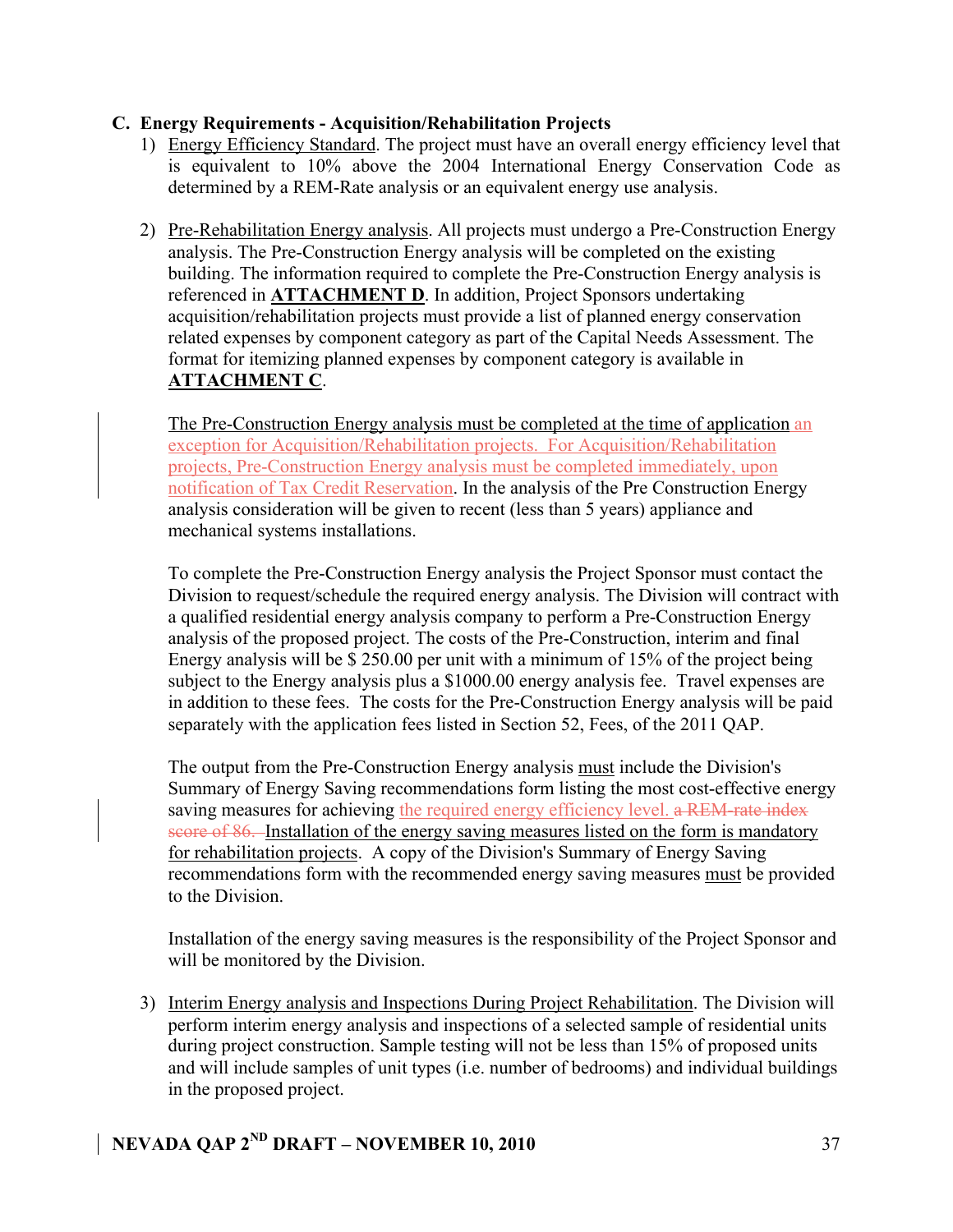Project Sponsor/Project Sponsor is required to provide the Division with reasonable access to perform interim energy analysis and inspections. The Interim energy analysis and inspections will be performed (i) after ceiling and wall insulation is installed and prior to installing dry wall and (ii) after building duct systems are installed and prior to enclosing duct work. **The Division will conduct energy analysis and inspections within ten days of receiving notice from the Project Sponsor of the project readiness.** 

The interim energy analysis and inspections performed by the Division will include:

- a. Physical inspection of ceiling, wall and floor insulations.
- b. Duct-Blaster tests to measure air leakage of duct systems.
- 4) Final Energy analysis and Inspections. The Division will perform a final energy analysis and inspection of the project at the completion of project construction to determine whether or not the project achieves the energy efficiency standard and requirements specified in this section. A final energy analysis will be performed 60 days prior to project completion.

The Final energy analysis and inspections performed by the Division will include:

- a. Energy analysis to determine the overall energy efficiency of the project and inspection of ceiling, wall and floor insulations;
- b. Blower-Door test to determine unit air leakage within residential units; and
- c. Physical inspection of buildings and units to determine whether the energy efficiency measures identified in the Pre-construction energy analysis have been installed.
- 5) Remediation. In cases where the Division's post-construction energy analysis determine that the energy efficiency is less than the required energy efficiency standard prescribed in this section, the Project Sponsor will be provided an opportunity to make improvements and enhancements to achieve the energy efficiency standard. The Project Sponsor will be required to pay any additional costs associated with additional consultant time, travel, and/or testing that is necessary.

### **Section 14 Mandatory Fair Housing, Accessibility and General Use Requirements**

The project must comply with federal fair housing laws, regulations and design requirements for handicapped accessibility including standards specified by the Americans with Disabilities Act (ADA) and Section 504 where applicable. The Project Sponsor is responsible for ensuring that the completed project meet all federal fair housing laws, regulations and design requirements. Additionally the General Use Requirement 1.42.9 must be met to be eligible for Section 42 credits. An IRS Private Letter Ruling may be required by the Division for projects that target a specific segment of the population to ensure compliance with the General Use requirement.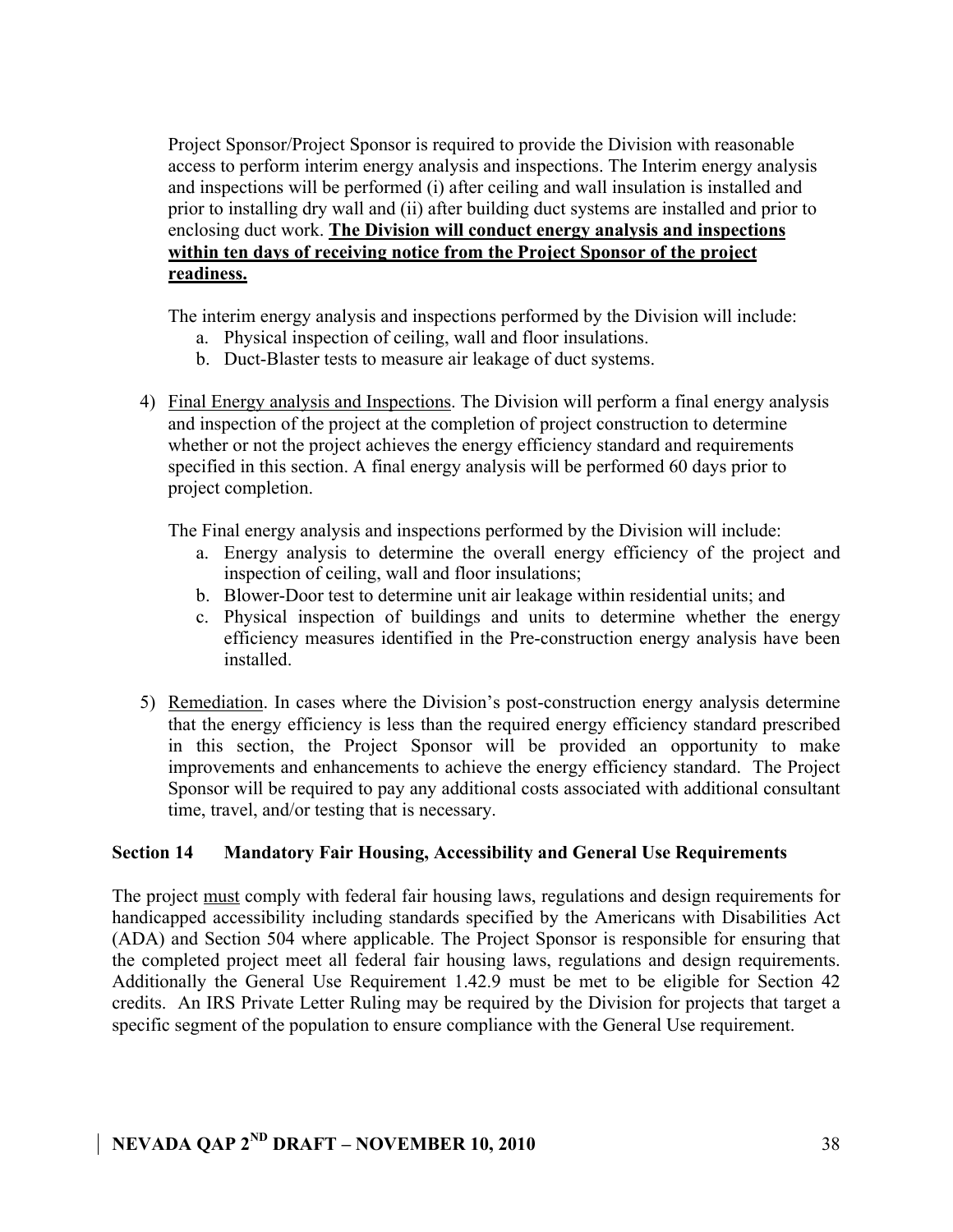### **A.Safe Harbors**

The United States Department of Justice and HUD currently recognize safe harbors for compliance with the Fair Housing Act's design and construction requirements, 42 U.S.C. § 3604 (f) (3) (C). The project must meet one of the Safe Harbors (listed below). The Project Sponsor must provide a written declaration to the Division stating which Safe Harbor the project will fall under. The safe harbors are:

1)HUD's March 6, 1991 Fair Housing Accessibility Guidelines (Guidelines) and the June 28, 1994 Supplemental Notice to Fair Housing Accessibility Guidelines;

1)HUD's Fair Housing Act Accessibility Design Manual;

1)ANSI A117.1-1986 \*;

1)CABO/ANSI A117.1-1992 \*;

1)ICC/ANSI A117.1-2003 \*;

1)Code Requirements for Housing Accessibility 2000 (CRHA), approved and published by the International Code Council (ICC), October 2000;

1)International Building Code 2000 (IBC) as amended by the IBC 2001 Supplement to the International Codes; and

*1)International Building Code 2003 (IBC.)*

*\*Building Code must be used in conjunction with the Fair Housing Act and HUD's Regulations/ Guidelines* 

Additional information on the Safe Harbors is available in **ATTACHMENT E**.

Failure to comply with all of the accessible and adaptive design and construction requirements of the Fair Housing Act may result in loss of tax credits pursuant to 26 C.F.R. § 1.42-9. Therefore, Project Sponsors should consult with appropriate professional to ensure that the construction of the multi-family development complies with the accessible and adaptive design and construction requirements of the Fair Housing Act.

A. Recommended Fair Housing Accessibility Training

The Division will recommend Fair Housing Accessibility training for Project Sponsors in Nevada on compliance with federal accessibility requirements. The Division requires that appropriate representatives of the project development team attend the training provided on accessible design standards. Appropriate representatives include persons integrally involved in the design and construction of the project (e.g. architects, engineers, and contractors). A statement that a professional seminar was attended or CPE credit was attained should be part of the application.

### **Section 15 Project Amenity Requirements**

### A. Amenities for Projects Serving Individuals and Families With Children

New Construction Projects With 40 or More Units

1) Community areas with a minimum of 500 sq. ft. to combine 32-inch color TV, entertainment system (stereo, DVD, VHS and PlayStation or similar type product), set of sofas or sofa/loveseat, two lounge chairs, end or coffee tables, carpeting and/or ceramic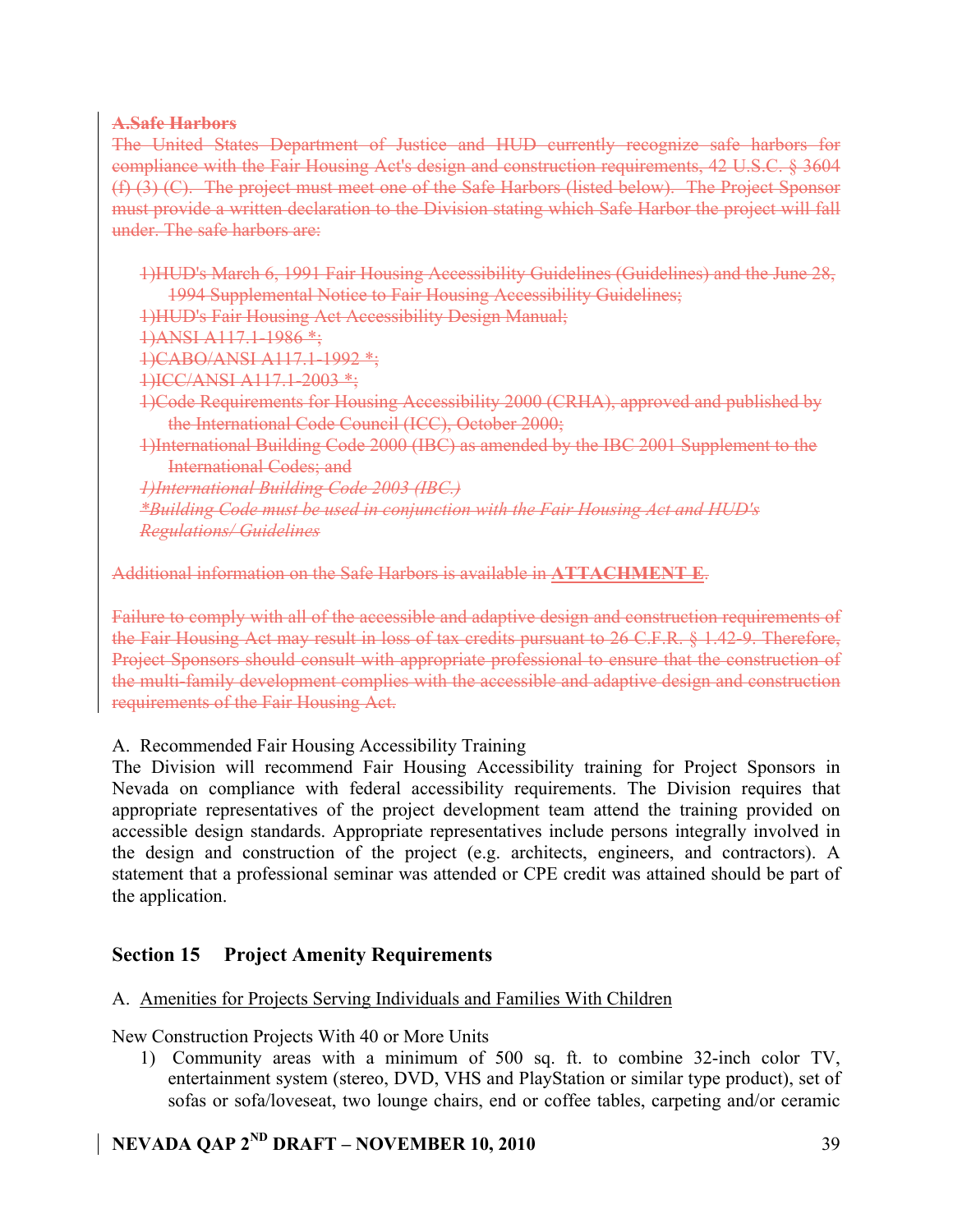tile, and facilities to prepare and serve food that includes a counter area, EnergyStar refrigerator, microwave oven, sink, garbage disposal, with resilient and/or ceramic tile floor.

- 2) Washer and dryer hookup in each unit or on-site laundry facilities with a minimum of one washer and dryer for every 10 units of housing. Washing machines must be EnergyStar rated.
- 3) Equipped playground that includes a Powerscape, GameTime, or equivalent play set, a tot lot in a softball aggregate, or equivalent site of at least 1000 sq. ft.

### 4) New Construction Projects With Less Than 40 Units

Equipped playground that includes a Powerscape, GameTime, or equivalent play set, a tot lot in a softball aggregate, or equivalent site of at least 500 sq. ft.

- B. Project Amenities for Elderly Housing
	- 1) Community areas with a minimum of 500 sq. ft. to combine 32-inch color TV, entertainment system (a stereo system, DVD or VHS system), set of sofas or sofa/loveseat, two lounge chairs, end or coffee tables, carpeting and/or ceramic tile, and facilities to prepare and serve food that includes a counter area, EnergyStar refrigerator, microwave oven, sink, garbage disposal, with resilient and/or ceramic tile floor.
	- 2) Washer and dryer hookup in each unit or laundry facility with one washer and one dryer for every 10 units. Washing machines must be EnergyStar rated.
	- 3) Handrails and related hardware (hand rails, grab bars, and lever handled hardware for doors) compliant with the Fair Housing Act and ADA.
	- 4) Elevator (if more than one floor).
- C. Project Amenities for Tenant Ownership Housing
	- 1) Minimum of two-bedroom units with an average of 1,200 sq. ft. of residential area per unit excluding garages, outdoor patios, etc, but not less than 1,000 sq. ft. of residential area or minimum allowed per local zoning.
	- 2) Minimum of 5,000 sq. ft. lot or the minimum allowed per local zoning.
	- 3) Washer and dryer hookup in each unit.
	- 4) Minimum of one car attached garage.

### D. Project Amenities for Acquisition/Rehab/Conversion/Change of Use

Acquisition/Rehabilitation Projects With 40 or More Units

1) Community area(s) with a minimum of 500 sq. ft. The design and amenities in the community area should be suited to the project type. For rehabilitation projects serving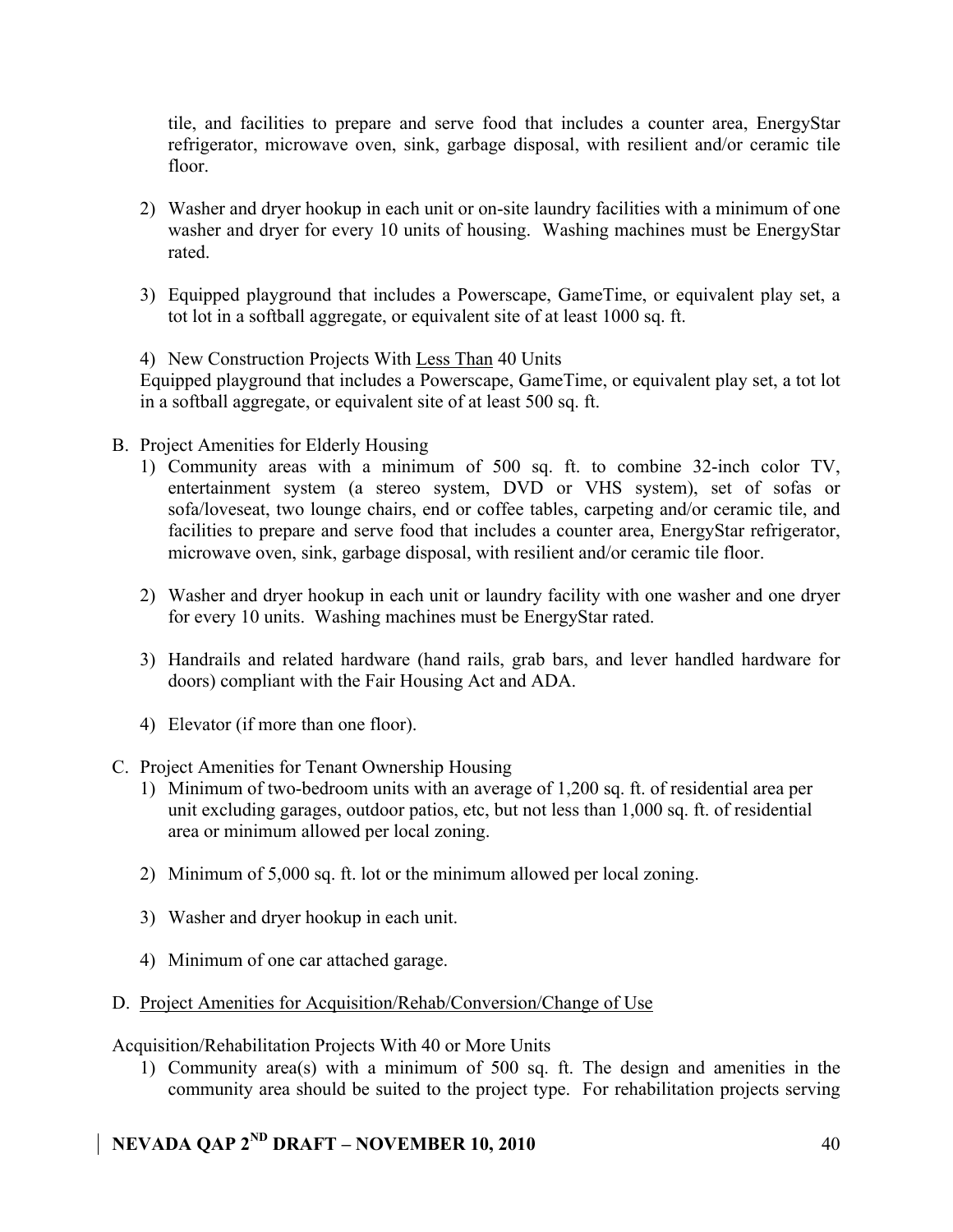special needs housing populations, the community area should be appropriate to the delivery of supportive service provided to residents. For rehabilitation projects serving individuals, families with children, and elderly populations the community area and amenities should be similar to those provided to family and elderly housing.

- 2) Laundry facility on site in a common area one washer and one dryer for every 10 units of housing. Washing machines must be EnergyStar rated.
- E. Project Amenities for All Other Housing
	- 1) Community area(s) with a minimum of 500 sq. ft. The design and amenities in the community area should be suited to the project type. For assisted living and special needs housing projects the community area should be appropriate to the delivery of supportive service provided to residents. For mixed income projects, the community area and amenities should be similar to those provided to family and elderly housing.
	- 2) Laundry facility on site one washer and one dryer for every 10 units of housing. Washing machines must be EnergyStar rated.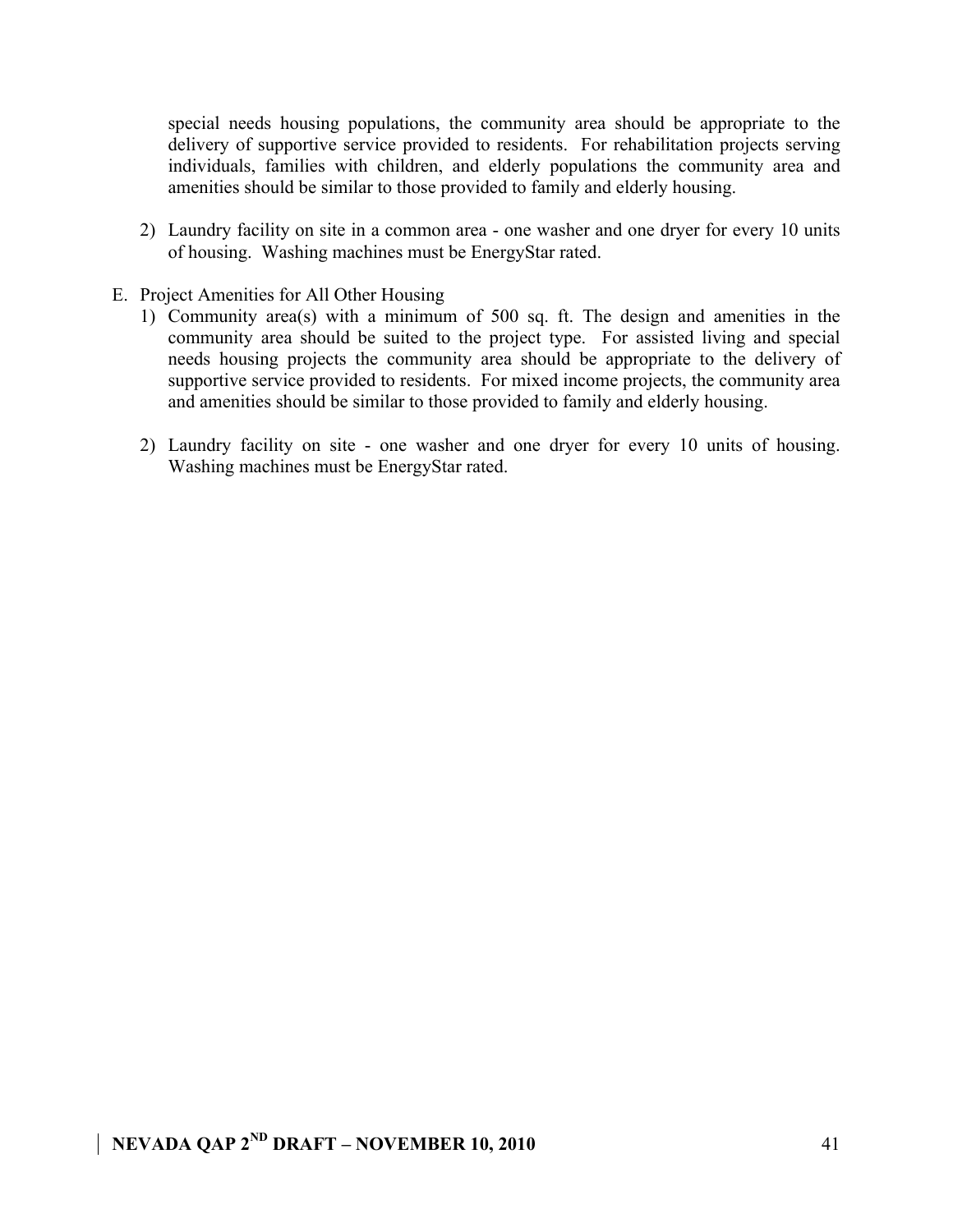### **PROJECT SCORING**

### **Section 16 Scoring Categories**

Each application will be scored based on the three scoring categories: 1) Standard Scoring Factors; 2) Project Type Priorities; and 3) Special Scoring Factors. The scoring point values will be based on the representations of the back-up documentation provided. Back-up documentation for scoring factors must be contained in the appropriate scoring section, except as otherwise identified in the QAP for the preference points for the lowest developer and contractor fees, and justify the level of points requested. If there is not sufficient documentation for each preference point request the preference point request will be denied. Back-up documentation for preference points cannot be submitted after the application deadline. Staff may request clarification of documentation prior to awarding preference points.

If representations made on the application cannot be tested, or cost certified at the time of completion or issuance of the 8609; the Administrator may reduce or withdraw the tax credit award/allocation and place the sponsor on the debarred list.

The 2011 QAP enables applicants to self-score applications in two of the three scoring categories. The points in the self-scoring categories represent 87%-93.9% of the total points available for Family, Elderly, Special Needs\*, Mixed Income projects, Assisted Living and Rehab depending upon the project type; 92.4% of the total points available for Special Needs Housing Alzheimer and Frail Elderly projects; and Tennant Ownership projects. Accordingly, most applicants will have a near-complete picture of their score at the time they submit their application. **A project scoring sheet is available in ATTACHMENT F.**

After the Division calculates the point totals of each application, projects will be ranked within each set-aside and geographic sub-account. Applicants applying for Tax Credits under more than one account will be ranked under each account.

### **Section 17 Standard Scoring Factors**

Standard Scoring Factors reflect the Division's housing development priorities for 2011. All applications will be independently scored for each of the 10 Standard Scoring Factors. **Maximum Points: 82.**

### **Section 18 Project Location**

Three (3) preference points will be awarded if the project meets any of the following project location criteria:

| <b>RATING FACTORS (Select One)</b>                        | <b>PTS</b> |
|-----------------------------------------------------------|------------|
| a) Project is located in a non-CDBG eligible census tract |            |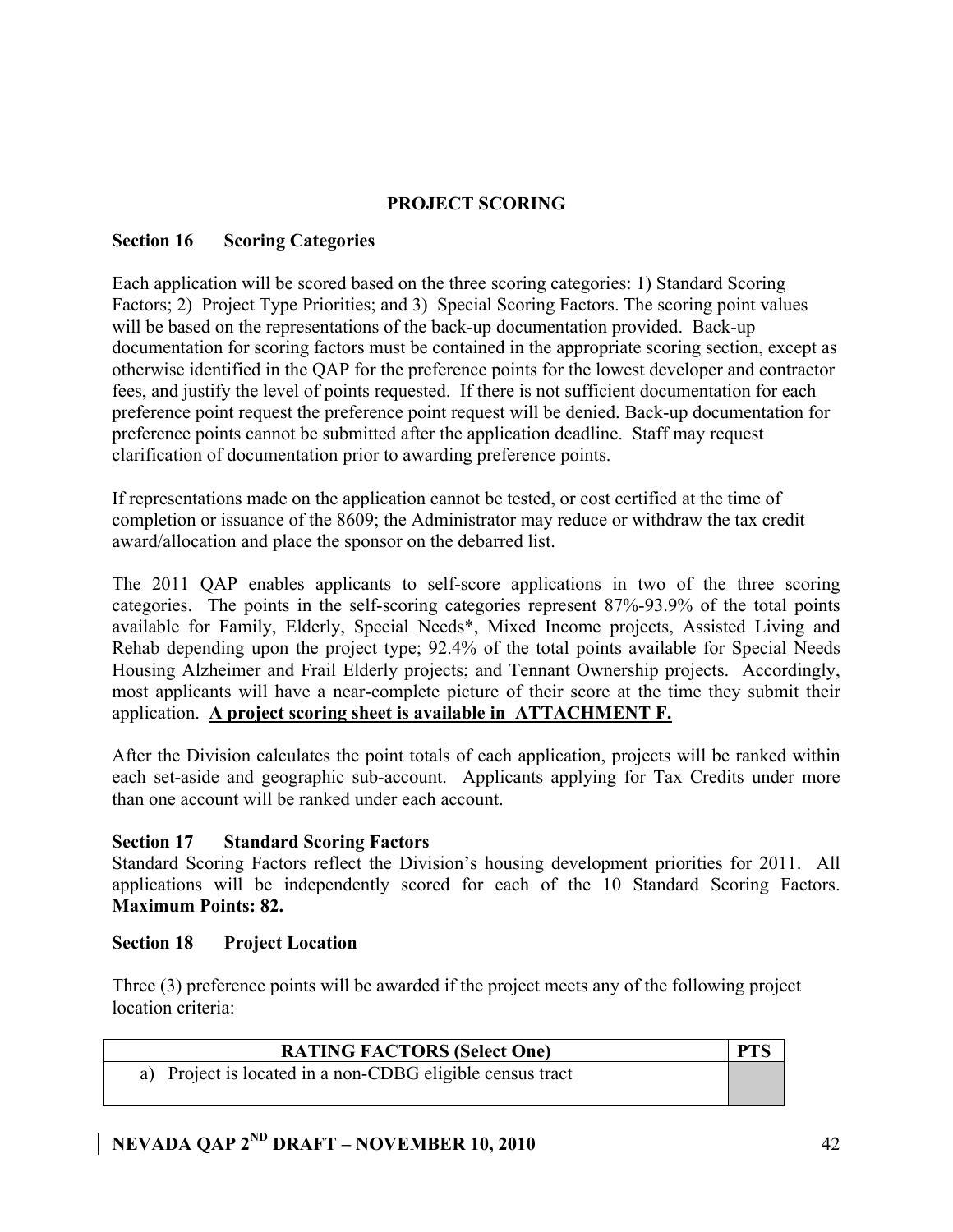| b) Project involves the acquisition and rehabilitation of housing and is in an<br>area covered by a state or local revitalization plan/strategy targeting the<br>rehabilitation of existing housing |  |
|-----------------------------------------------------------------------------------------------------------------------------------------------------------------------------------------------------|--|
| Property involves the acquisition and rehabilitation of an at-risk property<br>C)<br>listed in the National Housing Trust Publication                                                               |  |
| <b>MAXIMUM LOCATION PREFERENCE POINTS</b>                                                                                                                                                           |  |

Projects claiming preference points under a-c above require letter/certification from the local jurisdiction/government agency stating that the project is located in an area that qualifies for preference points. *The letter must include the specific wording above (a-c) See* NAC 319.989

### **Section 19 Project Readiness**

A maximum of ten (10) preference points will be awarded for achieving the following project development milestones. Documentation must be submitted to verify their completion of each milestone to the satisfaction of the Division:

| <b>RATING FACTORS</b>                                                            |     |
|----------------------------------------------------------------------------------|-----|
|                                                                                  | PTS |
| Ownership of the land secured (clear title no option)<br>a)                      |     |
| b) Clear title to the land vested in the Project Sponsor or affiliated partner's |     |
| name                                                                             |     |
| Signed long-term lease at time of application<br>C)                              |     |
| d) Plan/ Permits "Permit Ready" requires letter from local building              |     |
| department stating plans are approved pending fee.                               |     |
| e) Minimum two year commitment for Medicaid and/or Service Vouchers              |     |
| for assisted living secured                                                      |     |
| <b>MAXIMUM PROJECT READINESS PREFERENCE POINTS</b>                               |     |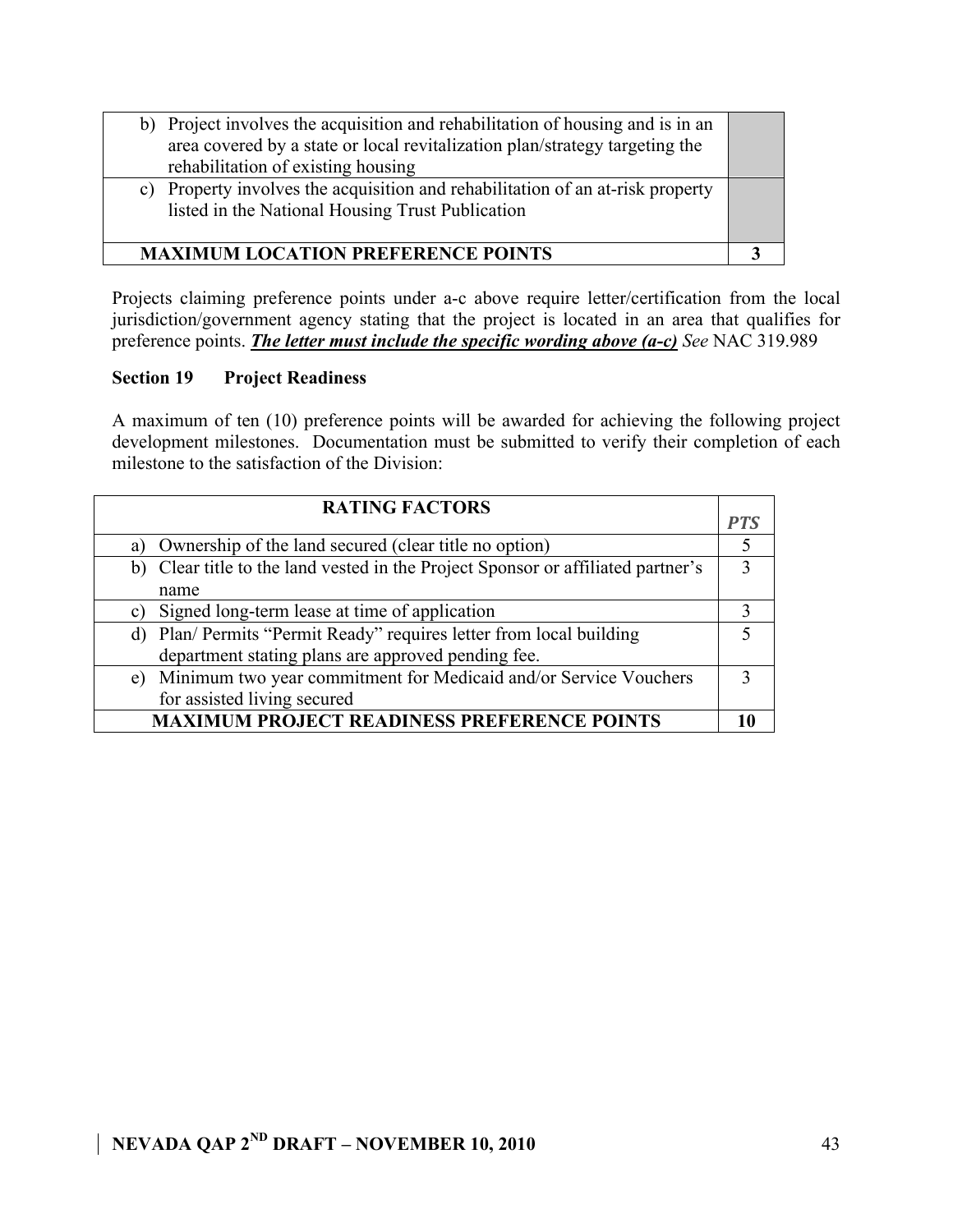# **Section 20 Additional Project Amenities**

A maximum of twenty-five (25) preference points will be awarded for the following project and tenant amenities. All shared amenities among development phases or adjacent/nearby projects are eligible for equal to  $\frac{1}{2}$  the point value listed.

|              | <b>RATING FACTORS</b>                                                                                                                                                                                                                                                                                                                                                                                        | <b>PTS</b>     |
|--------------|--------------------------------------------------------------------------------------------------------------------------------------------------------------------------------------------------------------------------------------------------------------------------------------------------------------------------------------------------------------------------------------------------------------|----------------|
|              |                                                                                                                                                                                                                                                                                                                                                                                                              |                |
|              | Project Amenities - Development has:                                                                                                                                                                                                                                                                                                                                                                         | 3              |
| a)           | Elevators (Does Not Apply To Elderly Projects With 2 or More Floors, Special<br>Needs projects, and Tenant Ownerships Projects)                                                                                                                                                                                                                                                                              |                |
| b)           | Picnic area equipped with a minimum of three charcoal or gas barbecue units and<br>three 6' picnic tables with benches on separate concrete slabs no less than 200 sq. ft.<br>evenly distributed throughout the project (Does Not Apply to Tenant Ownership<br>projects) no additional points for covers or canopies.                                                                                        | 3              |
| c)           | Swimming or lap pool (Does Not Apply to Tenant Ownership projects)                                                                                                                                                                                                                                                                                                                                           | 3              |
| $\mathbf{d}$ | Solar hot water heating for swimming pools (applicants cannot claim points for<br>solar products if they are claiming points for installing photovoltaics in Section 26,<br>Green Design)                                                                                                                                                                                                                    | 1              |
| e)           | Kiddy pool that purifies and recycles water at a minimum four spray positions.<br>Each position must have individual timer for water spray, a 20 x 20 concrete area<br>with drain, minimum five-foot rod iron high fence with gate that locks. The 20 x 20<br>concrete area shall have a Cool Deck type of surface. The water must recycle.<br>(Applies To Family Rental and Tenant Ownership Projects Only) | 3              |
| $\mathbf{f}$ | 500 ft. community building in project with under 50 units                                                                                                                                                                                                                                                                                                                                                    | 3              |
| g)           | In-ground spa that is a minimum of eight foot in diameter with seven jets, booster<br>pump, blower, 20-minute timer, and 300,000 btu heater                                                                                                                                                                                                                                                                  | $\overline{3}$ |
| h)           | Equipped weight/exercise room that is a minimum 200 sq. ft. and has at least three<br>exercise machines (Does Not Apply To Tenant Ownership Projects)                                                                                                                                                                                                                                                        | $\overline{2}$ |
| $\ddot{1}$   | Computer/study room with full Internet access that is a minimum of 100 sq. ft. and<br>is equipped with at least one computer for every 20 units (Computers specification<br>must meet or exceed 1.8 GHzv Intel Pentium 4 Processor, 128 MB. DDR SDRAM,<br>20 GB Hard Drive, 15-in. Monitor, 32 MB Graphics card, 48X Max CD ROM,<br>Microsoft Windows).                                                      | $\overline{2}$ |
| j)           | Exterior lighting with fluorescent dusk-to-dawn fixtures or High Pressure Sodium<br>illuminating walking paths to entrances to residential unit                                                                                                                                                                                                                                                              | $\overline{2}$ |
| $\bf k)$     | Library and/or reading room supplied with books                                                                                                                                                                                                                                                                                                                                                              | 1              |
| $\mathbf{I}$ | On-site salon equipped with washer sinks, hair dryers, beauty chair, mirrors,<br>manicure station, supply cabinets, and additional seating                                                                                                                                                                                                                                                                   | $\overline{2}$ |
|              | m) Recreation area with at least one of the items listed: Shuffle Board, Horseshoe Pits,<br>Sand Volley Ball Court, Pool Table, or Grand Piano                                                                                                                                                                                                                                                               | $\overline{2}$ |
| n)           | Business center equipped with a fax and copier machine in projects with under 50<br>units                                                                                                                                                                                                                                                                                                                    | $\overline{2}$ |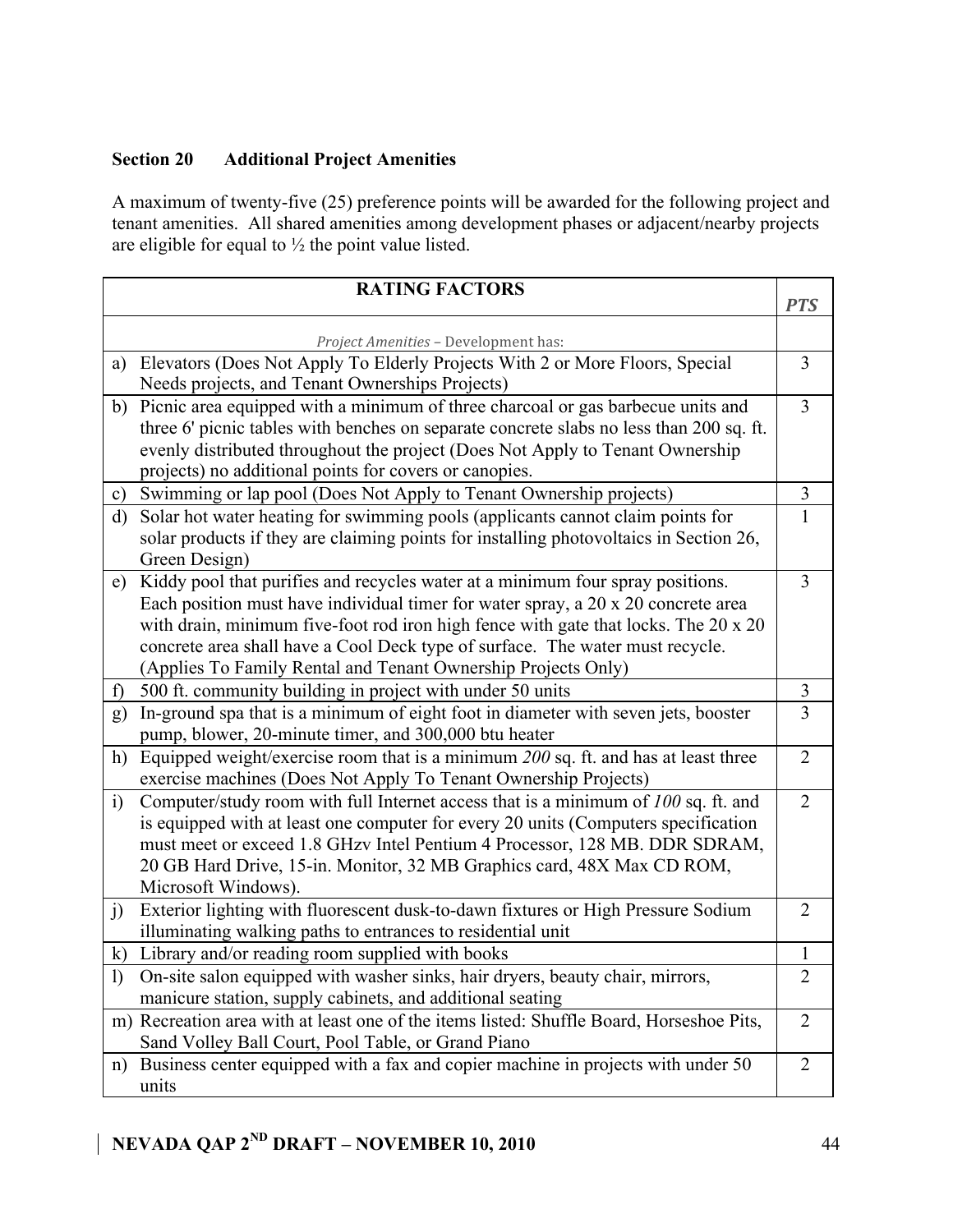| o) Wellness room equipped with a medical grade exam table and secure medical |  |
|------------------------------------------------------------------------------|--|
|                                                                              |  |
| cabinets to insure no equipment or medications would be subject to inventory |  |
|                                                                              |  |
| reduction                                                                    |  |
|                                                                              |  |

| <b>Tenant Unit Amenities - Each Unit has:</b>                                                                              |                |
|----------------------------------------------------------------------------------------------------------------------------|----------------|
| Picnic area equipped with one charcoal or gas unit and 6' picnic table with benches<br>p)                                  | 3              |
| on 64 sq. ft. concrete slab or in patio area (Applies To Tenant Ownership Projects                                         |                |
| Only)                                                                                                                      |                |
| Air conditioning (applicable only outside of Clark County)<br>q)                                                           | 3              |
| Hard surface throughout unit (i.e. ceramic tile or bamboo flooring) Vinyl flooring<br>r)<br>subject to NHD staff approval. | $\overline{2}$ |
| Covered patio area on concrete slab w/roof that is a minimum of 64 sq. ft. (Applies<br>s)                                  | $\overline{2}$ |
| To Tenant Ownership Projects Only) or                                                                                      |                |
| Patio or balcony area that is a minimum of 48 sq. ft. (Applies To All Other Projects<br>Types)                             |                |
| Attached two-car garage (Applies To Tenant Ownership Projects Only) or<br>t)                                               | 3              |
| Covered parking space (Applies To All Other Projects Types)                                                                |                |
| Enclosed exterior wood-framed storage structure that is a minimum of 24 sq. ft.<br>$\mathbf{u}$ )                          | $\overline{2}$ |
| floor                                                                                                                      |                |
| Infrastructure and hook-up for Broad-band internet connection in all units<br>V)                                           | $\overline{2}$ |
| w) Washer/dryer hook ups in projects with under 50 units (Washing machines must be                                         | $\mathbf{1}$   |
| EnergyStar rated)                                                                                                          |                |
| Washer/dryers provided in each unit<br>X)                                                                                  | $\overline{2}$ |
| Free individual internet in each unit<br>V)                                                                                | $\overline{2}$ |
| Ceiling fans, including a minimum of one fan in the living area and one fan in the<br>z)                                   | $\mathbf{1}$   |
| master bedroom                                                                                                             |                |
| aa) Security doors on front and back entrances (Applies to Tenant Ownership Projects                                       | 1              |
| Only)                                                                                                                      |                |
| bb) Covered front porch (Applies to Tenant Ownership Projects Only)                                                        | 1              |
| <b>MAXIMUM AMENITIES PREFERENCE POINTS</b>                                                                                 | 25             |

 $\overline{\phantom{a}}$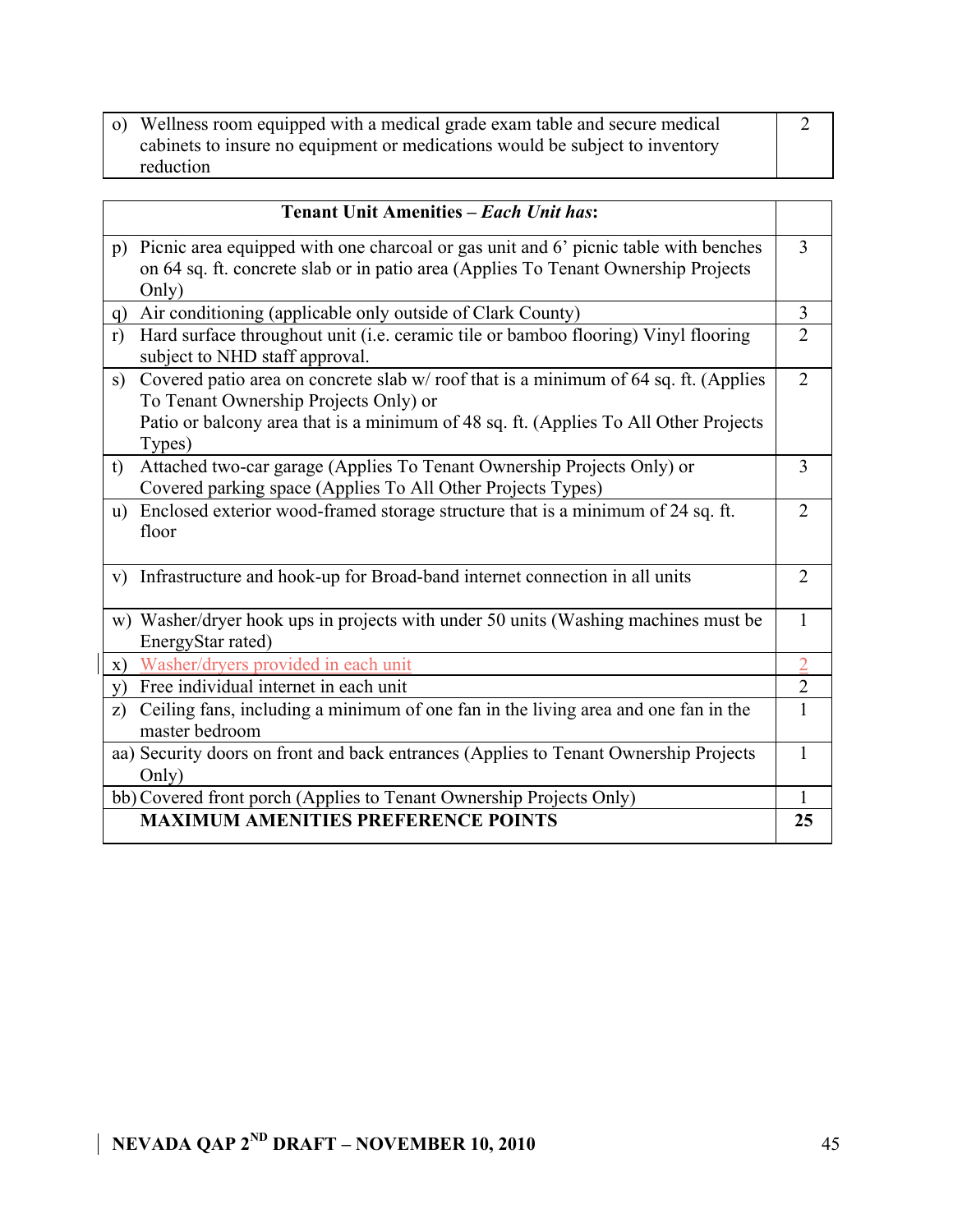### **Section 21 Nevada Based Applicant**

Up to ten (10) preference points will be awarded to projects if the Project Sponsor is based in Nevada. To be deemed as based in Nevada, a Project Sponsor that is a natural person must be a resident of Nevada. If the Project Sponsor is a limited partnership, at least one of the general partners must meet the criteria below:

| <b>RATING FACTORS</b>                                                       |    |
|-----------------------------------------------------------------------------|----|
| Threshold Requirement: Applicant is organized as a corporation,             |    |
| partnership, limited-liability company or other principal of the entity for |    |
| the last 12 months pursuant to the laws of Nevada;                          |    |
| a) Applicant maintains an office in Nevada from which a general partner,    | 7  |
| managing partner, or principal officer of the applicant, including a        |    |
| president, or chief financial officer or chief operating officer, conducts  |    |
| regular business;                                                           |    |
| b) Applicant maintains sufficient staff at in-State office to ensure that a | 3  |
| member of the general public may visit the office to substantively discuss  |    |
| matters relating to the project with one of the persons identified in (2)   |    |
| above as well as the project representative identified within the           |    |
| application.                                                                |    |
| AXIMUM NEVADA BASED APPLICANT PREFERENCE POINTS                             | 10 |

If a project is awarded preference points in this category, all correspondence, letters, facsimiles and telephone communications from the Division will be directed to the Project Sponsor's Nevada office.

### **Section 22 Nevada Based Projects by Out of State Based Applicants**

A maximum of five (5) preference points will be awarded to out of state applicants if the following criteria are met:

| <b>RATING FACTORS</b>                                                                                                                                                        | PTS |
|------------------------------------------------------------------------------------------------------------------------------------------------------------------------------|-----|
| a) Threshold Requirements:                                                                                                                                                   |     |
| The Project Sponsor has successful developed projects in Nevada within the<br>past 10 years.<br>The Project Sponsor is in good standing with all Division projects under the |     |
| $\sim 100$<br>Tax Exempt Bond, HOME, Low Income Housing Trust Fund, and/or Low<br>Income Housing Tax Credit programs.                                                        |     |
| The applicant does not have any unresolved compliance findings on multi-<br>$\sim$<br>family projects in Nevada.                                                             |     |
| b) One point will be given for each successful project in Nevada up to the<br>maximum of 5 points.                                                                           |     |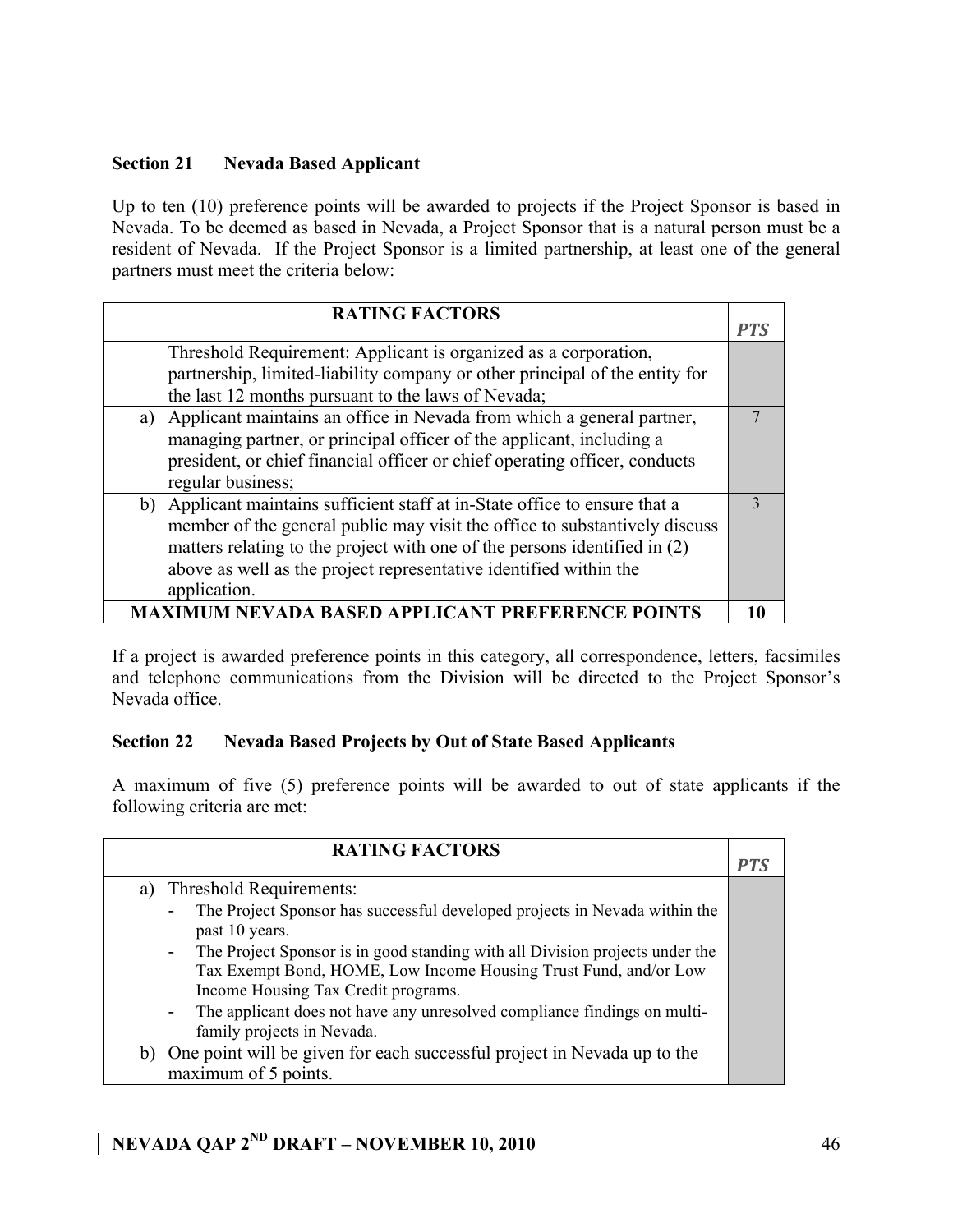## **MAXIMUM OUT OF STATE PREFERENCE POINTS 5**

### **Section 23 Affordability Period**

A maximum of four (4) preference points will be awarded to applications that extend the period of affordability beyond the required 30 years. Applications will receive one preference point for each additional 5-year period of affordability, not to exceed 50 years.

| <b>RATING FACTOR</b>                                     | DТ |
|----------------------------------------------------------|----|
| a) One point for each 5 years of extended affordability. |    |
| <b>MAXIMUM AFFORDABILITY PERIOD PREFERENCE POINTS</b>    |    |

Projects developed for eventual tenant ownership and for frail elderly, assisted housing and seniors with Alzheimer's disease will not be eligible for points in this category.

### **Section 24 Water Efficiency of Landscape Design**

Five (5) preference points will be awarded to projects that have at least 75% desert and/or xeriscaped landscaping. The Project Sponsor must submit verification from an **architect/landscape architect** that the project satisfies the rating factor.

| <b>RATING FACTOR</b>                               |  |
|----------------------------------------------------|--|
| a) 75 percent desert and/or xeriscaped landscaping |  |
| <b>MAXIMUM LANDSCAPE DESIGN PREFERENCE POINTS</b>  |  |

### **Section 25 Historic Character**

| <b>RATING FACTOR</b>                                                               |  |
|------------------------------------------------------------------------------------|--|
| Project contributes to the historic preservation, documentation, and/or use of     |  |
| cultural resources as determined by the Nevada State Historic Preservation         |  |
| Office including, but not limited to, adapting and/or renovating properties listed |  |
| on the National or State Historic Registry. Must submit a letter from the Nevada   |  |
| State Historic Preservation Office indicating the above.                           |  |
| <b>MAXIMUM HISTORIC CHARACTER PREFERENCE POINTS</b>                                |  |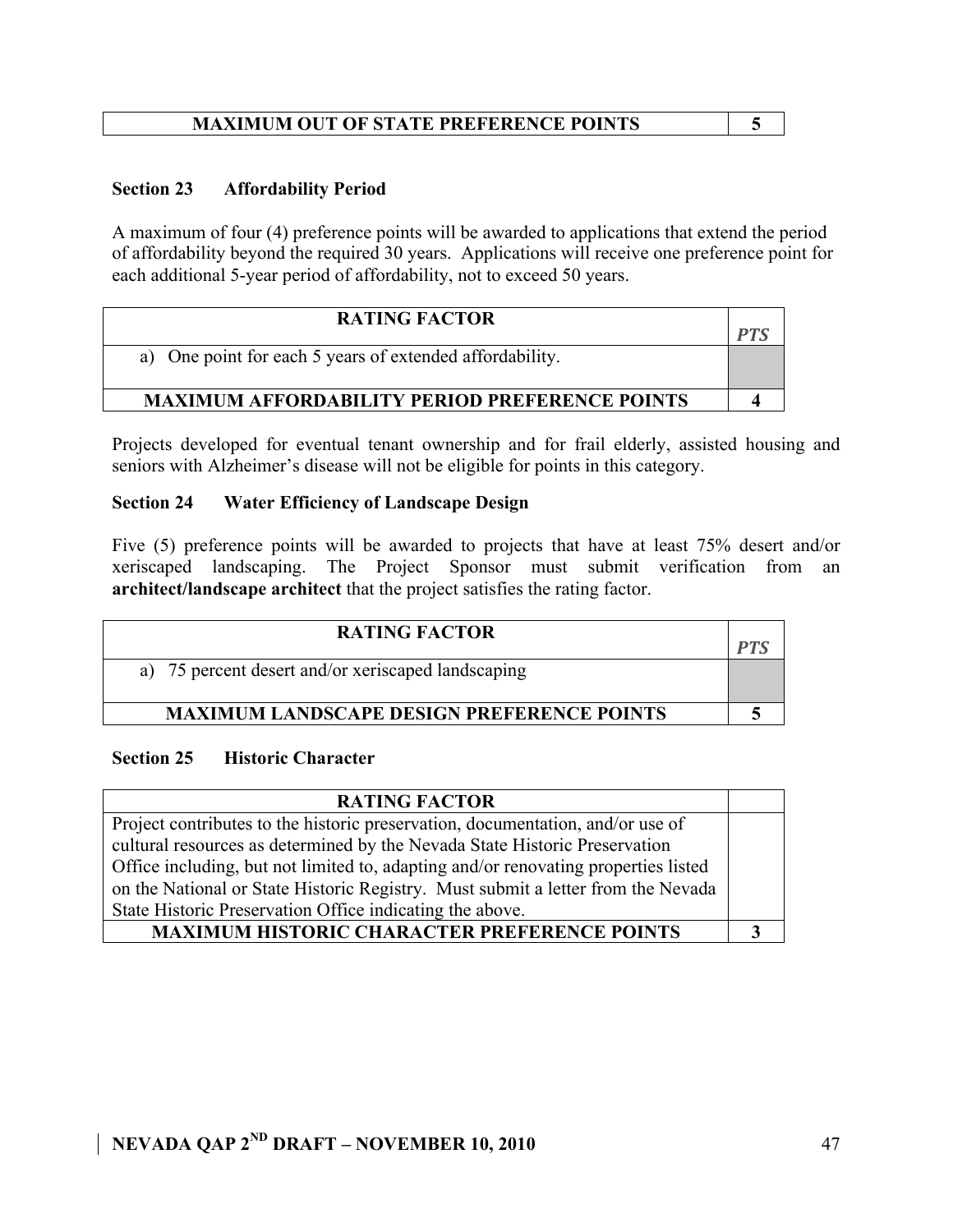## **Section 26 Smart Design**

A maximum of eighteen (18) preference points for Green-Smart Design.

| <b>RATING FACTORS</b>                                                                        |                |
|----------------------------------------------------------------------------------------------|----------------|
|                                                                                              | <b>PTS</b>     |
| Site Location – Up to five points will be awarded                                            |                |
| (i) The site is within $\frac{1}{4}$ mile of at least three of the following: grocery,       | $\overline{2}$ |
| pharmacy, bank, school (not eligible for elderly projects), day care (not eligible           |                |
| for elderly projects), parks, community centers, medical facilities, library, place          |                |
| of worship, post office                                                                      | 1              |
| (ii) The site is within $\frac{1}{4}$ mile of pedestrian/ bicycle paths                      |                |
| (iii) The site is within $\frac{1}{4}$ mile of a local transit route or school bus stop (not | 1              |
| eligible for elderly projects)                                                               |                |
| (iv) The project's capacity to serve as a stimulus for other development in the              |                |
| vicinity or to provide a needed residential population that may support nearby               | 1              |
| local businesses in the area and thus promote a more vibrant neighborhood                    |                |
| environment. (Must submit with the application a letter from the Director of                 |                |
| Community Development within which the project is located, or their equivalent,              |                |
| stating the above and their support for the 1 point.)                                        |                |
| b) Up to 5 points for installation of photovoltaies of renewable energy sources              | 5              |
| (e.g., photovoltaics, wind power) that offset the project's total estimated                  |                |
| electricity demand by 5% (2 pts.), greater than 5% to 10% (4 pts.), greater than             |                |
| 10% to 15% (5 pts.) Application must contain a report by an electrical engineer              |                |
| detailing the project's projected energy demand and a plan for installing enough             |                |
| photovoltaies renewable energy to produce the energy offset requested.                       |                |
| 1 point for each item used; interior paints with $n\theta$ -low volatile organic             | 4              |
| compounds (VOC), low VOC carpeting, padding; low VOC adhesives,                              |                |
| low urea -formaldehyde-free particle board (VOC and urea-formaldehyde                        |                |
| limits to be CARB compliant or are in accordance with International                          |                |
| Code Council Green Building Standards for low VOC products.                                  |                |
| 1 point for blow-in/spray fiberglass, cellulose or foam wall insulation<br>a)                | $\mathbf{1}$   |
| b) 2 points for structural insulated panels (SIPs) or insulated concrete forms               | $\overline{2}$ |
| 1 point for <b>Energy Star qualifying gas tank less</b> , heat pump, solar, or gas<br>d)     | 1              |
| consensing hot water heaters.* must conform to Division energy standards                     |                |
| and must be approved by the Division no later than 30-days prior to application              |                |
| submittal.                                                                                   |                |
| <b>MAXIMUM GREEN DESIGN PREFERENCE POINTS</b>                                                | 18             |
|                                                                                              | 14             |

# **Section 27 Superior Project/Application Points**

Debt to Income ratio surpasses that required 1:15 for the 15-year tax credit period 2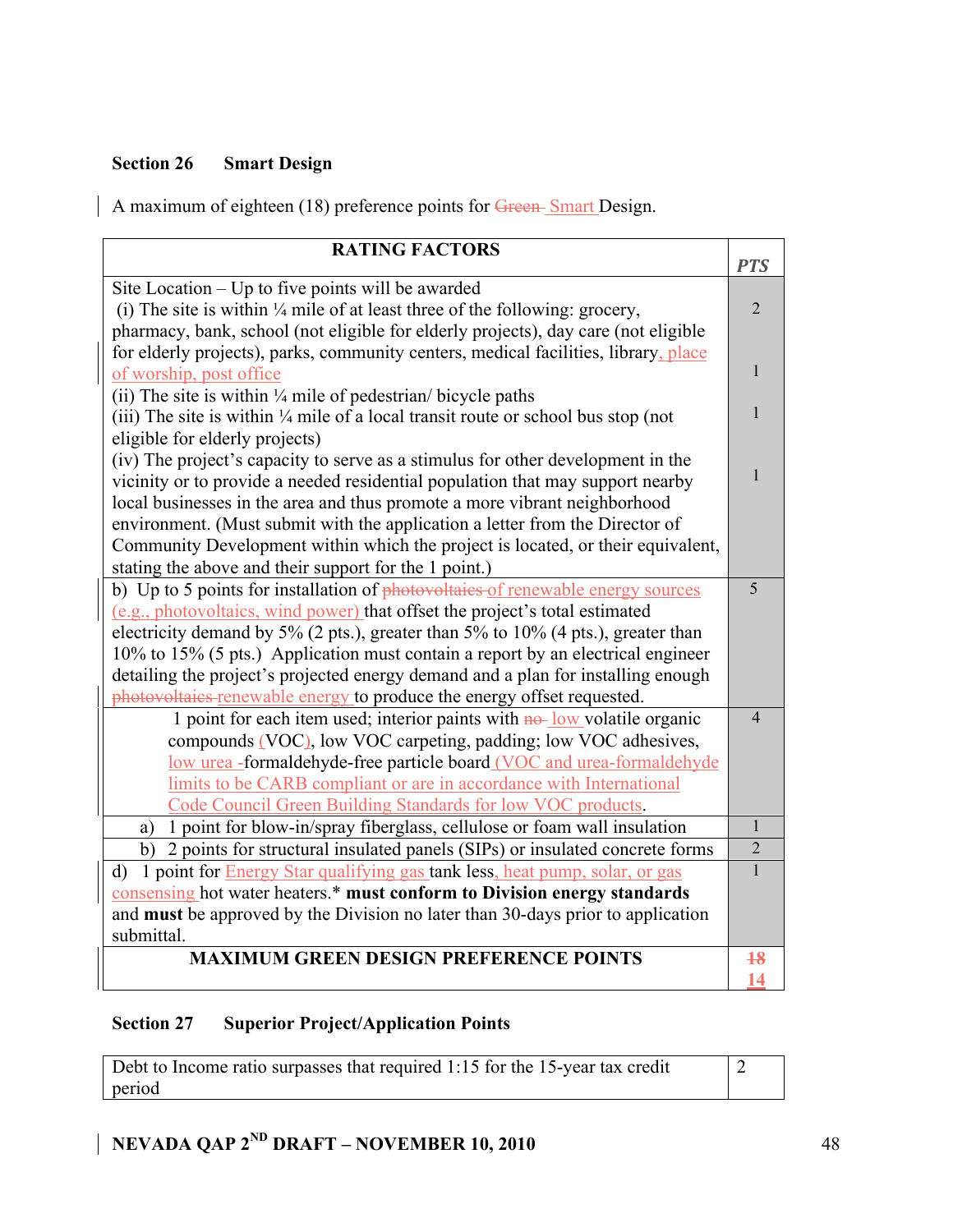| Project is located within an area where the market study shows less than average<br>vacancy rates                                                                                                                                                                                                     |  |
|-------------------------------------------------------------------------------------------------------------------------------------------------------------------------------------------------------------------------------------------------------------------------------------------------------|--|
| Project has the lowest overall cost per unit in comparison to all other projects<br>competing in that geographic apportionment or set-aside. To calculate the<br>lowest cost per unit, the total development cost will be divided by the total<br>number of units (restricted and market-rate units). |  |
| <b>Maximum Superior Project/Application Points</b>                                                                                                                                                                                                                                                    |  |

### **Section 28 Preference Points**

The Division will award preference points for each of the project categories specified in Section 10, Eligible Project Categories. Preference points may be claimed for only one project category. Sections 29-36 below describe the ranking factors applicable to each project type. The application will be scored within each project-type category and within each set-aside and geographic sub-account. The highest scoring application will receive the maximum amount of preference points shown (15 or 10 pts.). The second highest scoring application will receive 10 pts. (15 pt. category) or 5 pts. (10 pt. category). No more than two applications will be given points for each project category for each set-aside and geographic sub-account. Projects with no competing applications in the same geographic or specific set-aside in Sections 29-36 will receive the maximum point allowance by project type.

### A. Project Type Priorities

Project Type Priorities in Sections 29-36 reflect the Division's housing type priorities for 2011. Applications will be grouped according to project type within each set-aside and geographic subaccount and compete for the points available for the project type. The two highest-scoring projects will be awarded points. The application with the highest score will receive the maximum points available to the project type (15 or 10 pts.). The application with the second highest score will receive 10 pts. in the 15 pt. category and 5 pts. in the 10 pt. category. **Maximum Points: 10-15 depending on project type.**

### **Section 29 Projects for Seniors (Age 55 Years and Older)** *Maximum Points: 10.*

*Senior Projects for persons Age 55 Years and Older* will be ranked based on the average residential per unit square footage in the project subject to the following requirements. No unit, regardless of the number of bedrooms, can exceed 850 square feet and no greater than 40 percent of the total units in the project may be two-bedroom units. For example, a senior project of 50 units with 30 studio apartments, averaging 450 sq. ft., (13,500 sq. ft.) 10 one-bedroom apartments averaging 600 sq. ft. (6,000 sq. ft.), and 10 two-bedroom apartments averaging 750 sq. ft., (7,500 sq. ft.) has an average unit size of 540 sq. ft. (27,000 sq. ft. divided by 50 units) in the project.

The project with the highest average per unit square footage will receive 10 points, the second highest scoring project will receive 5 points. If a tie occurs, the tie breaker criteria listed in Section 44, Tie Breakers, will be used to identify the highest and second highest scoring projects.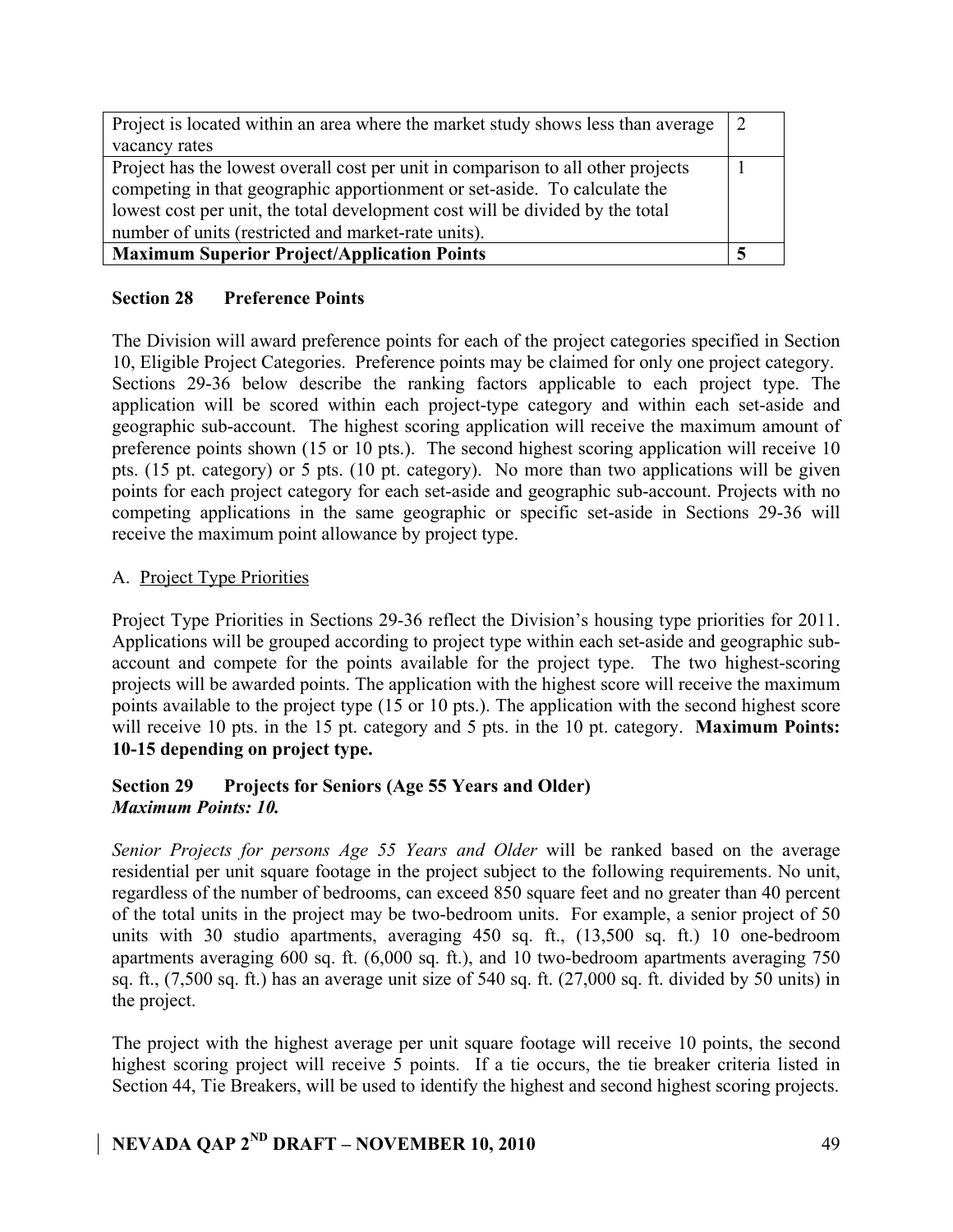### **Section 30 Special Needs Housing Projects** *Maximum Points: 10.*

*Projects for persons with Special Housing Needs* will be ranked based on the experience of the Project Sponsor/general partner in developing special needs housing and/or delivering the services relating to the special need. The Project Sponsor must submit a list of all of the housing units developed in chronological order commencing with the year the first project was placed in to service. The Project Sponsor must have a minimum of three years experience verified by a dated document, such as the articles of incorporation, showing the number of years the organization has provided the service.

Applications will be ranked based on the following factors

- (1) The number of months of experience will be weighted by 70%
- (2) The number of housing units developed will be weighted by 30%.

In the example below, Applicant One possesses 12 years of experience providing services to homeless individuals and has produced 250 units of transitional housing. Applicant Two possesses seven years of experience providing services to developmentally disabled people and has produced 300 units of housing for the developmentally disabled. The scoring is as follows:

Application One Application Two 144 months x  $.70 = 100.8$  84 months x  $.70 = 58.8$ 250 units x  $.30 = 75$  300 units x  $.30 = 90$  $Total = 175.8$  Total =  $148.8$ 

The highest score as calculated above will receive 10 points; the second highest score will receive 5 points.

### **Section 31 Acquisition Rehabilitation Projects**

Acquisition/Rehabilitation Projects with Expiring Sec. 8/HAP contracts for a minimum of 75% of the total units.

### *Maximum points: 15 10*

Acquisition/Rehab Projects with Extended Sec 8/HAP contracts will be scored based on the highest percentage of units receiving rental assistance times the number of years of the contract. Projects must have a Section 8/HAP contract that expired no more than nine (9) months prior to the adoption of the 2011 QAP. (Final version will be watermarked "Adopted" along with the adoption date.) Projects with renewed Sec. 8/Rental Assistance contracts must clearly show that those rental assistance payments will be extended for a minimum of 2 years through the local PHA and/or HUD and that the project can continue to function for 15-years as a LIHTC development should the rental assistance payments stop after that time.

For example, a project with 100% of the units under a HAP contract for 2 years will be scored simply as followed:  $1.00 \times 2 = 2$ . Per Secs. 9 (G) and 32 (B) of the 2011 QAP all acquisition/rehab projects in this category must conform to the minimum of \$40,000 per unit in rehab expenses which must be reflected in the Capital Needs Assessment.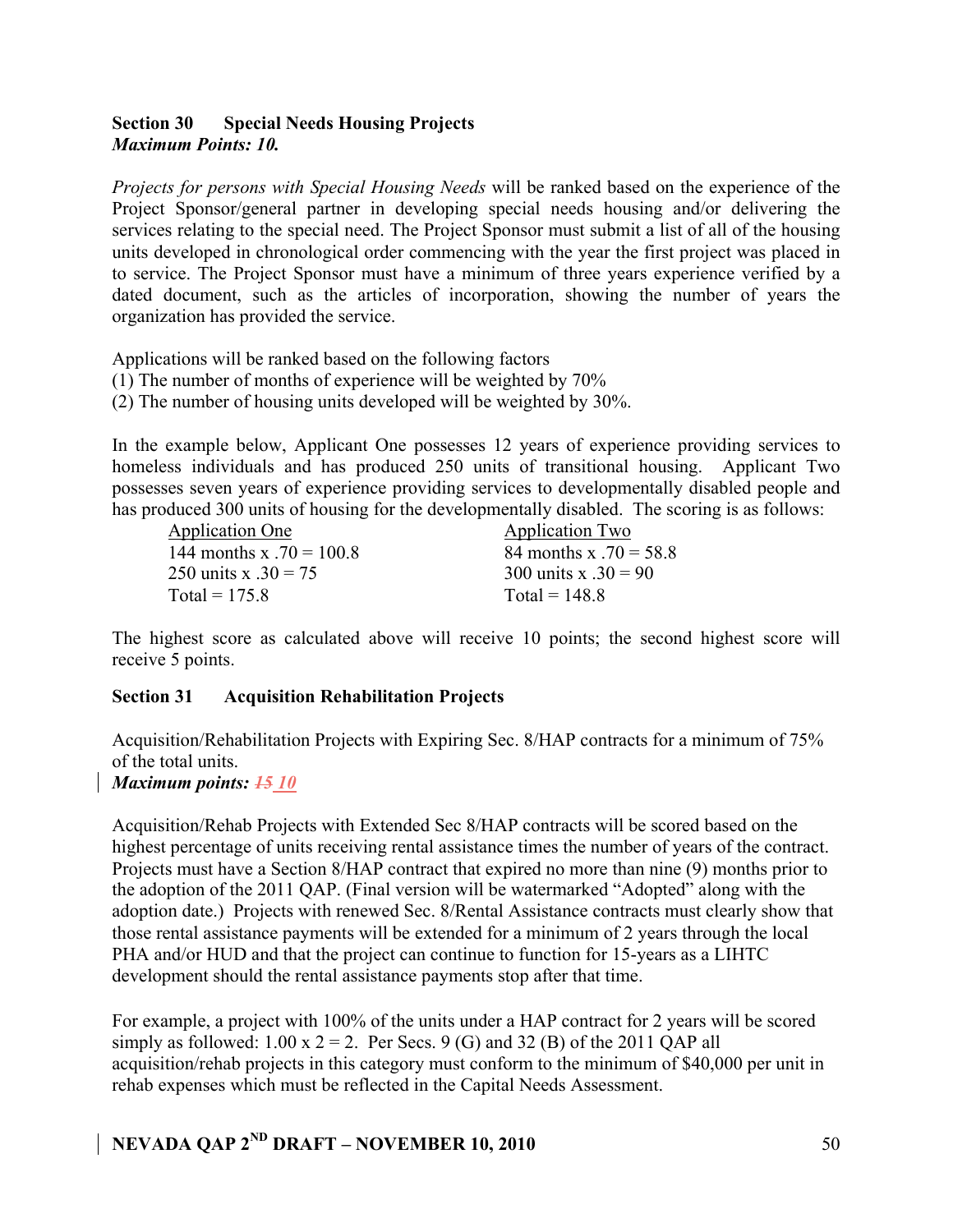The tie breaker in this category will be the highest cost of rehab per unit in the project.

The highest scoring project will receive 15 points, the next highest will receive 10 pts.

OR

Acquisition/Rehabilitation, Rehabilitation only, Conversion or Change of Use Projects, Rehabilitation and other. No rental assistance *Maximum Points: 10* 

Acquisition/Rehabilitation, Rehabilitation Only, Conversion or Change of Use Projects, Rehabilitation and other will be ranked based on the per-unit rehabilitation investment (hard construction costs/number of units in the project).

The minimum investment per unit is \$10,000.00 and the amount for which the project is claiming preference points must be reflected in the Capital Needs Assessment. (Section 10G).

The project with the highest per-unit rehabilitation investment will receive 10 points, the second highest scoring project will receive 5 points.

### *Special Scoring Factors*

### **B. Special Scoring Factors**

Special Scoring Factors in Sections 37-43 reflect additional policy objectives set by the Division for the 2011 QAP. All applications will be independently scored for each of the seven (7) Special Scoring Factors. **Maximum Points: 47.**

The Division identified a limited number of factors considered essential to targeting the development of housing for low income persons, expanding the level of services available to atrisk households, and providing incentives for keeping project costs down.

Sections 37 – 43 describe how preference points will be awarded to achieve these goals.

### **Section 32 Low Rent Targeting**

A maximum of twelve (12) preference points will be awarded based on the overall rent targeting in the project. A project's overall rent level is determined by multiplying the percentage of the total units within each rent level(s) by the rent level in percentages. For example:

|                       | <b>Project One (40)</b><br>units | <b>Project Two</b>        | <b>Project Three</b> |
|-----------------------|----------------------------------|---------------------------|----------------------|
| Number of Units       | 40 Units                         | 40 units                  | 52 units             |
| Distribution of Units | All units with $40\%$            | 15 units $w/45\%$ rents   | All units with 35%   |
|                       | rents                            | 25 units $w/35%$ rents    | rents                |
| Scoring               | $100\%$ X .40                    | $37.5\%$ X $.45 = .16875$ | $100\%$ X .35        |
|                       |                                  | plus                      |                      |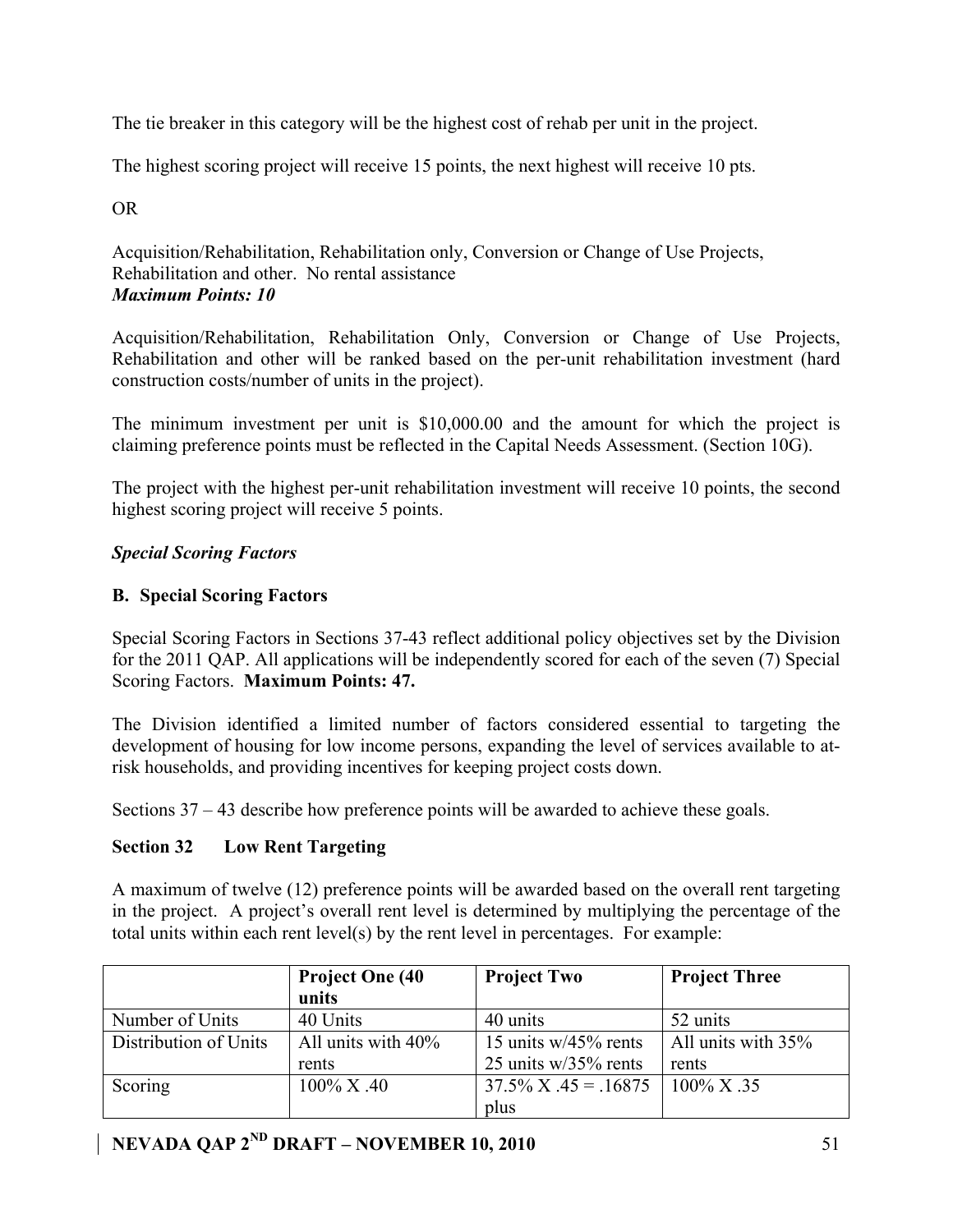| score<br>$Score =$ | 21875<br>$\sim$ $\sim$<br>$5\%$ X.<br>$35 =$<br>02.5 | 3500.<br>$=$<br>score |
|--------------------|------------------------------------------------------|-----------------------|
|                    | 2075<br>score<br>$\circ$                             |                       |

Preference points will be awarded in the amounts specified in the following table.

| <b>Rating Criteria</b>                                      | <b>PTS</b> |
|-------------------------------------------------------------|------------|
| (Low Rent Score)                                            |            |
| .30<br>(100% of units $\omega$ ) 30% rents/income) or below |            |
| Project must submit evidence of project based Section 8 or  |            |
| committed tenant based rental assistance to be eligible for |            |
| the preference points.                                      |            |
| $> 0.30$ and $< 0.35$                                       |            |
| .35 and $< 40$                                              |            |
| .40 and $< .45$                                             |            |
| .45 and $< .50$                                             |            |
| <b>Maximum Points</b>                                       |            |

Preference points will not be awarded for low income targeting. Projects should aim to lease units to households with incomes that match the rent targets. However, units may be leased to qualified households with incomes up to 60% AMI or 50% AMI, depending upon the set-aside selected. Under no circumstances can restricted units be leased to households with incomes above the maximum 60% AMI or 50% AMI, depending upon the set-aside selected.

### **Section 33 Low Income Targeting – 2 points**

Provides two points to projects that select the threshold option to rent-restrict and occupy at least 20% of units to households with incomes at or below 50% of area median income for the jurisdiction within which the project is located versus projects that select the threshold option to rent-restrict and occupy at least 40% of units to households with incomes at or below 60% of area median income for the jurisdiction within which the project is located.

### **Applicants must submit a signed letter indicating this as back-up documentation for the preference points. Points will not be awarded for merely selecting this option on the application.**

### **Section 34 Utility Allowance Preference Points – 5 points**

5 preference points will be awarded to projects which opt to pay all tenant utilities (i.e. water/sewer/gas/electric); thus allowing the project to charge the maximum tax credit rents. **Once selected, this option is irrevocable; and must continue for the full 15 year IRS compliance period**. When the subsequent compliance period administered by the Division is attained, the project owner may continue to pay all of the tenant utilities; or may opt to adopt the utility allowances established by the Division at that time.

### **Section 35 Preference Points for Supportive Services**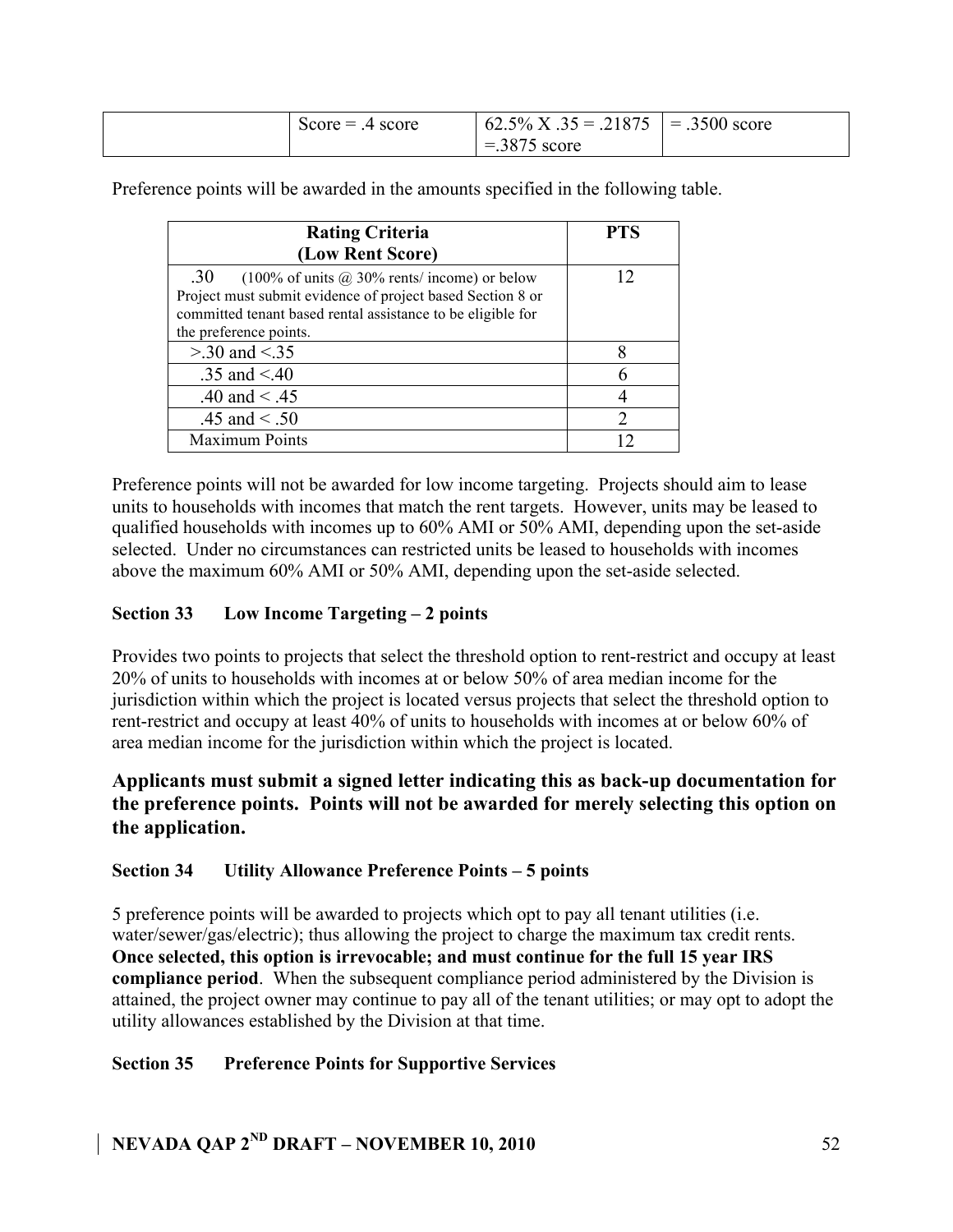A maximum of eight (8) preference points will be awarded based on the number of supportive services provided to tenants. All supportive services must comply with all local, City, county, state and federal laws and regulations that include, but are not limited to, licensing, permits, certification and bonding and insurance requirements.

**The Project Sponsor must document how the service will be provided and paid for in order to receive preference points for a requested supportive service.** The service must be available to all tenant families for the minimum times stated below. There will be no mandatory fees for the basic service. Any fee required will be at the discretion of the Division.

The Project Sponsor must provide the service for the initial IRS 15 year compliance period, and must not allow more than a 30-day gap in service provided. The Project Sponsor must notify the Division within seven (7) days of the termination of service agreements/contracts. The project will be considered out of compliance if there is no new service contract executed by the time the development is audited.

| <b>Rating Criteria</b>                                                                                    | PTS           |
|-----------------------------------------------------------------------------------------------------------|---------------|
| <b>Supportive Services Provided</b>                                                                       |               |
| A. Providing one prepared meal on a daily basis<br>available to all tenants.                              | 2             |
| B. Transportation services – on-site van service<br>with minimum three-day per week operating<br>schedule | $\mathcal{D}$ |
| C. On-site service coordinator for minimum 20<br>hours per week (on-site office must be<br>provided)      | $\mathcal{D}$ |
| D. On-site service coordinator for minimum 40<br>hours per week (on-site office must be<br>provided)      | 4             |
| <b>Maximum Supportive Services Preference points</b><br>available                                         | 8             |

The 2011 QAP will award preference points for the following supportive services:

### **Section 36 Lowest Developer Fee**

A maximum of five (5) preference points will be awarded to applications with developer fees below 15% of the ELIGIBLE BASIS. Preference points will be awarded on a basis of 1 point for each 1% reduction in developer fee up to a maximum of 5 points. The developer fee will be calculated based on the figures provided in the budget contained in the main application. Applicants do not have to submit additional back-up. It is the applicant's responsibility to ensure the correct figures are contained within the project budget. Staff will not change scoring due to transposed numbers or incorrect figures in the budget.

The developer fee must not exceed 15% of the ELIGIBLE BASIS of the project excluding the developer's fee. The fee includes profit and overhead of the developer, in addition to fees for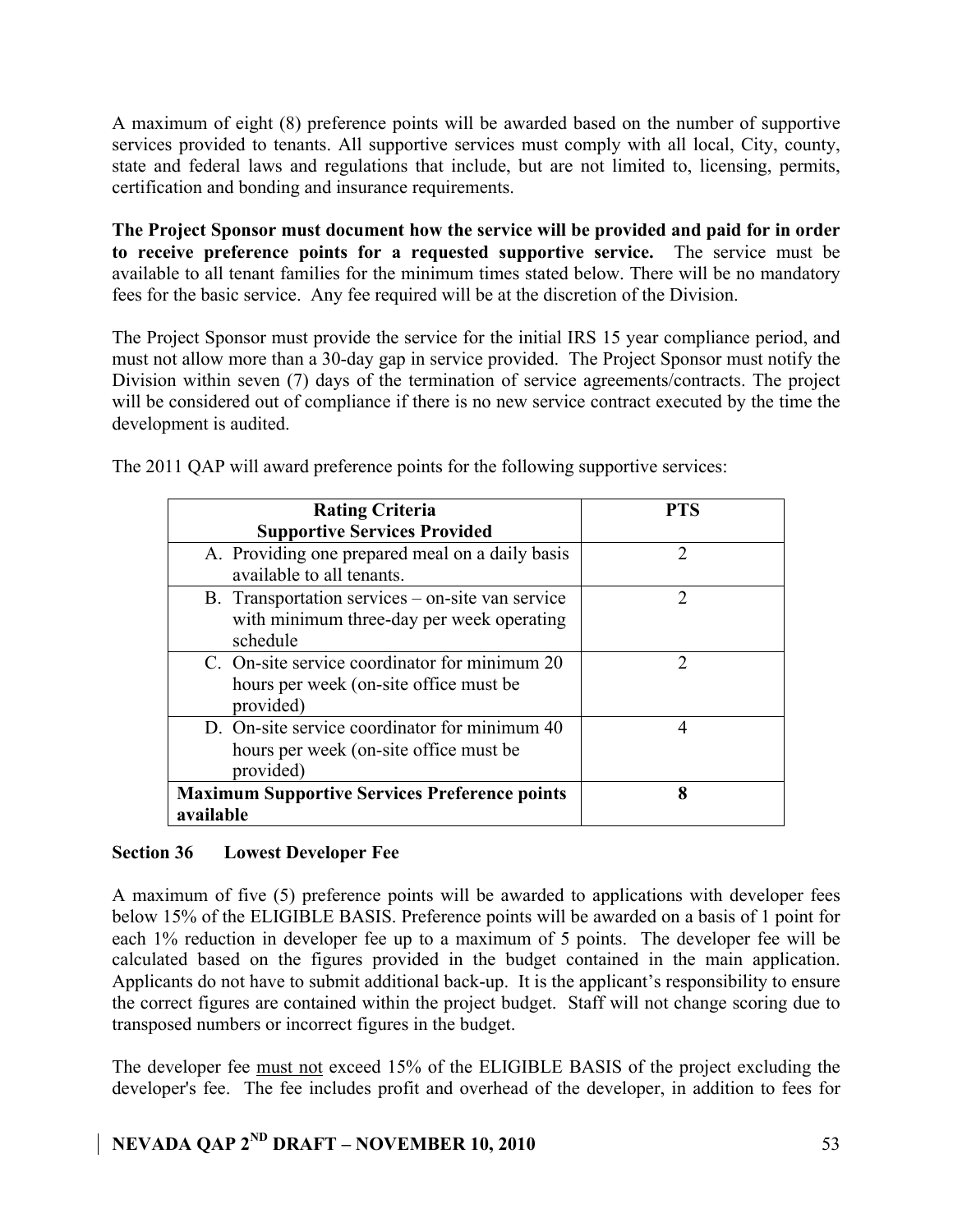consultants/processing agents. The developer fee for projects in QCTs/DDAs may include the adjusted Eligible Basis amount. The cost certification must reflect the developer fee and percentage disclosed within the original application and may not be changed for any reason.

| <b>Rating Criteria</b><br><b>Developer Fee</b> | <b>PTS</b> |
|------------------------------------------------|------------|
| A. Less Than $11\%$                            |            |
| B. $11.0\%$ to $11.99\%$                       |            |
| C. 12.0% to 12.99%                             |            |
| D. 13.0% to 13.99%                             |            |
| E. $14.0\%$ 10 14.99%                          |            |
| $F = 15\%$                                     |            |

Staff will take the calculated developer fee percentage to two decimal places and will not round up or down.

### **Section 37 Lowest Contractor Fee**

A maximum of five (5) preference points will be awarded to applications with contractor fees below 14% of the total cost of construction. Preference points will be awarded on a basis of 1 point for each 1% reduction in contractor fee up to a maximum of 5 points. The contractor fee will be calculated based on the figures provided in the budget contained in the main application. Applicants do not have to submit additional back-up. It is the applicant's responsibility to ensure the correct figures are contained within the project budget. Staff will not change scoring due to transposed numbers or incorrect figures in the budget. Staff will take the calculated contractor fee percentage to two decimal places and will not round up or down.

The original contractor fee (in percentage terms) must be reflected at the time of application and that percentage may be forwarded only if the project is awarded additional tax credits. Contractor fees including the contractor's profit, overhead and general requirements must not exceed 14% of the total cost of construction of the project. Total construction costs are limited to on-site work, off-site improvements, the construction of new structures/accessory buildings, and the rehabilitation of existing structures. The Division considers contractor fees greater than 14% excessive. Any contractor fee in excess of 14 percent will be taken out of the Gap Calculation for determination of the final Tax Credit allocation and issuance of IRS Form 8609. Construction costs will be limited to on-site work, off-site improvements, and the construction of new structures/accessory buildings and/or the rehabilitation of existing structures and mandated off site improvements. *See* NAC 319.987

| <b>Rating Criteria</b><br><b>Contractor Fee</b> | <b>PTS</b> |
|-------------------------------------------------|------------|
| G. Less Than $10\%$                             |            |
| H. $10.0\%$ to $10.99\%$                        |            |
| I. $11.0\%$ to 11.99%                           |            |
| $1.120\%$ to 12.99%                             |            |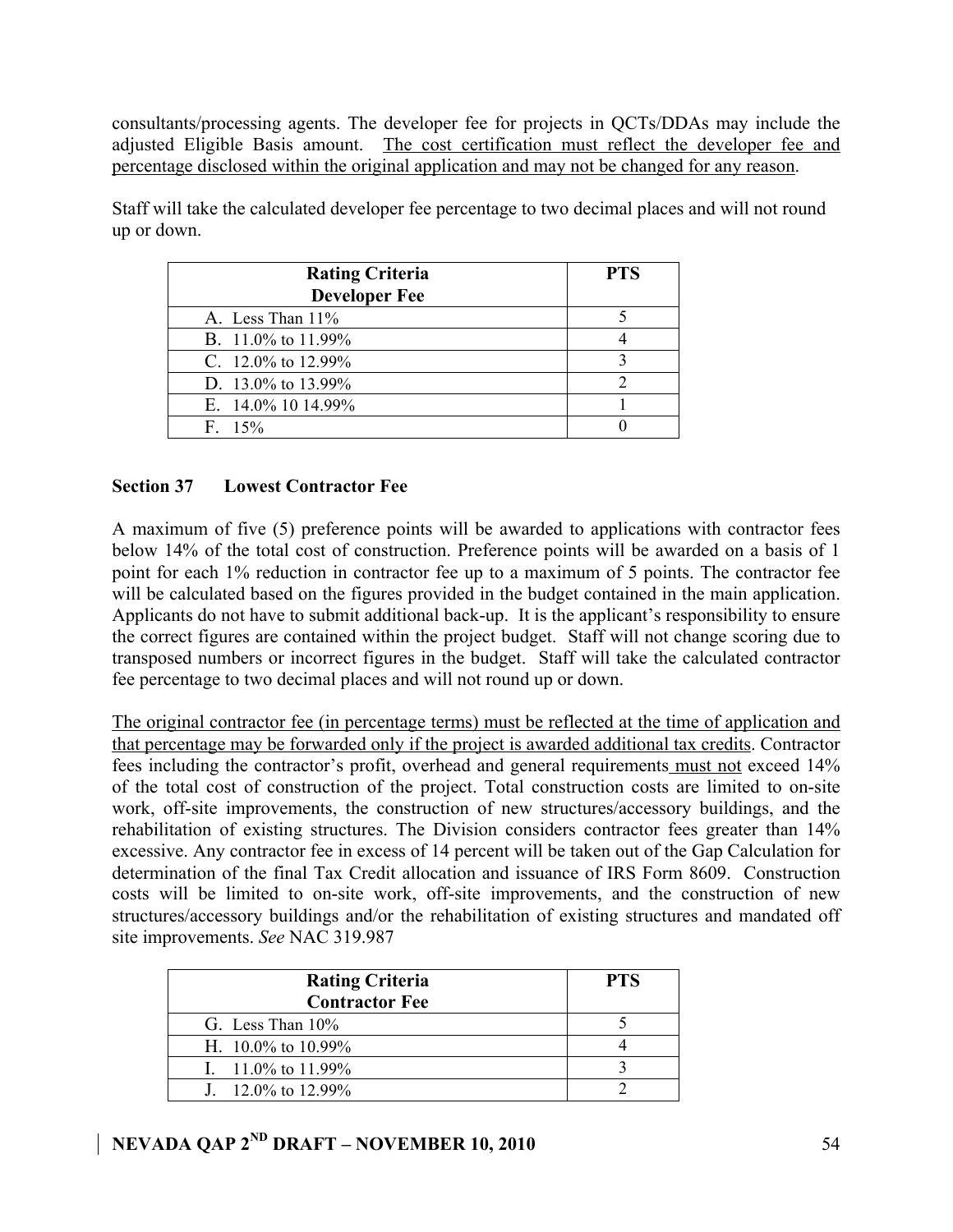| Δ. | 13.99%<br>$.3.0\%$ to |  |
|----|-----------------------|--|
|    | 4%                    |  |

The Division will allow increases to basis for additional credits; if the increases are a result of mandatory local government requirements in the completion of the project.

### **Section 38 Affordable Housing Incentive Preference**

A maximum of ten (10) preference points will be awarded based the level of additional resources, funding leveraged by Tax Credits or effective use of conventional financing. The four factors below can be met individually or collectively to receive the preference points. Additional contributions may include land donations and funding commitments made by local governments, non-profit organizations, and private businesses.

Eligibility: Only loans or grants from the following sources will qualify for points under this subsection:

| <b>Rating Criteria</b>                                                                                  | <b>PTS</b> |
|---------------------------------------------------------------------------------------------------------|------------|
| 1) A donation of land from any governmental or private source or                                        | 5/3/1      |
| a parcel of land transferred at a nominal cost from a                                                   |            |
| governmental unit or private source or a long-term lease of at                                          |            |
| least 50 years provided to the developer at a nominal or                                                |            |
| discounted cost from a governmental unit (federal, state or                                             |            |
| local).                                                                                                 |            |
| Discounts on land sales 100% to 75% claim 5 points, 74% to 50% 3 points, 49% to 25% 1 point             |            |
| Combined contributions from governmental, non-profit, and or                                            | 5/3/1      |
| private sources. Sources are limited to:                                                                |            |
| (i) The local PHA                                                                                       |            |
| (ii) Community Development Block Grant (CDBG) program funds                                             |            |
| $(iii)$ HUD Section 202 or 811,                                                                         |            |
| (iv) Federal Home Loan Bank Affordable Housing Program (AHP)                                            |            |
| (v) Established local government housing development funds (i.e.                                        |            |
| HOME, LIHTF, or RDA)                                                                                    |            |
| (vi) Bureau of Indian Affairs                                                                           |            |
| (vii) 3 <sup>rd</sup> Party (non-related) and non-mortgage funds or grants.                             |            |
| $>$ 20.01% of total project cost = 5 points, 5.01% to 20.00% of total project cost = 3 points, 5.00% or |            |
| less of total project cost $= 1$ point                                                                  |            |
| <b>Maximum Preference points available</b>                                                              | 10         |

Other sources of funding may qualify PROVIDED THEY ARE APPROVED IN WRITING IN ADVANCE by the Agency. (Approval of a particular source in prior years does not meet this requirement.) Adjustments to the purchase price of the land by the seller are not sources of mortgage subsidy.

Staff will take percentages to two decimal places and will not round up or down.

### **Section 39 Tie Breakers**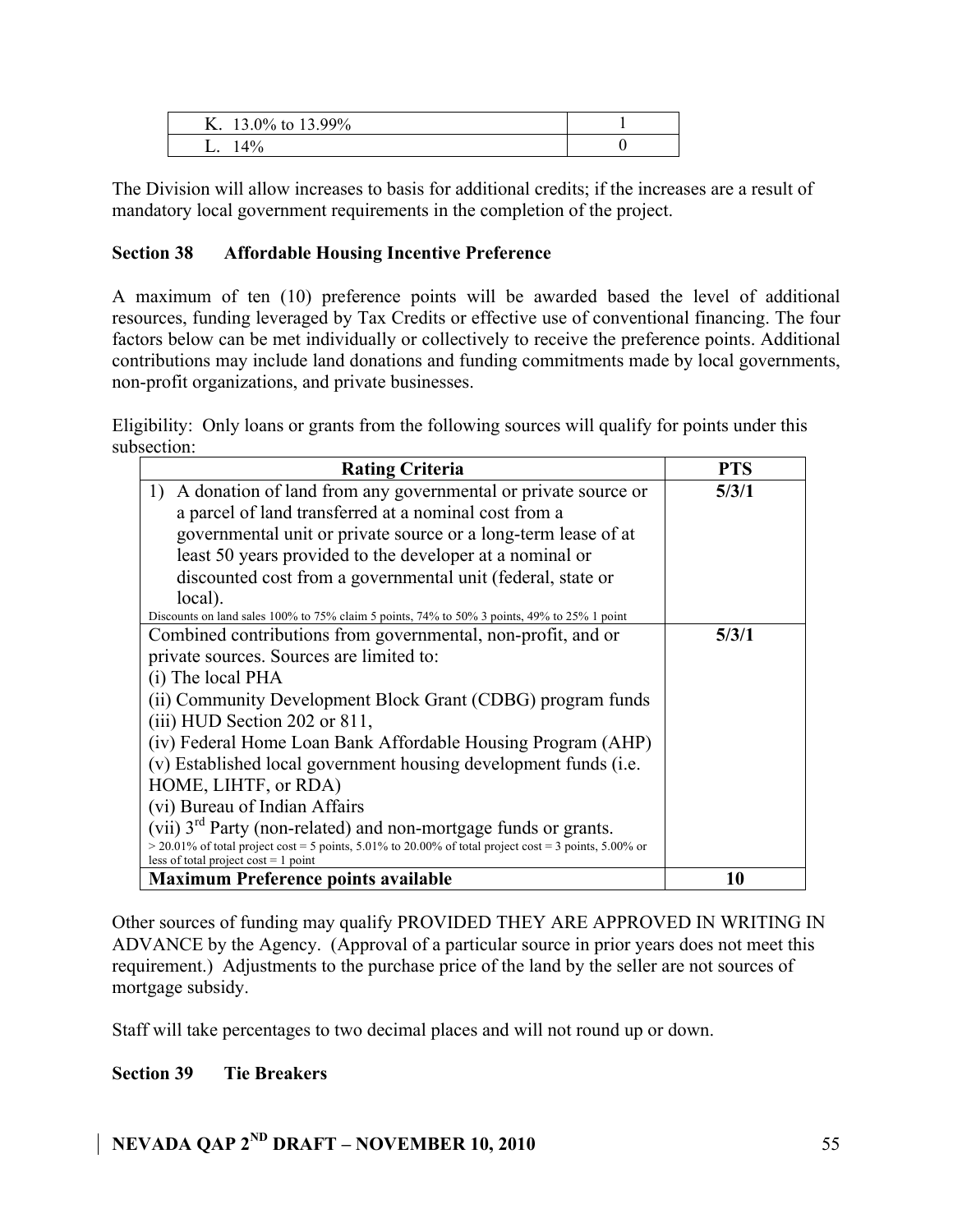In the event that one or more projects competing for Tax Credits in the same set-aside or geographical account receives an identical number of preference points, the Division will break the tie by determining which proposal leverages the greatest level of non Tax Credit funding. This will be determined by dividing the total amount of Tax Credits requested by the total project costs. The project with the lowest percentage of Tax Credits to total project cost will be the successful project. If the above fails to break the tie, the Division will conduct a lottery pursuant to NAC 319.990.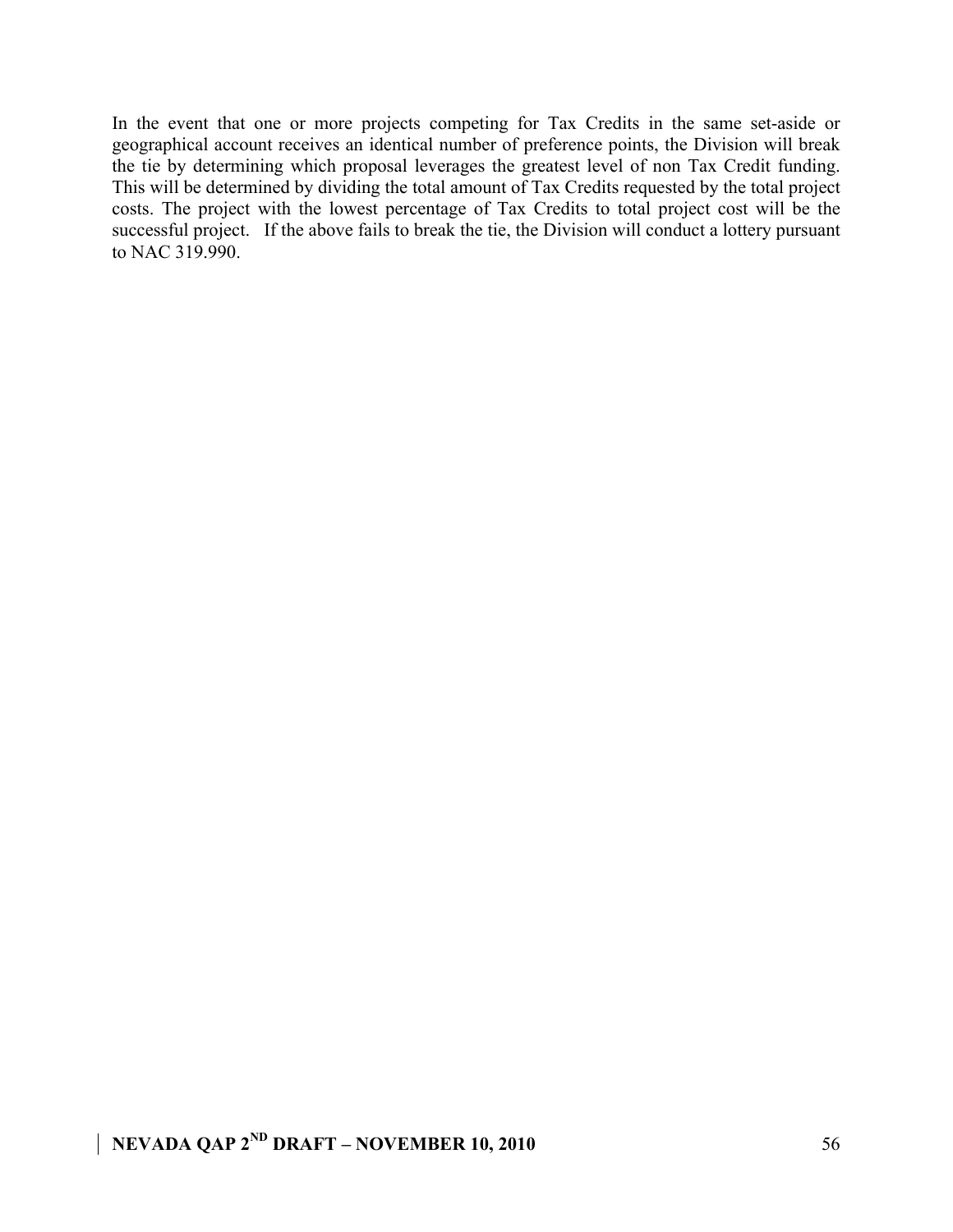### **PROJECT DEVELOPMENT INFORMATION**

### **Section 40 Maximum 2011 Per Unit Development Cost and Cost Reasonableness Standard \*\***

The maximum per unit development cost for projects submitted under the 2011 QAP will be based on the average cost per unit in a project, calculated by dividing the TOTAL DEVELOPMENT COST of the project (including developer fee) by the total number of units in the project (regardless if the units are restricted/unrestricted). The average cost per unit for the project will be compared to the NHD maximum cost per unit below:

### Maximum Cost Per Unit: \$229,031.00

(Maximum Cost Per Unit figure based on cost analysis of all new construction projects submitted under the 2010 QAP.) Maximum cost per unit is applicable to all project types and all set-asides.

**\*\*-Projects with more than 50 units (restricted/unrestricted)- There will be a 1 pt. deduction in the total project score for every \$5,000 increment exceeding the per unit limit shown above.**

**\*\*-Projects with 50 or less units (restricted/unrestricted)- There will be a 1 pt. deduction in the total project score for every \$7,500 increment exceeding the per unit limit shown above.**

### **Section 41 Operating Expenses**

Project operating expenses between \$225.00 to \$325.00 per unit/per month are typical for projects in Nevada and considered acceptable by the Division. Applications for projects with operating expenses outside this range must include an explanation of why the expenses are higher or lower. The Division reserves the right to adjust Tax Credits on projects with operating expenses greater than the \$225.00 to \$325.00 range. *See* NAC 319.987.

### **Section 42 Estimation of Utility Allowance**

At the time of application, the Project Sponsor must estimate the amount of utility allowance applicable to each unit, considering the square footage of the unit and the proposed source of energy in accordance with Treasury Regulation § 1.42-10. The Project Sponsor assumes the risk that these estimates are reasonable and supportable. At the time the project is placed in service, the Project Sponsor must provide evidence that the utility allowance used conforms to the requirements of the Code and Treasury Regulation. Failure to do so will result in forfeiture of the Tax Credits.

The Project Sponsor may provide a survey of actual utilities being paid in the area or use the PHA utility allowance for the area, or, with NHD staff approval, use the HUD Utility Model or an alternate method allowable per the Utility Allowance Regulations contained in the Federal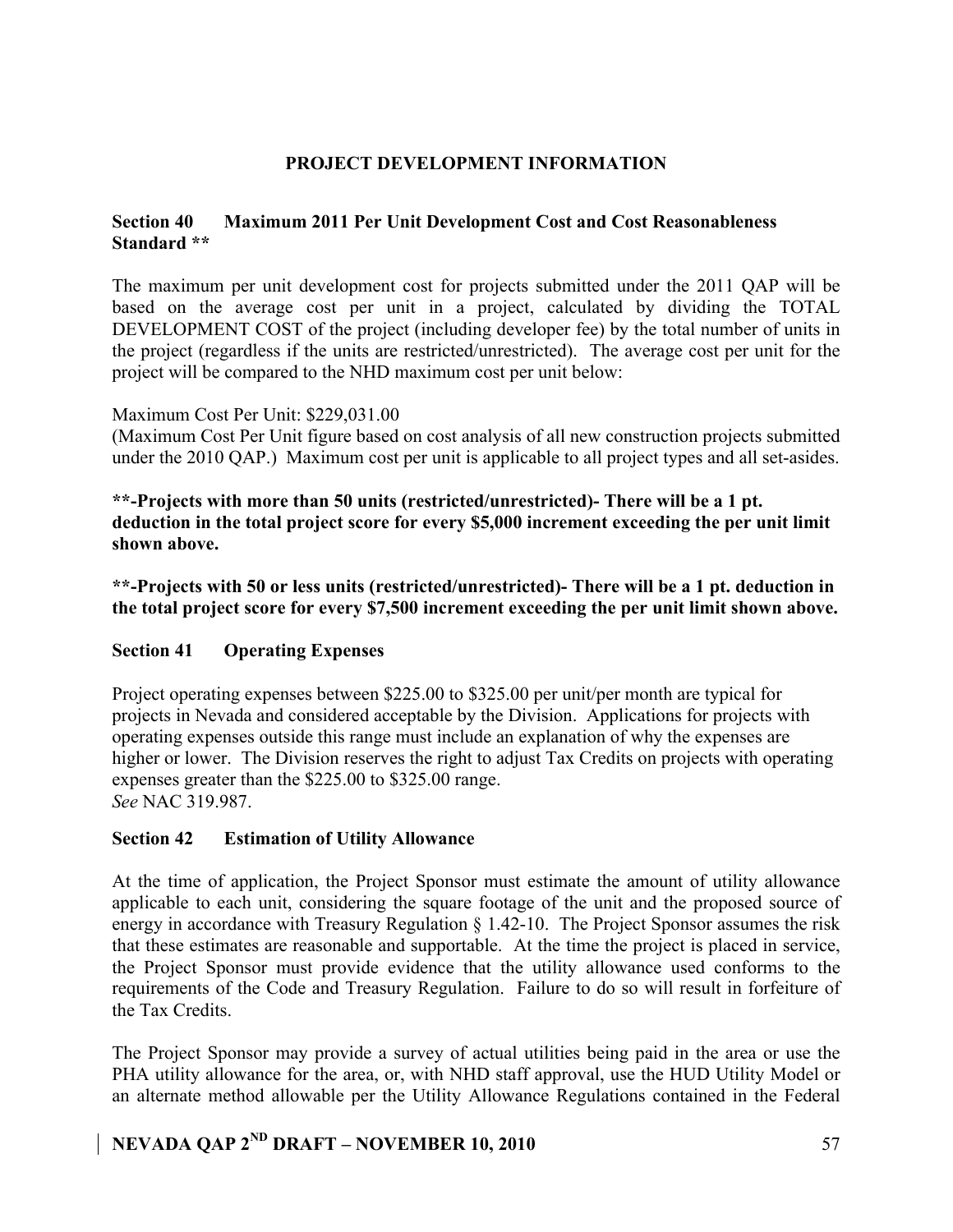Register, Vol. 73, No. 146, July 29, 2008. Surveys must: (1) have been conducted within 12 months of the application; (2) sampled units must be located within a radius of 50 miles from the proposed project location; (3) sampled units must be similar in size, within 10%, based on unit square footage, to those in the project; (4) include a sample size of at least 10 units; (5) the energy source must be the same as proposed for the project; and (6) include the address and square footage of each unit surveyed.

The Project Sponsor of energy star rated projects that have met the 86> REMS measure may request a HERS rated sample of the project. The sample must conform to the Divisions Energy Requirement guidelines i.e. 15% of the units must be tested. The Division will require an update to the testing every 3rd year.

The utility allowance will not apply to any Section 8 and or local HOME funded units if not allowed by the local funding jurisdiction.

### **Section 43 Adjustments to Eligible Basis for Projects Located in Qualified Census Tract and Difficult to Develop Areas**

Project Sponsors with projects located in a Qualified Census Tract (QCT) or in a Difficult to Develop Area (DDA) are authorized to utilize 130% of eligible basis as a factor in determining the adjusted eligible basis.

The determination of whether a project is in a QCT or DDA is made at the time of application. Subsequent changes in federal designations of QCTs or DDAs after the application is approved will not affect the project.

### 2010 IRC Section 42(d)(5)(B) Metropolitan Qualified Census Tracts

- 1) Las Vegas Metropolitan Area: 3.01; 3.02; 4.00; 5.03; 5.04; 5.11; 5.14; 6.00; 7.00; 8.00; 9.00; 11.00; 15.00; 22.01; 22.04; 24.04; 24.05; 24.06; 26.01; 26.03; 27.06; 34.25; 38.00; 43.00; 44.00; 46.00; 47.03; 47.07; 47.08; 47.09; 47.10; and 47.13.
- 2) Reno/Sparks Metropolitan Area: 1.00; 9.00; 18.00; 19.01; and 22.03.

2010 IRC Section 42(d)(5)(B) Non-Metropolitan Qualified Census Tracts

- 1) Elko County 9403.00
- 2) Mineral County 9402.00

2010 IRC Section 42(d)(5)(B) Metropolitan Difficult To Develop Areas Qualifying Counties: Las Vegas / Paradise NV

2010 IRC Section 42(d)(5)(B) Non-Metropolitan Difficult To Develop Areas Qualifying Nevada Counties: Douglas, Churchill, Lyon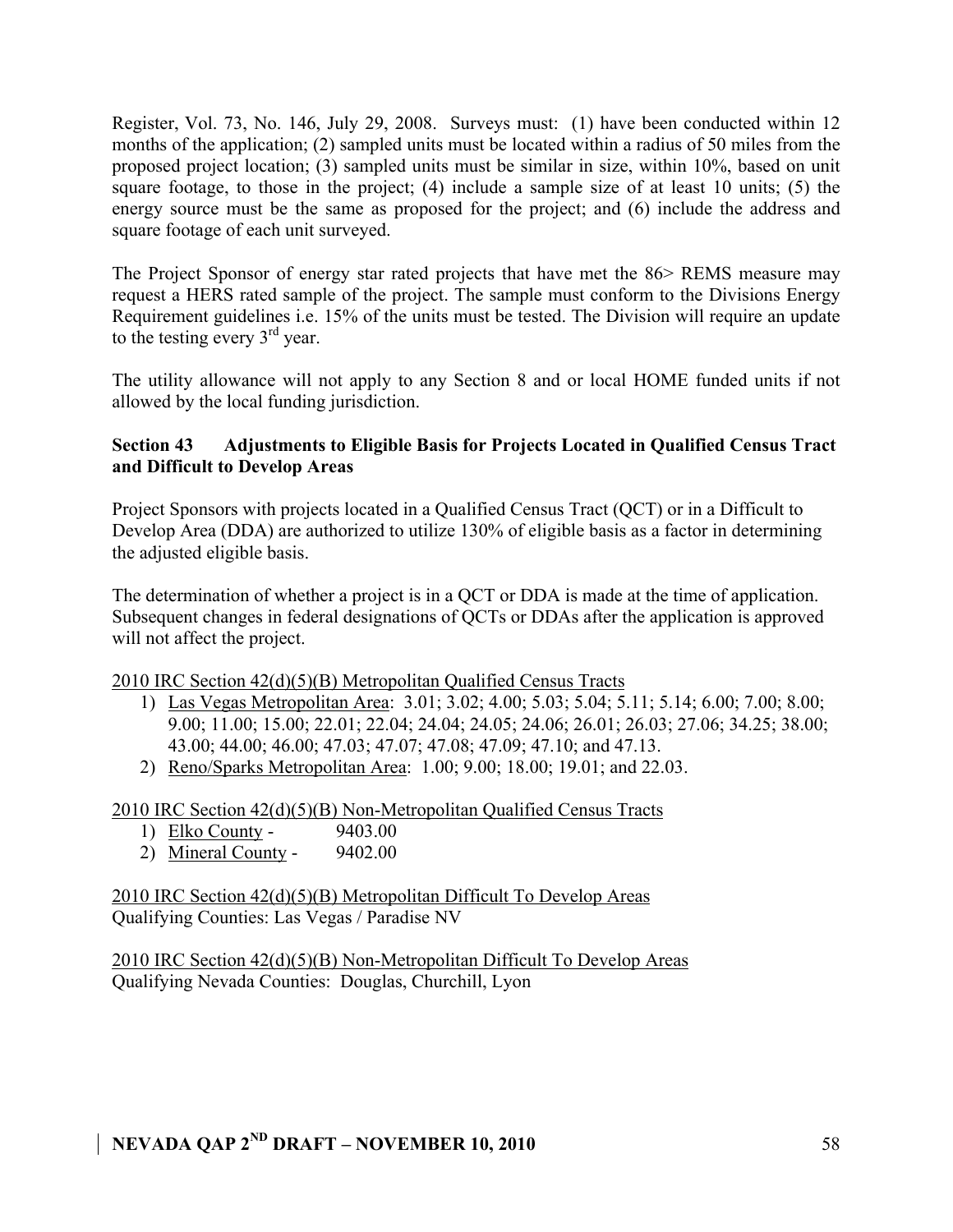Any changes to QCT and DDA designations subsequently made by HUD that are applicable to the 2011 Tax Credit application period will be incorporated in the 2011 QAP following publication in the *Federal Register or other appropriate notice*. *See* NAC 319.991 D. As allowed under HERA, the Division will designate additional difficult to develop areas and/or projects and buildings eligible to utilize 130% of eligible basis as a factor in determining the adjusted eligible basis. Applicants whose projects meet the criteria set forth below **must submit a request to implement the "boost" in their application at least 45 days prior to application deadline**. NHD staff will approve "boost" requests at least 30 days prior to application deadline. NHD approval does not signify that "boost" credits will be awarded and only signifies that a project meets the one or more of the eligibility criteria to claim the "boost" included below. The NHD Administrator may retroactively allow for the boost in unique situations.

Staff can authorize up to a  $30\%$  "boost"<sup>10</sup> for projects that:

Project Criteria:

- 1) Demonstrate financial hardship due to changes in Davis Bacon and/or prevailing wage determinations;
- 2) Provide deep income targeting defined as projects where at least 50% of the total units will be rent restricted and occupied by households with incomes at or below 50% of the area median income for the jurisdiction within which the project is located and at least 20% of the total units are rent restricted and occupied by households with incomes at or below 40% of the area median income for the jurisdiction within which the project is located for the entire extended compliance period. Projects requesting a determination under this option must rent restrict and occupy all units as identified in their QAP proforma and application and cannot open the units to households above the limits stated in their application;
- 3) Geographic areas including, but not limited to, BLM transferred land sites, NHD targeted high foreclosure housing areas (as identified in adopted and approved State and local jurisdiction Neighborhood Stabilization Plan Amendments);
- 4) Projects marketed to homeless populations and/or for transitional housing with supportive services; and
- 5) Rural projects not currently in NHD's tax credit/bond housing portfolio where the Project Sponsor has invested a minimum \$8,000 per unit in new construction or rehabilitation prior to any funds invested for NHD's energy requirements.

 $10$  Staff will review all requests for the basis boost and may award a boost of up to 30% based upon the housing priorities of NHD, the amount of boost funds requested for the project and from all projects, the amount of tax credits available, and project need.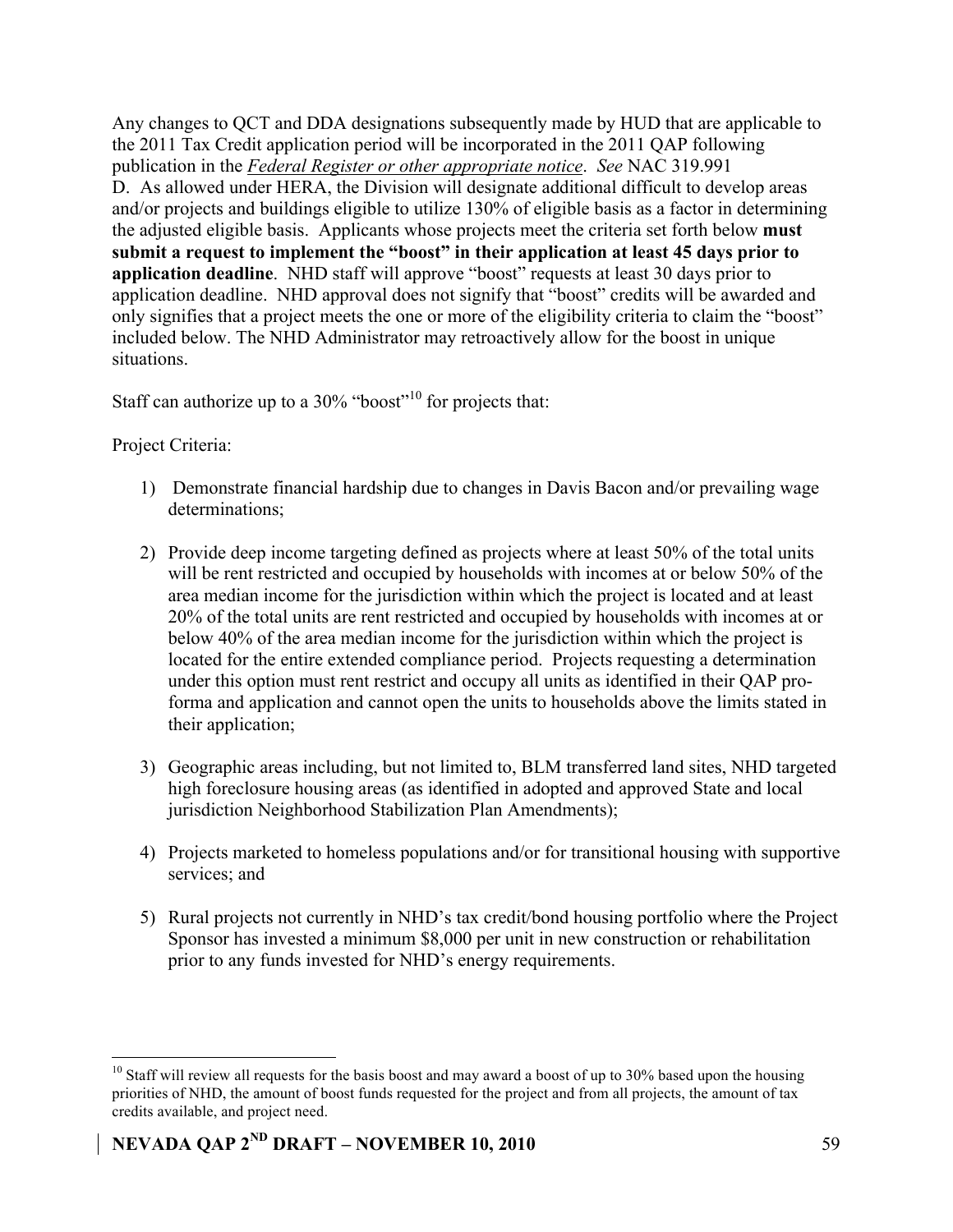### **Section 44 Maximum Amount of Tax Credits Awarded and Post Award Process**

### Project Cap

The Division has elected to limit the amount of tax credits a project may receive under the 2011 plan to *\$1,000,000.00*. Application for Tax Credits in excess of *\$1,000,000.00* will be rejected. The Division will accept applications that request Tax Credits for more than one sub-account, as long as the total amount of Tax Credits requested does not exceed the maximum limit. The Division will cap the total amount of tax credits to any one "sponsor" at \$2,000,000.00.

The Division will define "Sponsor" as a participating entity by reviewing and following the "burdens and benefits" of ownership. This review will encompass a determining how the developer fee is split, who is being paid consulting fees, and who is authorized to make decisions as, or on behalf of, the owner. All entities including, but not limited to, the sponsor, applicant, consultant, developer and general partner, and managing member must disclose the portion of the Consulting and Development fees they are being paid as part of this application.

There is no limit to the number of projects a sponsor can submit *(other than tax credit requirements and financial considerations)*. The Division reserves the right to award more than *\$1,000,000.00* of Tax Credits to projects financed by the Tax Exempt Bond Program, if the project complies with all of the Division's policies, procedures and all State and federal regulations and laws. This section applies to current year projects and does not include additional credit requests.

*See* NAC 319.992.

The Administrator of the Nevada Housing Division may temporarily increase or lift the stated project and Project Sponsor caps for all new project submissions and requests for additional tax credits to address market downturns and/or other financial situations when such action would assist in keeping the State's tax credit program viable and supporting housing projects that create affordable housing. Any changes to the project, additional credit, and Project Sponsor caps will be noticed simultaneously or separately on the Division's website at least 45 days prior to the application submission deadline.

The Administrator of the Nevada Housing Division may increase and/or transfer funds between set-asides and geographic apportionments to ensure the ability to fund projects to a high enough level for viability. The Administrator may forward commitment all or part of the tax credits needed to a project to ensure its viability and to assist in furthering the development of affordable housing throughout the state.

### Multiple Project Phases \*

Projects that are phased in from one Tax Credits plan year to another will not be considered as one project for the purposes of this maximum. For example, if a Project Sponsor receives Tax Credits on a project this year and next year qualifies and is appropriately ranked for an expansion or new phase of the existing project, the Project Sponsor may receive the maximum Tax Credits for the new phase. The Division reserves the right to reject multiple applications if they are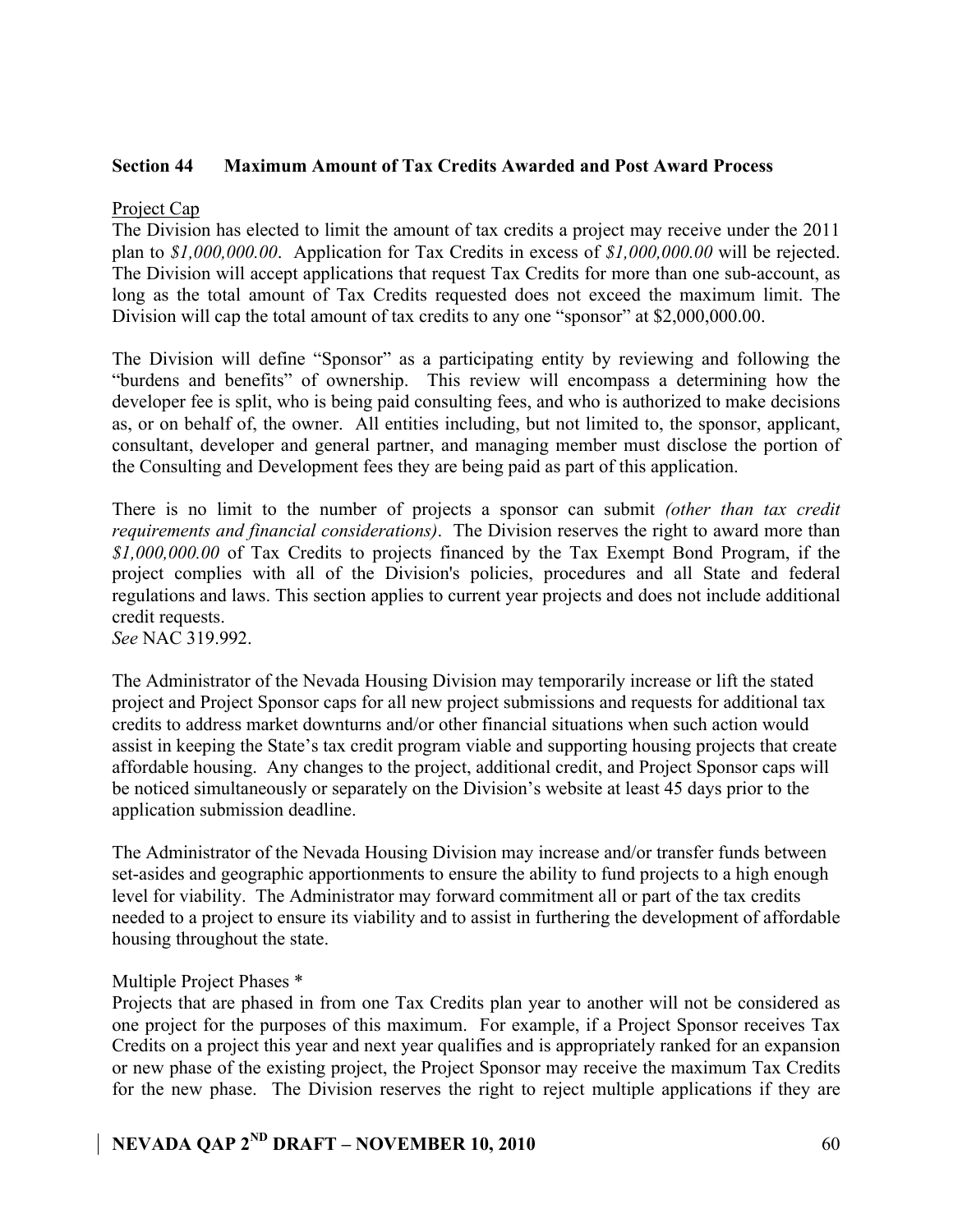determined to be for one project that has been split in order to circumvent this maximum. Please see Sec 15, Project Amenity Requirements, and Section 20, Additional Project Amenities of the 2011 QAP regarding shared amenities.

### Tax Credit Return

The Project Sponsor may voluntarily return Tax Credit awards before the notification of the carryover allocation. For the purposes of this section, **the carryover allocation notice for Nevada 2011 Tax Credit projects will be November 4, 2011.** 

If the Project Sponsor decides to return the Tax Credits on or before the date specified in this section, the return will be considered voluntary. If a project receives a carryover allocation and the Project Sponsor returns the Tax Credit after the date specified in this section, the return will be considered involuntary. *See* NAC 319.972. In such cases, the Project Sponsor will be barred from participating in future Tax Credit funding rounds in Nevada for the remainder of the 2011 Tax Credit Year and the subsequent Tax Credit year.

### A. Conditional Reservation

The Division reserves the right to award conditional reservations to projects that have outstanding issues, as identified by staff, at the time of reservation. This includes, but is not limited to, outstanding legal issues currently under review, related vacancy issues at nearby properties that may negatively impact the viability of the tax credit project, or other matters. Reservations are also subject to final underwriting in the Division's tax credit analysis Application Orientation Design (AOD) program and may be amended as a result of that underwriting.

Any project receiving a conditional reservation must cure all conditions by the carryover deadline or any other deadline noted in the reservation letter or the reservation will be cancelled. The Administrator may extend this deadline for extenuating circumstances.

### **Section 45 Final Allocation of Tax Credits**

Once all of the buildings in the project are placed in service, the Project Sponsor may request the final allocation and IRS form(s) 8609.

The following information needs to be completed to receive the IRS form(s) 8609:

- 1) Final allocation application with all sources/uses/budget information updated.
- 2) CPA certification of costs. The Division will consider the initial CPA Certification of Costs as the true and correct document for the issuance of IRS Form 8609.
- 3) Final Energy analysis and Inspection and Payment. The final energy analysis/inspection must show that all of the energy saving measures identified in the Pre-energy analysis have been installed.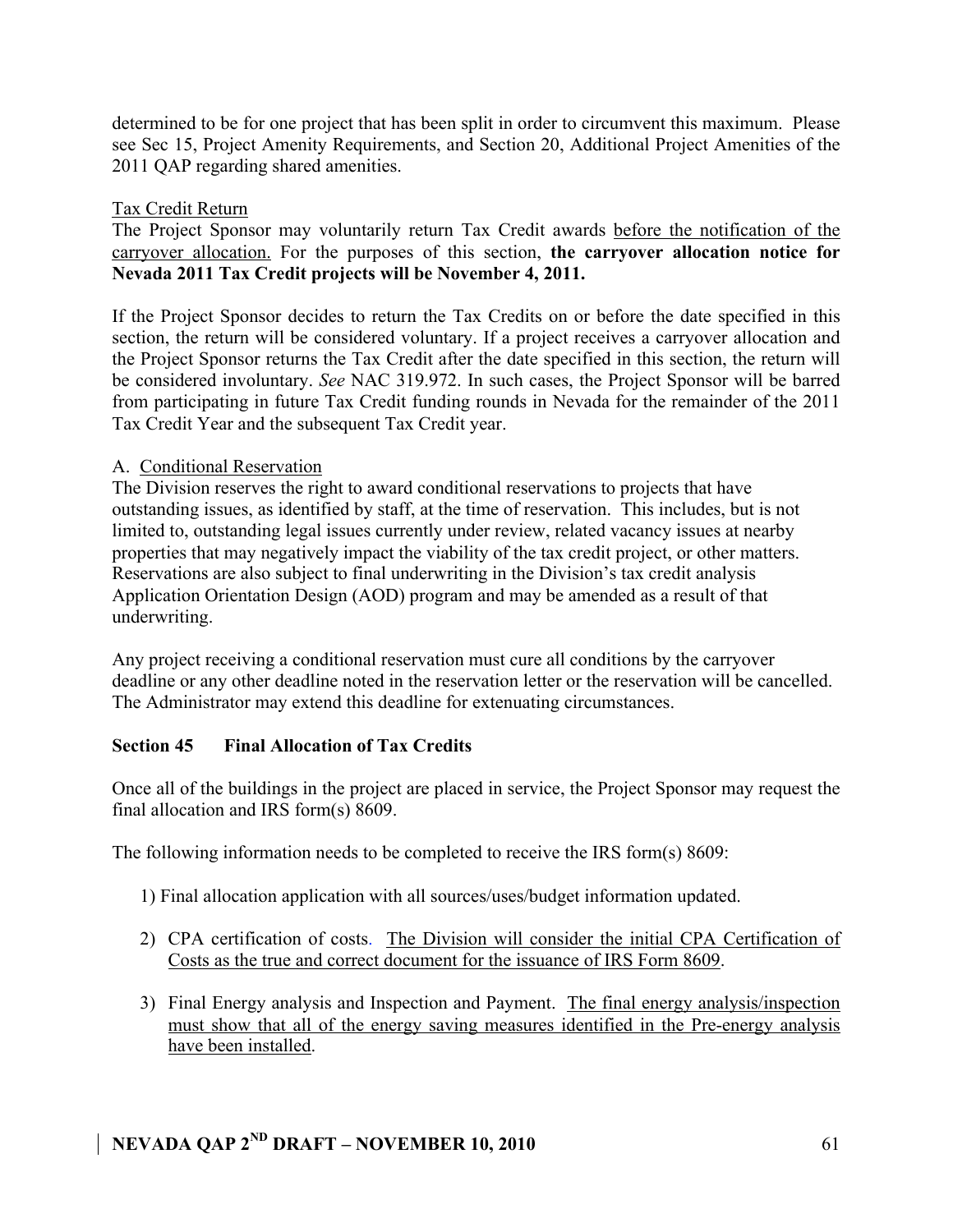- 4) Pre 8609 inspection by Division. The inspection will include a review of proposed unit mix and amenities in the application and completeness of construction.
- 5) Comply with Section 54, Lease Up Requirements, and timely curing of identified noncompliance.
- 6) Letter certifying permanent financing is in place.
- 7) Letter acknowledging project has met ADA and Fair Housing accessibility design standards.

8) The CPA cost breakdown must be submitted in a manner that is consistent with data input to the AOD. Forms will be attached to the Final Allocation Application.

9)1) Tax Credit Reduction due to unmet representations as stated in Section 13, Mandatory Energy Conservation Requirements. The reduction in credit will be based the percentage (%) of scoring that is not met when final testing or certification of the project is completed. (I.E. scoring stated 2 points for tank less hot water heater and triple pane low e windows) (2) points on a total point scoring of 130 points; 2 points equals 1.5% of 130 points. Tax Credit Allocation \$750,000.00. 1.5% of \$750,000.00 is \$11,250 of tax credits or a reduction of \$11,250 in tax credits.

### **Section 46 Tax Credit Monitoring**

As of July 1, 2001, all compliance monitoring will require habitability inspection as per Treasury (IRS) Regulation 1.42.5. The Division has adopted the (UPCS) Uniform Physical Condition Standards established by HUD as the applicable standard for conducting physical inspections and determining compliance with IRS habitability requirements.

Project Physical Conditions Standards

The project must provide decent, safe and sanitary housing for low-income persons as set forth in applicable federal and state statutes and regulations during the compliance period.

Effective July 1, 2004, the Division uses the Uniform Physical Condition Standards, published by the Department of Housing and Urban Development, to determine whether the LIHTC projects remains suitable for occupancy. *HUD's Uniform Physical Condition Standards (24 CFR 5.703) can be accessed at www.hudclips.org*. These standards require properties to be in "decent, safe and sanitary condition and in good repair" and require agencies to inspect the following five major areas if applicable:

1.**Site** – The site includes components such as fencing and retaining walls, grounds, lighting, mailboxes, signs, parking lots/driveways, play areas and equipment, refuse disposal, roads, storm drainage and walkways. The site must be free of health and safety hazards and be in good repair. 1.**Building exterior** – Each building on the site must be structurally sound, secure, habitable, and in good repair. The building's exterior components such as doors, fire escapes, foundations, lighting, roofs, walls and windows, where applicable, must be free of health and safety hazards, operable, and in good repair.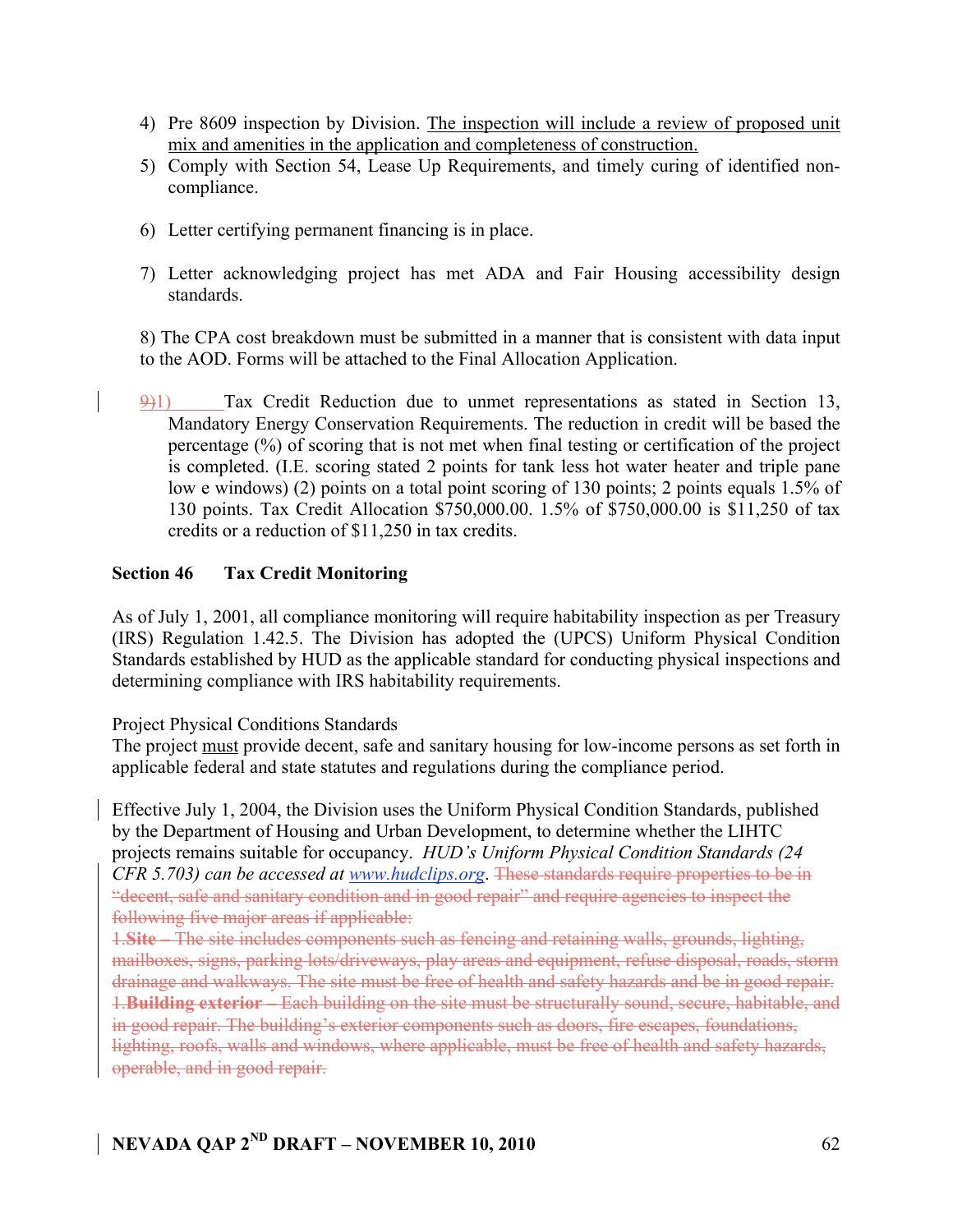1.**Building systems** – The building's systems include components such as domestic water, electrical system, elevators, emergency power, fire protection, HVAC, and sanitary system. Each building's systems must be free of health and safety hazards, functionally adequate, operable, and in good repair.

0.**Dwelling units** – Each dwelling unit within a building must be structurally sound, habitable, and in good repair. All areas and aspects of the dwelling unit (for example the unit's bathroom, call-for-aid, ceiling, doors, electrical systems, floors, hot water heater, HVAC (where individual units are provided), kitchen, lighting, outlets/switches, patio/porch/balcony, smoke detectors, stairs, walls and windows) must be free of health and safety hazards, functionally adequate, operable, and in good repair.

0.**Common areas** – The common areas must be structurally sound, secure and functionally adequate for the purposes intended. The common areas include components such as basement/garage/carport, restrooms, and closets, utility, mechanical, community rooms, day care, halls/corridors, stairs, kitchens, laundry rooms, office, porch, patio, balcony, and trash collection areas, if applicable. The common areas must be free of health and safety hazards, operable, and in good repair.

All areas and components of the housing must be free of health and safety hazards including but are not limited to: air quality, electrical hazards, elevators, emergency/fire exits, flammable materials, garbage and debris, handrail hazards, infestation, and lead based paint. For example, the buildings must have fire exits that are not blocked and have handrails that are undamaged and have no other observable deficiencies. The housing must have no evidence of infestation by rats, mice, or other vermin, or of garbage and debris. The housing must have no evidence of electrical hazards, natural hazards, or fire hazards. The dwelling units and common areas must have proper ventilation and be free of mold, odor or other observable deficiencies.

### **Section 47 Fees**

All fees paid to the Division are non-refundable.

### A. Application Fee

The application fee is \$2,500.00 for both Tax Credit and 4% Bond projects. Bond projects are required to pay this fee upon submission of their application for the 4% credits and 8609s. This fee is in addition to the Cost of Issuance fee(s).

### B. Reservation Fee

A reservation fee equal to 9.5% of the Tax Credits reservation amount is payable at the time the Division reserves the Tax Credits for the project. Non-profits that are not joint-venturing or in partnership with a for-profit Project Sponsor have the option of paying 4.75% of the credit amount at the time of reservation and the balance of 4.75% no later than six months after the date of reservation. This fee also applies to Bond projects requesting 4% credits. Bond projects are required to pay the equivalent fee at the time of application for the 4% credits. This fee is in addition to the Cost of Issuance fee(s).

The reservation fee is due upon receipt of the reservation letter and must be paid within 14 days of the date of the reservation letter. *See* NAC 319.978(2).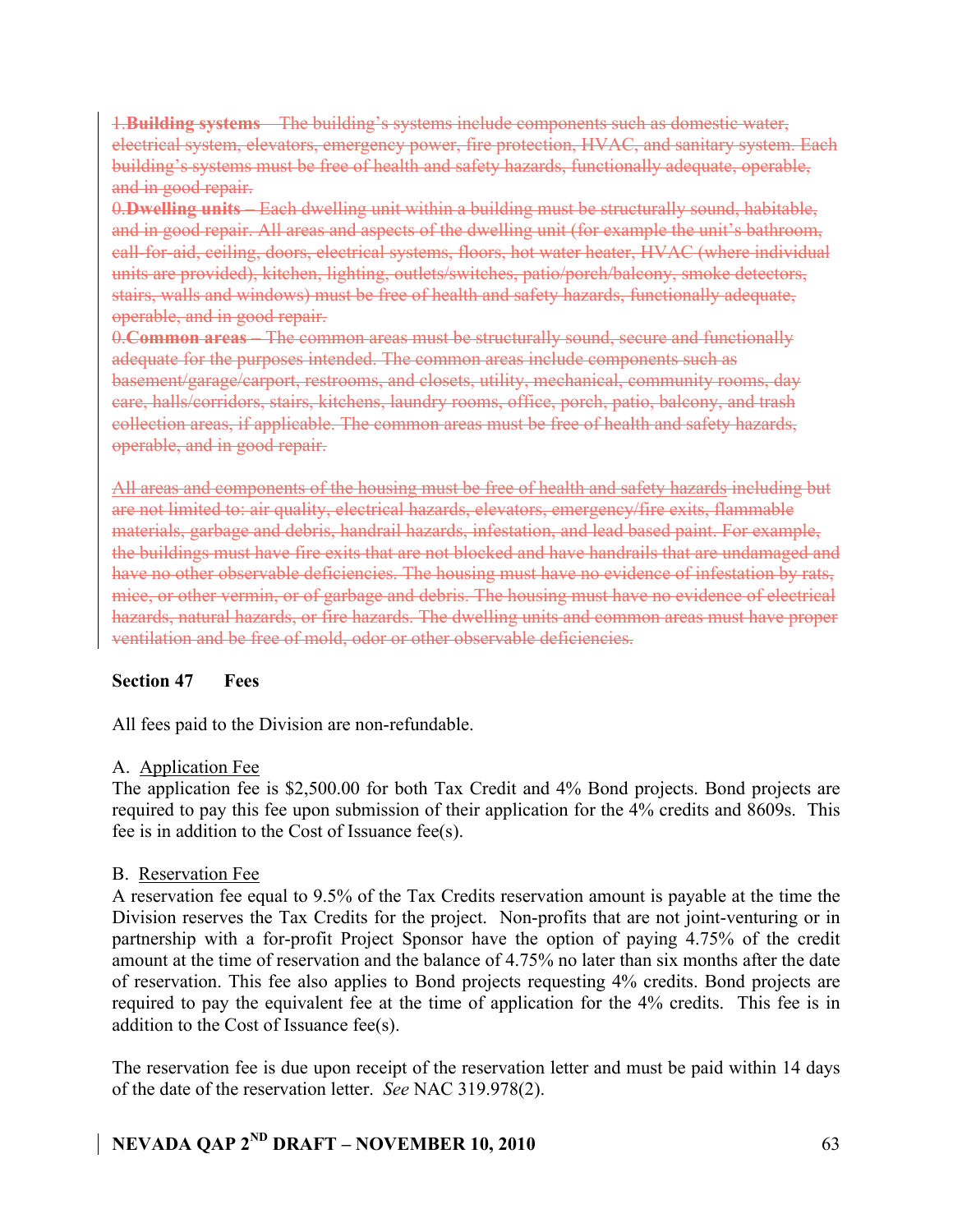### C. Carryover Fee

An administrative fee of \$2,000.00 will be charged for each carryover letter issued by the Division. The Project Sponsor's federal tax identification number must be supplied at the time the carryover commitment is requested.

### D. Compliance Monitoring Fee

An annual fee of \$35.00 for each low-income unit will be charged during the compliance period. The first annual Compliance Monitoring Fee is due and payable when the project is placed in service. Thereafter, annual Compliance Monitoring Fees must be paid on or before January 31 of each year for the remaining compliance period including any extended use period. The Division reserves the right to adjust monitoring fees as necessary on a project-by-project basis to cover the cost and expense of monitoring compliance.

### E. Compliance Training Fee

A fee of \$75.00 per person will now be required to attend the Division's annual Tax Credit Compliance Training. The one-day training session, usually conducted in March, April or May of each year, is held in Las Vegas and Carson City/Reno. Attendance is mandatory for all onsite property managers. Notice of the annual training sessions will be announced once a date and site are determined. Additional training cost will vary by training subject and will be posted on the website.

### F. Compliance Monitoring Fee for Second Audit

If a property receives an audit in which the property is substantially out of compliance and Division staff must re-monitor files after corrections are submitted or re-inspect units there will be an additional audit fee equal to the per unit monitoring fee for each unit/file that requires a second audit.

### G. Legal Fees

If the Project Sponsor requests a change in scoring or decision that requires the Division to obtain legal advice the Project Sponsor will be billed for the legal service at a rate of \$300.00 per hour. Legal fees must be paid for any time legal spends reviewing an item. A cost estimate will be provided for the Project Sponsor's approval and a 50 percent deposit will be required to initiate the legal review. Legal review will not be undertaken without receipt of the deposit and, if the Project Sponsor chooses not to have the legal review, the points will not be re-scored.

### H. Energy Analysis Fees

The 2011 QAP requires Project Sponsors to comply with the Division Energy Efficiency Requirements. Sponsors are required to meet Pre and Post Construction Energy analysis for new construction or rehabilitation projects. The Energy analysis are contracted by the Division with an independent certified energy-auditing contractor. The Project Sponsor will reimburse the Division the costs of the Energy analysis at a rate of \$1000.00 for pre-construction analysis and \$250.00 a unit with a minimum of 15% of the project being subject to the Energy analysis for construction and post construction audits. The Energy analysis fee will be assessed mileage and per diem charges at the state rate. If additional testing is required fees will be due at the time of the re testing. The \$1000.00 fee is due at time of energy analysis submission. The \$250.00 per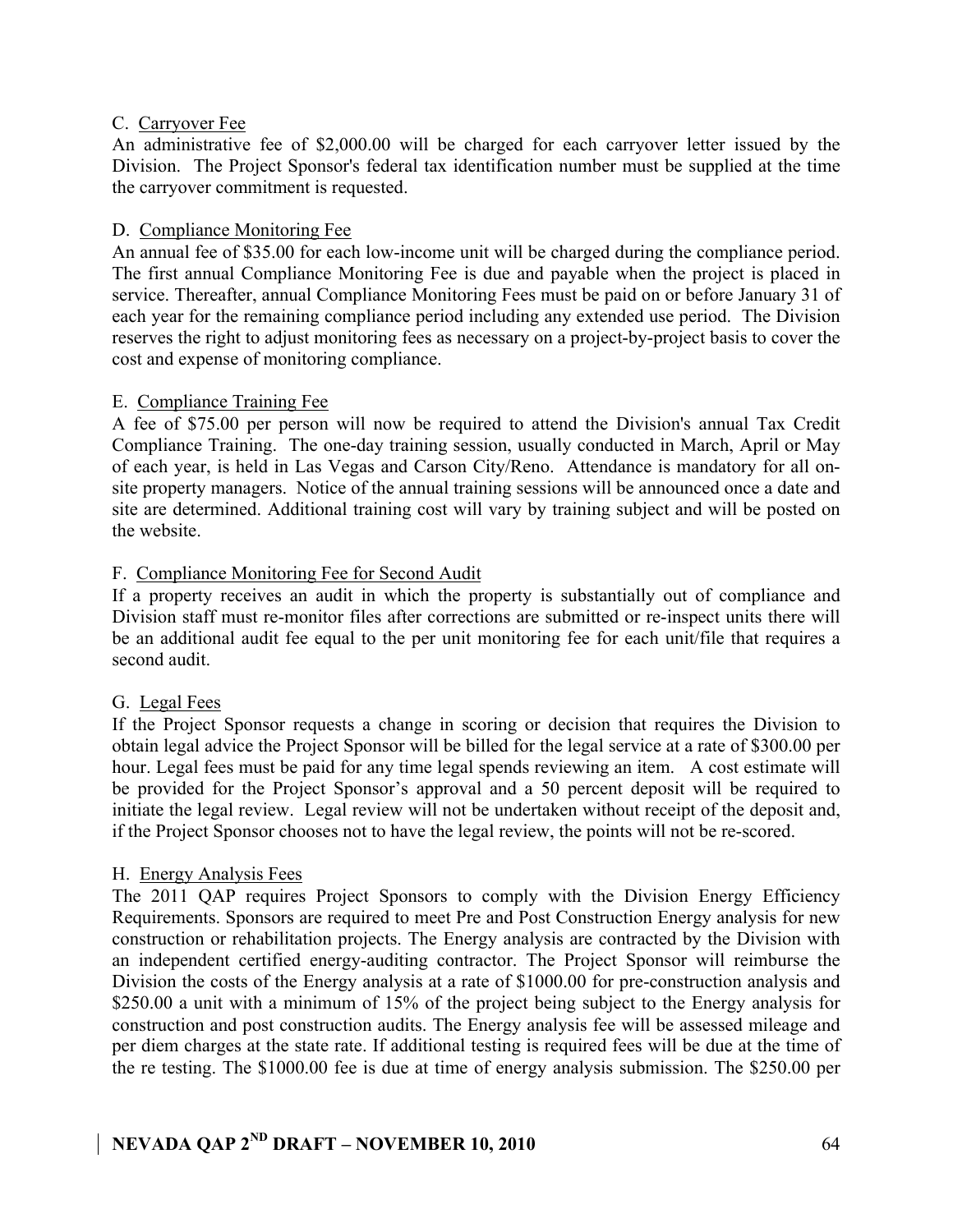unit 15% test fee is due when testing completed and must be paid before issuance of the 8609 form.

### **Section 48 Debarred List**

The Administrator will have the option to reject applications for Tax Credits for the following reasons: If the Project Sponsor/equity partner/management company (1) is included on the HUD Debarred List; (2) defaulted or failed to Complete Funding or Construction on a Tax-Exempt Bond Issue; (3) defaulted and/or failed to comply with a HOME and/or LIHTF; (4) defaulted or failed to comply with terms and conditions including mandatory 15 year and extended compliance on Bond or Tax Credit Project that receives a Tax Credit reservation or allocation by the Division and/or; (5) any party that fails to pay any mandated charges will be added to the Debarred List.

### **Section 49 Lease-Up Requirement**

Effective January 1, 2002, all Project Sponsors will be required to contact the Division once the first building in the project is issued a Certificate of Occupancy and prior to any lease-up. The Division will provide an orientation to Project Sponsors and on-site property managers regarding the long-term compliance of the property with Section 42 of the IRS Code. The Division will review the State's Tax Credit Compliance Manual with project management and discuss the Division's compliance requirements and project management responsibilities. This orientation is mandatory. Failure to contact the Division as specified above will result in a delay of the Division's issuance of IRS form(s) 8609.

### **Section 50 Annual Income Re-certification**

Under HERA, the Project Sponsor of a 100% low income project is exempt from the recertification requirements under IRS regulations  $\S$  1.42–5(b)(1)(vi) and (vii) and  $\S$  1.42–  $5(c)(1)(iii)$  and is not required under those sections to:

- a) Keep records that show an annual income re-certification of all the low-income tenants in the building who have previously had their annual income verified, documented, and certified;
- b) Maintain third-party documentation to support that re-certification; or
- c) Certify to the Division that it has received this information.

In lieu of re-certification after year two of tenancy, **Project Sponsors must ensure that all tenants annually** complete the NHD Form – **Alternate Certification [EXHIBIT Q] or other designated form prescribed by the NHD**. The Alternate Certification must be dated and signed by the tenant(s) and the Project Sponsor's on-site representative, and the Project Sponsor must maintain a current Alternate Certification in each tenant file. The Division will review this documentation during the annual compliance reviews. Project Sponsors of 100% low income properties are still required by NHD to perform a complete income recertification upon first anniversary of tenancy. Projects that have less than 100% low income units MUST still perform a complete annual income recertification.